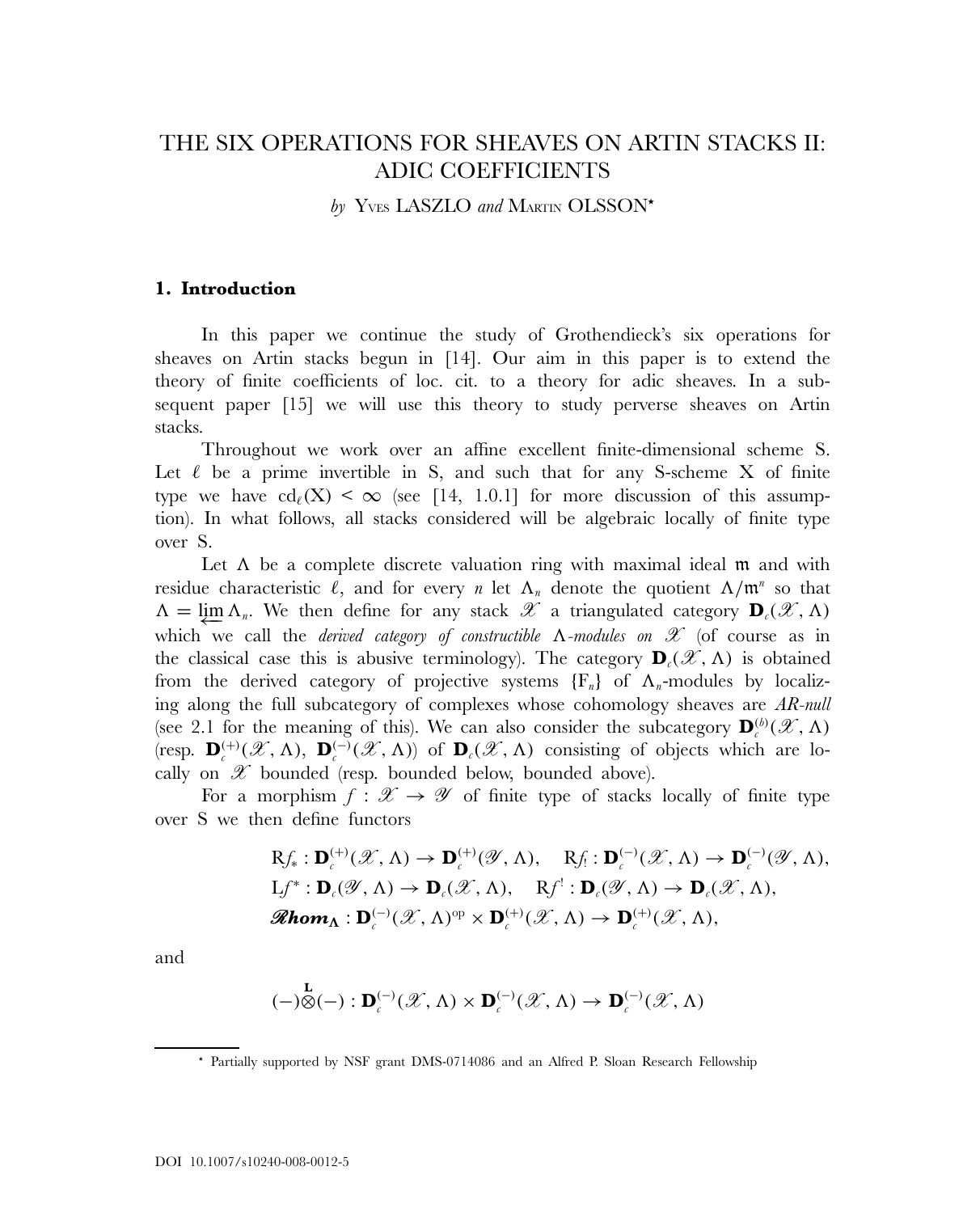satisfying all the usual adjointness properties that one has in the theory for schemes and the theory for finite coefficients.

In order to develop this theory we must overcome two basic problems. The first one is the necessary consideration of unbounded complexes which was already apparent in the finite coefficients case. The second one is the non-exactness of the projective limit functor. It should be noted that important previous work has been done on the subject, especially in [1] and [7] (see also [12] for the adic problems). In particular the construction of the normalization functor 3.0.8 used in this paper is due to Ekedahl [7]. None of these works, however, give an entirely satisfactory solution to the problem since for example cohomology with compact support and the duality theory was not constructed.

**1.1.** *Conventions.* — We follow the conventions of [14, 1.1]. Let us recall in particular that if C is a complex of sheaves and  $d \in \mathbf{Z}$ , then we write C(d) for the Tate twist and C[d] for the shifted complex. We denote  $C(d)[2d]$  by  $C(d)$ .

#### **2.** R lim **for unbounded complexes**

Since we are forced to deal with unbounded complexes (in both directions) when considering the functor  $Rf$  for Artin stacks, we must first collect some results about the unbounded derived category of projective systems of  $\Lambda$ -modules. The key tool is [14, §2].

**2.1.** *Projective systems.* — Let  $(\Lambda, \mathfrak{m})$  be a complete local regular ring and  $\Lambda_n = \Lambda/\mathfrak{m}^{n+1}$ . We demote by  $\Lambda_{\bullet}$  the pro-ring  $(\Lambda_n)_{n\geq 0}$ . At this stage, we could take any projective system of rings and  $\Lambda$  the projective limit. Let  $\mathscr{X}/S$  be a stack (by convention algebraic locally of finite type over S). For any topos  $\mathscr{T}$ , we will denote by  $\mathscr{T}^N$  the topos of projective systems of  $\mathscr{T}$ . These topos will be ringed by  $\Lambda$ and  $\Lambda$ , respectively. We denote by  $\pi$  the morphism of ringed topos  $\pi : \mathscr{T}^N \to \mathscr{T}$ defined by  $\pi^{-1}(F) = (F)_n$ , the constant projective system. One checks the formula

$$
\pi_*=\varprojlim.
$$

For every  $n \in \mathbb{N}$  there is also a morphism of topos

$$
\ell_n:\mathscr{T}\to\mathscr{T}^{\mathbf{N}}.
$$

The functor  $e_n^{-1}$  is the functor sending a sheaf  $F = (F_m)_{m \in \mathbb{N}}$  to  $F_n$ . The functor  $e_{n*}$ sends a sheaf  $G \in \mathcal{T}$  to the projective system with

$$
(e_{n*}\mathbf{G})_m = \begin{cases} \mathbf{G} & \text{if } m \ge n \\ \{*\} & \text{if } m < n. \end{cases}
$$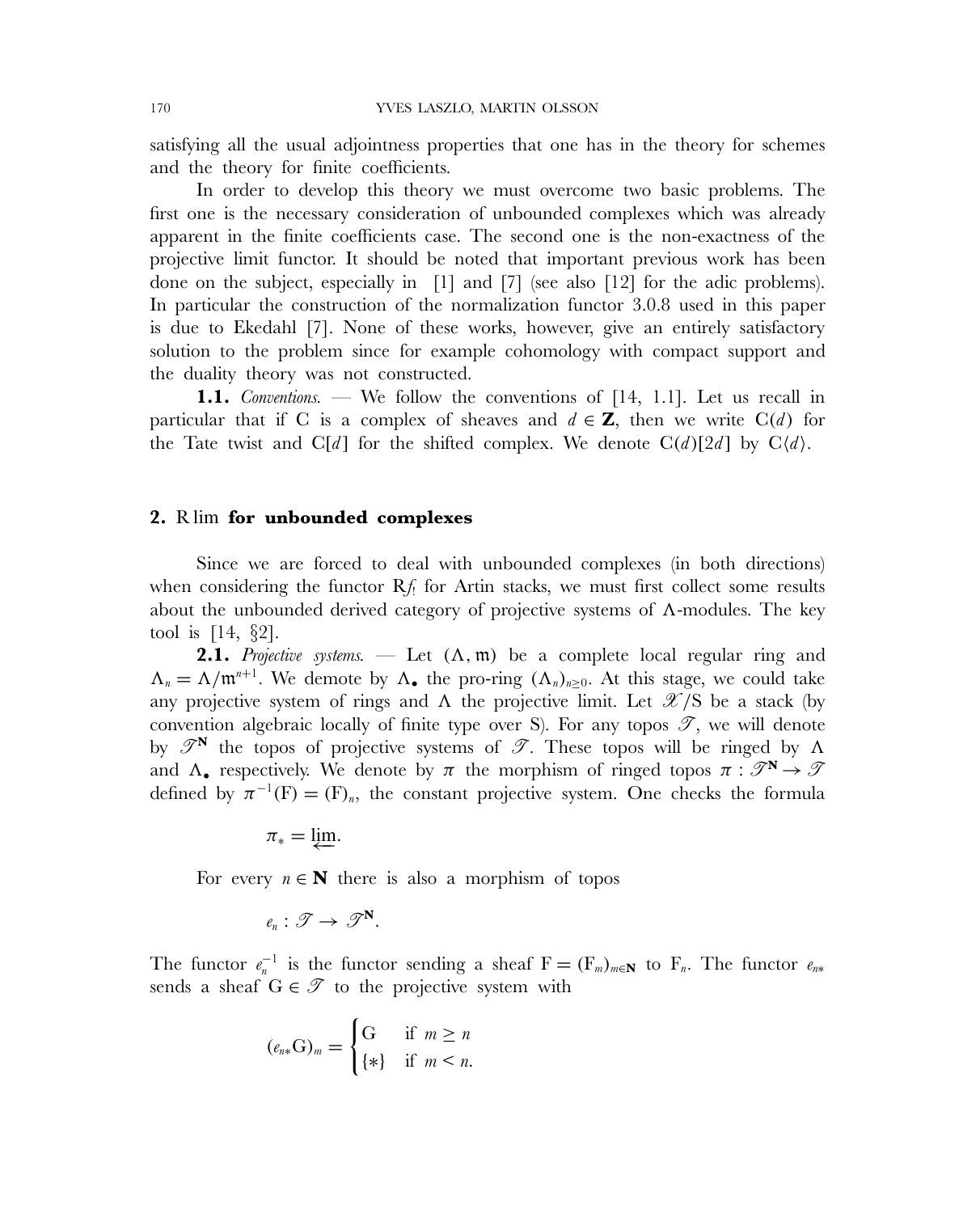The functor  $e_n^{-1}$  also has a left adjoint sending a sheaf G to the projective system with

$$
(\ell_{n!}G)_m = \begin{cases} \varnothing & \text{if } m > n \\ G & \text{if } m \leq n. \end{cases}
$$

Note also that  $e_n$  extends naturally to a morphism of ringed topos

$$
e_n: (\mathscr{T}, \Lambda_n) \to (\mathscr{T}^{\mathbf{N}}, \Lambda_{\bullet})
$$

and  $e_n^* = e_n^{-1}$ .

Recall that for any  $F \in Mod(\mathscr{T}, \Lambda_{\bullet})$ , the sheaf  $R^i \pi_* F$  is the sheaf associated to the presheaf  $U \mapsto H^{i}(\pi^*U, F)$ . We'll use several times the fundamental exact sequence [6, 0.4.6]

$$
(2.1.1) \t 0 \to \varprojlim {}^{1}H^{i-1}(U, F_n) \to H^{i}(\pi^{*}U, F) \to \varprojlim H^{i}(U, F_n) \to 0.
$$

If ∗ denotes the punctual topos, then this sequence is obtained from the Leray spectral sequence associated to the composite

$$
T^N \to *^N \to *
$$

and the fact that  $R^i$  lim is the zero functor for  $i>1$ .

Recall (cf.  $[16, \text{lemma } 12.1.2]$ ) that lisse-étale topos can be defined using the lisse-étale site Lisse-ét( $\mathscr X$ ) whose objects are smooth morphisms  $U\to\mathscr X$  such that U is an algebraic space of finite type over S.

Recall (cf. [11, exp. V]). that a projective system  $M_n$ ,  $n \geq 0$  in an additive category is  $AR-null$  if there exists an integer r such that for every n the composite  $M_{n+r} \to M_n$  is zero.

**2.1.1.** *Definition.* — *A complex* M *of*  $Mod(\mathscr{X}_{\text{lis-\'et}}^N, \Lambda_{\bullet})$  *is* 

- $-AR$ -null *if all the*  $\mathscr{H}^i(M)$ *'s are AR-null.*
- $-$  constructible *if all the*  $\mathscr{H}^i(M_n)$ 's  $(i \in \mathbb{Z}, n \in \mathbb{N})$  are constructible.
- $-$  almost zero *if for any*  $U \rightarrow \mathscr{X}$  *in* Lisse-ét $(\mathscr{X})$ *, the restriction of*  $\mathscr{H}^i(M)$  *to* Étale(U) *is AR-null.*

Observe that the cohomology sheaves  $\mathscr{H}^i(M_n)$  of a constructible complex are by definition cartesian.

**2.1.2.** *Remark.* — A constructible complex M is almost zero if and only if its restriction to some presentation  $X \rightarrow \mathcal{X}$  is almost zero, meaning that there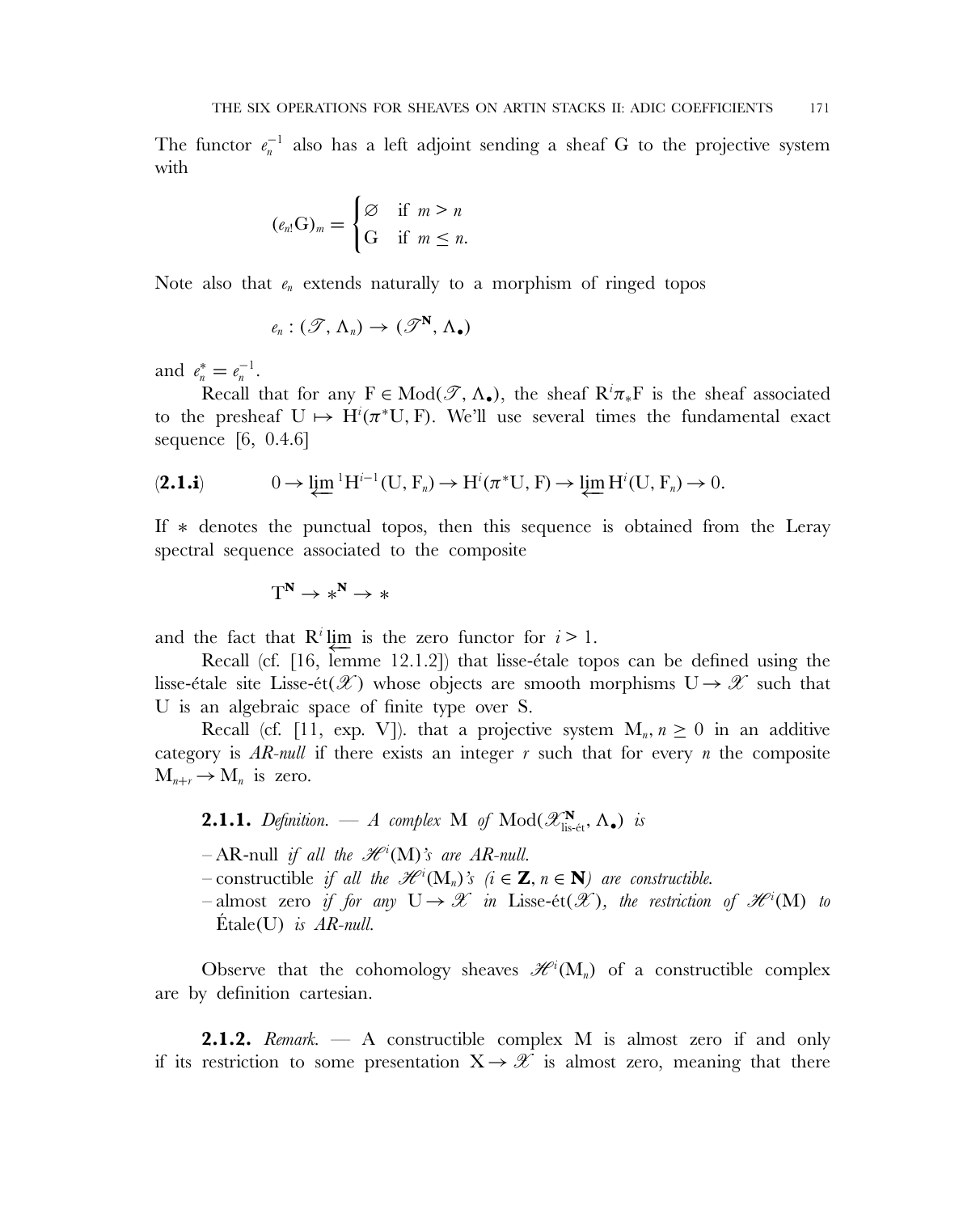exists a covering of X by open subschemes U of finite type over S such that the restriction  $M_U$  of M to Etale(U) is AR-null.

**2.2.** *Restriction of*  $R\pi_*$  *to* U<sub>i</sub>. — Let  $U \rightarrow \mathscr{X}$  in Lisse-ét( $\mathscr{X}$ ). The restriction of a complex M of  $\mathscr X$  to Étale(U) is denoted as usual M<sub>U</sub>.

**2.2.1.** *Lemma.* — *One has*  $R\pi_*(M_U) = (R\pi_*M)_U$  *in*  $\mathscr{D}(U_{\text{\'et}}, \Lambda)$ *.* 

*Proof.* — We view U both as a sheaf on  $\mathscr X$  or as the constant projective system  $\pi^*U$ . With this identification, one has  $(\mathscr{X}_{\text{lis-\'et}|U})^N = (\mathscr{X}_{\text{lis-\'et}}^N)_{|U}$  which we will denote by  $\mathscr{X}_{\textrm{lis-\'et}|U}^{\mathbf{N}}$ . The following diagram commutes



where j denotes the localization morphisms and  $\pi$  is as above. Because the left adjoint  $j_!$  of  $j^*$  is exact,  $j^*$  preserves K-injectivity. We get therefore

$$
(\mathbf{2.2.i}) \qquad R\pi_*j^* = j^*R\pi_*.
$$

As before, the morphism of sites  $\epsilon^{-1}$ : Étale(U)  $\hookrightarrow$  Lisse-ét( $\mathscr{X})_{|U}$  and the corresponding one of total sites induces a commutative diagram

$$
\mathscr{X}_{\mathrm{lis\text{-}\acute{e}t|U}}^{\mathbf{N}} \xrightarrow[\pi]{\epsilon} U_{\mathrm{\acute{e}t}}^{\mathbf{N}} \\ \downarrow^{\pi} \qquad \qquad \downarrow^{\pi} \\ \mathscr{X}_{\mathrm{lis\text{-}\acute{e}t|U}} \xrightarrow{\epsilon} U_{\mathrm{\acute{e}t}}.
$$

Since  $\epsilon_*$  is exact with an exact left adjoint  $\epsilon^*$ , one has

 $(2.2.ii)$   $R\pi_*\epsilon_* = \epsilon_* R\pi_*$ .

One gets therefore

$$
(\mathbf{R}\pi_*\mathbf{M})_{\mathbf{U}} = \epsilon_* j^* \mathbf{R}\pi_* \mathbf{M}
$$
  
\n
$$
= \epsilon_* \mathbf{R}\pi_* j^* \mathbf{M} \qquad \text{by (2.2.i)}
$$
  
\n
$$
= \mathbf{R}\pi_* \epsilon_* j^* \mathbf{M} \qquad \text{by (2.2.ii)}
$$
  
\n
$$
= \mathbf{R}\pi_* (\mathbf{M}_{\mathbf{U}}).
$$

**2.2.2.** *Proposition* ([7, Lemma 1.1]). — *Let* M *be a complex of*  $Mod(\mathcal{X}_{\text{lis-\'et}}^N, \Lambda_{\bullet})$ . *1. If* M *is AR-null, then*  $R\pi_*M = 0$ . 2. If M *almost zero, then*  $R\pi_*M = 0$ .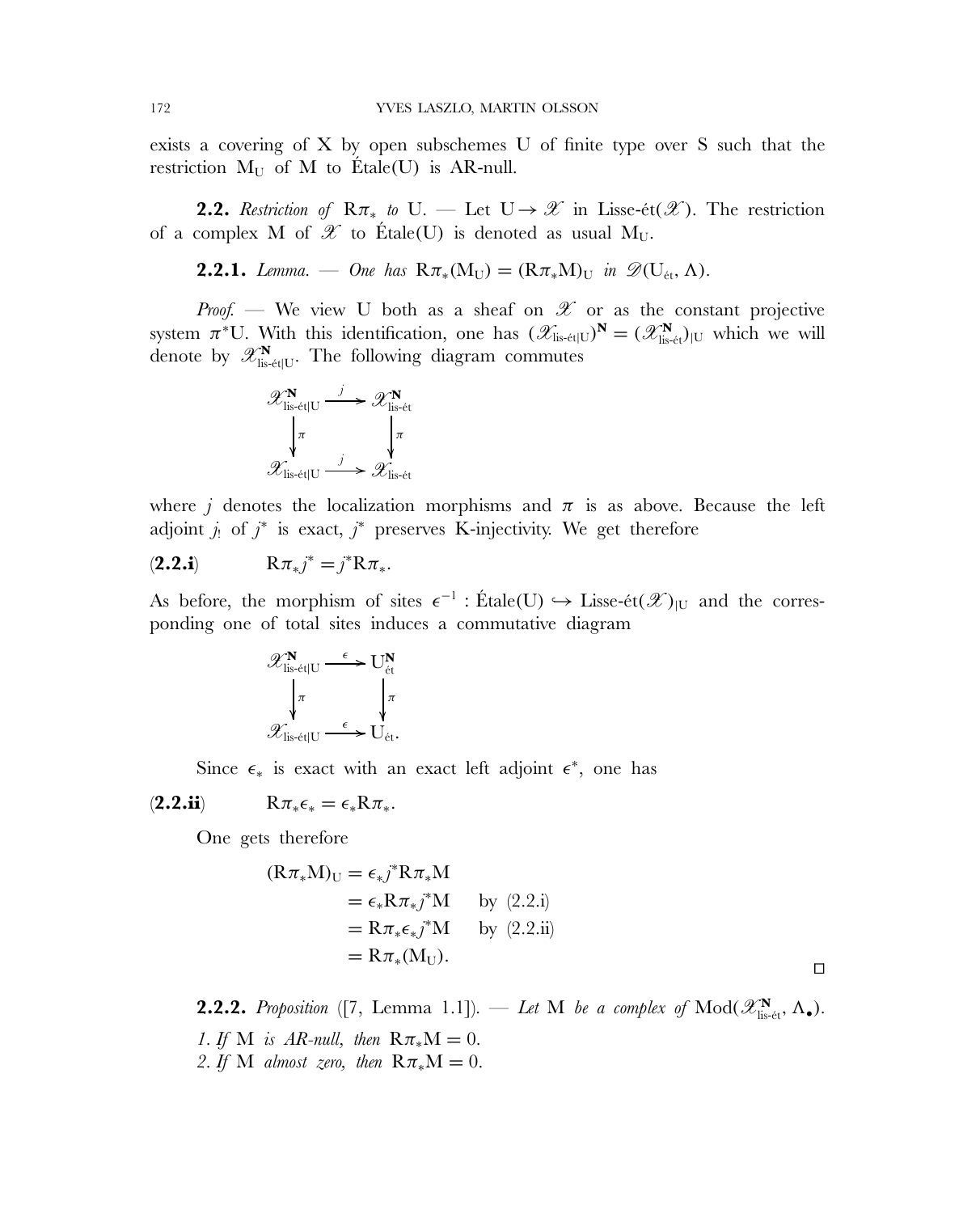*Proof.* — Assume M is AR-null. By [7, Lemma 1.1]  $R\pi_*\mathscr{H}^j(M) = 0$  for all j. By [14, 2.1.10] one gets  $R\pi_*\mathbf{M} = 0$ . The second point follows from (1) using  $2.2.1.$ 

As before, let  $\mathscr T$  be a topos and let  $\mathscr A$  denote the category of  $\Lambda_{\bullet}$ -modules in  $\mathscr{T}^N$ .

**2.2.3.** *Lemma* ([7, Lemma 1.3 iv)]). — Let M be complex in  $\mathscr T$  of  $\Lambda_n$ -modules. *Then, the adjunction morphism*  $M \to R\pi_*\pi^*M$  *is an isomorphism.* 

**2.2.4.** *Remark.* — Here we view  $\pi$  is a morphism of ringed topos  $(\mathscr{T}^N,\Lambda_n) \rightarrow$  $(\mathscr{T}, \Lambda_n)$ . The functor  $\pi^*$  sends a  $\Lambda_n$ -module M to the constant projective system M. In particular,  $\pi^*$  is exact (in fact equal to  $\pi^{-1}$ ) and hence passes to the derived category.

*Proof of 2.2.3.* — The sheaf  $R^i \pi_* \mathcal{H}^j(\pi^* M)$  is the sheaf associated to the presheaf sending U to  $H^{i}(\pi^{*}U, \mathcal{H}^{j}(\pi^{*}M))$ . It follows from (2.1.i) and the fact that the system  $H^{i-1}(U, \mathcal{H}^j(\pi^*M)_n)$  satisfies the Mittag-Leffler condition that this presheaf is isomorphic to the sheaf associated to the presheaf

$$
U \mapsto \varprojlim H^{i}(U, \mathscr{H}^{j}(\pi^{*}M)_{n}) = H^{i}(U, \mathscr{H}^{j}(\pi^{*}M)).
$$

It follows that  $\mathbb{R}^i \pi_* \mathcal{H}^j(\pi^* \mathbf{M}) = 0$  for all  $i > 0$  and

(\*)  $\mathscr{H}^j M = R \pi_* \mathscr{H}^j (\pi^* M).$ 

By [14, 2.1.10] one can therefore assume M bounded from below. The lemma follows therefore by induction from  $(*)$  and from the distinguished triangles

$$
\mathcal{H}^j(M)[-j] \to \tau_{\geq j}M \to \tau_{\geq j+1}M.
$$

In fact, we have the following stronger result:

**2.2.5.** *Proposition.* — Let  $N \in \mathcal{D}(\mathcal{F}^N, \Lambda_n)$  be a complex of projective systems such *that for every* m *the map*

 $(2.2.iii) \t N_{m+1} \rightarrow N_m$ 

*is a quasi-isomorphism. Then the natural map*  $\pi^* R \pi_* N \to N$  *is an isomorphism. Consequently, the functors*  $(\pi^*, R\pi_*)$  *induce an equivalence of categories between*  $\mathscr{D}(\mathscr{T}, \Lambda_n)$  *and the category of complexes*  $N \in \mathscr{D}(\mathscr{T}^N, \Lambda_n)$  *such that the maps* (2.2.iii) *are all isomorphism.* 

*Proof.* — By [14, 2.1.10] it suffices to prove that the map  $\pi^*R\pi_*N \to N$  is an isomorphism for N bounded below. By devissage using the distinguished triangles

$$
\mathscr{H}^j(N)[j] \to \tau_{\geq j} N \to \tau_{\geq j+1} N
$$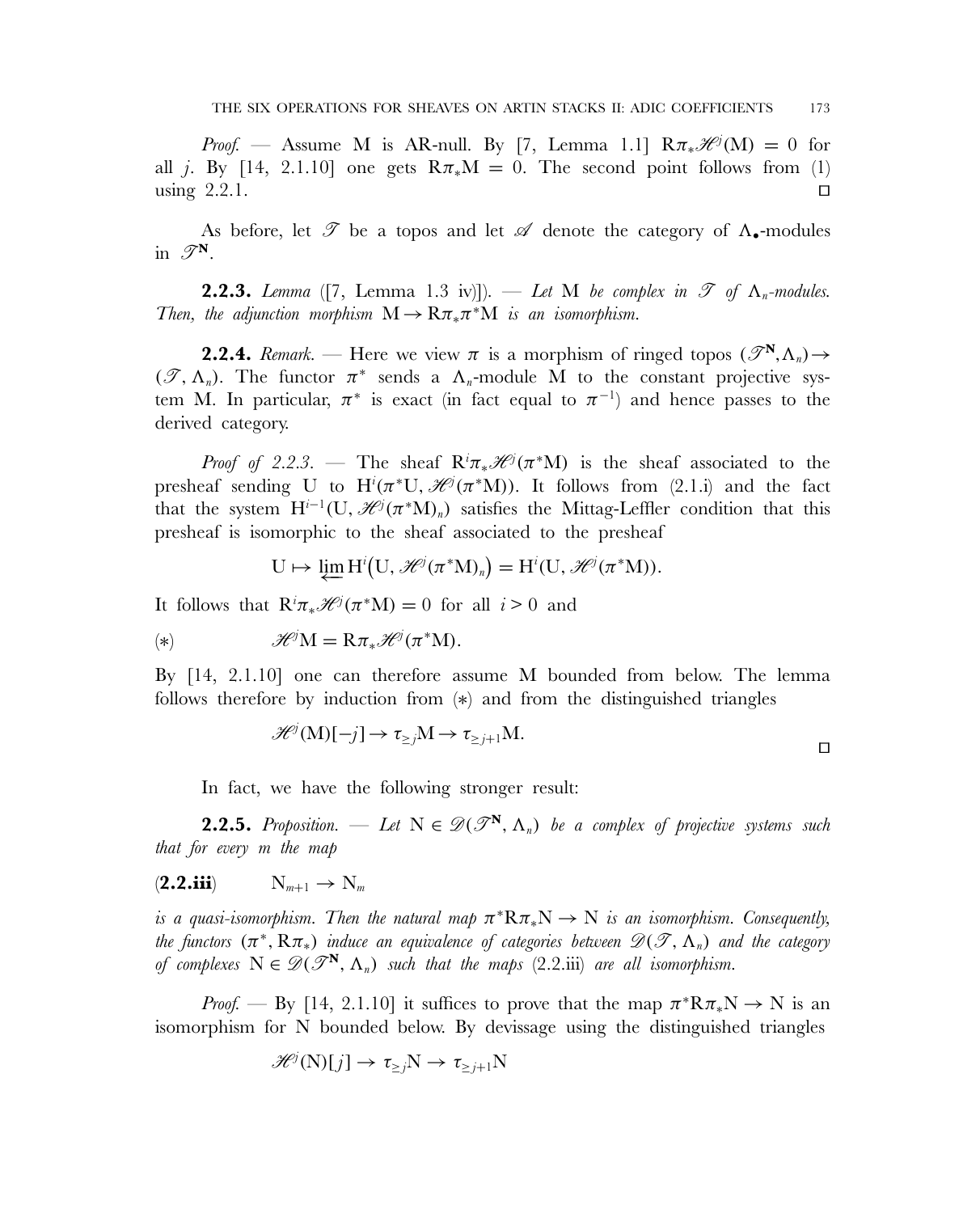one further reduces to the case when  $N$  is a constant projective system of sheaves where the result is standard (and also follows from 2.2.3).  $\square$ 

#### **3.** λ**-complexes**

Following Behrend and [11, exp. V, VI], let us start with a definition. Let  $\mathscr X$ be an algebraic stack locally of finite type over S, and let  $\mathscr A$  denote the category of  $\Lambda_{\bullet}$ -modules in  $\mathscr{X}_{\text{lis-\'et}}^{\mathbf{N}}$ , where  $\Lambda_{\bullet}$  is a projective system of rings with inverse limit Λ (shortly we will assume that Λ• is obtained from a complete discrete valuation ring as in the introduction, but this is not necessary for the basic definitions).

**3.0.6.** *Definition.* — *We say that*

 $-a$  system  $M = (M_n)_n$  of  $\mathscr A$  is adic if all the  $M_n$ 's are constructible and moreover *all morphisms*

$$
\Lambda_n \otimes_{\Lambda_{n+1}} M_{n+1} \to M_n
$$

*are isomorphisms; it is called* almost adic *if all the* Mn*'s are constructible and if for every* U *in* Lisse-ét( $\mathscr{X}$ ) *there is a morphism*  $N_U \rightarrow M_U$  *with almost zero kernel* and cokernel with  $N_U$  adic in  $U_{\text{\'et}}$ .

- $-a$  complex  $M = (M_n)_n$  of  $\mathscr A$  *is called a*  $\lambda$ -complex *if all the cohomology modules*  $\mathscr{H}^i(M)$  are almost adic. Let  $\mathscr{D}_c(\mathscr{A})\subset \mathscr{D}(\mathscr{A})$  denote the full triangulated subcategory *whose objects are* λ-complexes. The full subcategory of  $\mathscr{D}_c(\mathscr{A})$  of complexes concentrated *in degree* 0 *is called the category of* λ*-*modules*.*
- $-$  The category  $\mathbf{D}_c(\mathscr{X}, \Lambda)$  *(sometimes written just*  $\mathbf{D}_c(\mathscr{X})$  *if the reference to*  $\Lambda$  *is clear)* is the quotient of the category  $\mathscr{D}_c(\mathscr{A})$  by the full subcategory of almost zero *complexes.*

**3.0.7.** *Remark.* — Let X be a noetherian scheme. The condition that a sheaf of  $\Lambda_{\bullet}$ -modules M in  $X_{\text{\'et}}^{\mathbf{N}}$  admits a morphism  $N \to M$  with N adic is étale local on X. This follows from [11, V.3.2.3]. Furthermore, the category of almost adic Λ•-modules is an abelian subcategory closed under extensions (a Serre subcategory) of the category of all  $\Lambda_{\bullet}$ -modules in  $X_{\text{\'et}}^{N}$ . From this it follows that for an algebraic stack  $\mathscr{X}$ , the category of almost adic  $\Lambda_{\bullet}$ -modules is a Serre subcategory of the category of all  $\Lambda_{\bullet}$ -modules in  $\mathscr{X}_{\text{lis-\'et}}^{\mathbf{N}}$ .

In fact if M is almost adic on X, then the pair  $(N, u)$  of an adic sheaf N and an AR-isomorphism  $u : N \to M$  is unique up to unique isomorphism. This follows from the description in [11, V.2.4.2 (ii)] of morphisms in the localization of the category of almost adic modules by the subcategory of AR-null modules. It follows that even when  $X$  is not quasi-compact, an almost adic sheaf  $M$  admits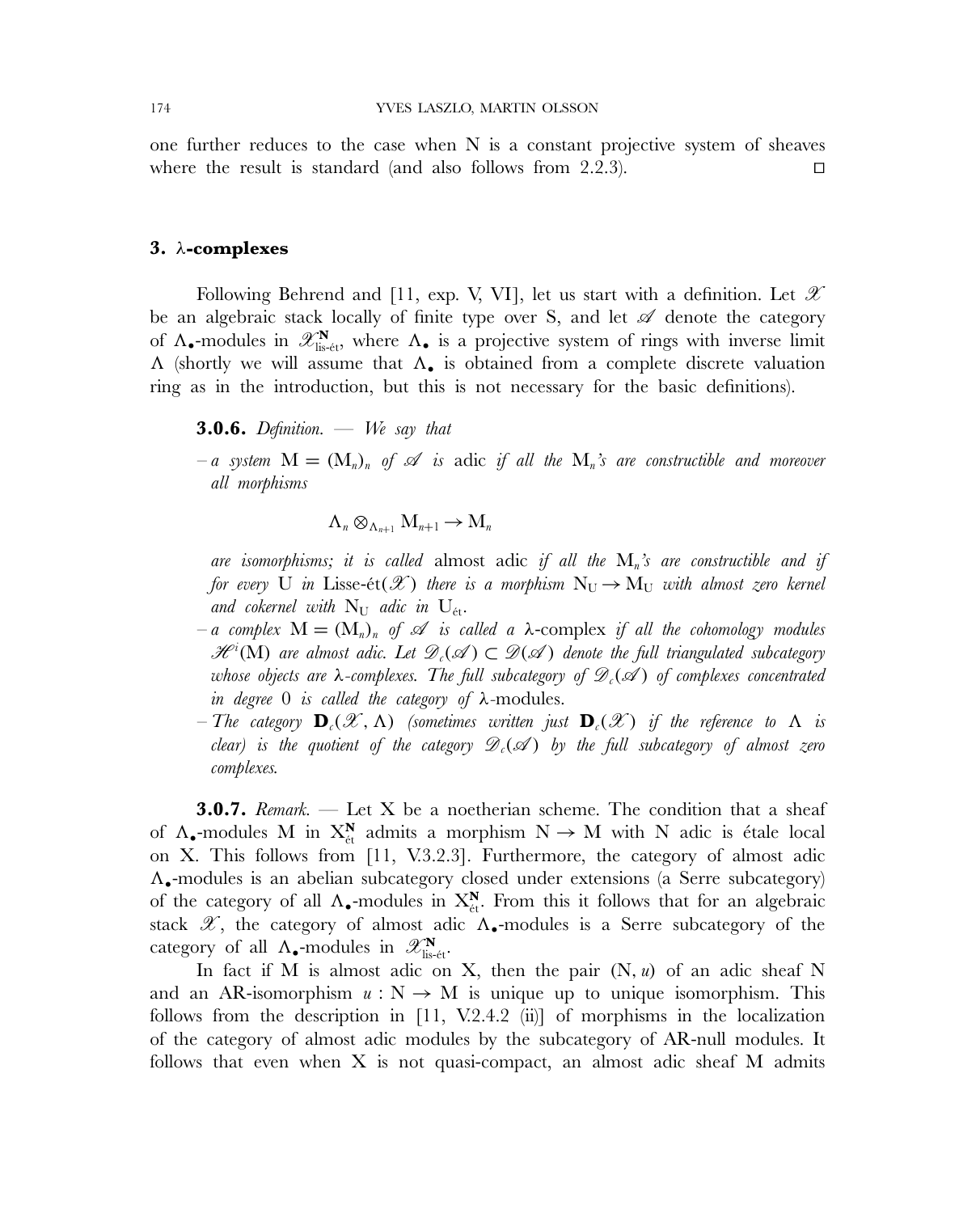a morphism  $N \to M$  with N adic whose kernel and cokernel are AR-null when restricted to any quasi-compact étale  $X$ -scheme.

As usual, we denote by  $\Lambda$  the image of  $\Lambda_{\bullet}$  in  $\mathbf{D}_{c}(\mathscr{X})$ . By [11, exp. V] the quotient of the subcategory of almost adic modules by the category of almost zero modules is abelian. By construction, a morphism  $M \to N$  of  $\mathscr{D}_{\varepsilon}(\mathscr{A})$  is an isomorphism in  $\mathbf{D}_c(\mathscr{X})$  if and only if its cone is almost zero.  $\mathbf{D}_c(\mathscr{X})$  is a triangulated category and has a natural t-structure whose heart is the localization of the category of  $\lambda$ -modules by the full subcategory of almost zero systems (cf. [1]). Notice however that we do not know at this stage that in general  $\text{Hom}_{\mathbf{D}_c(\mathcal{X})}(M, N)$ is a (small) set. In fact, this is equivalent to finding a left adjoint of the projection  $\mathscr{D}_{c}(\mathscr{A}) \to \mathbf{D}_{c}(\mathscr{X})$  [18, Section 7]. Therefore, we have to find a normalization functor  $M \rightarrow \tilde{M}$ . We'll prove next that a suitably generalized version of Ekedahl's functor defined in [7] does the job. Note that by 2.2.2 the functor  $R\pi_* : \mathscr{D}_c(\mathscr{A}) \to \mathscr{D}_c(\mathscr{X})$  factors uniquely through a functor which we denote by the same symbols  $\mathbb{R}\pi_* : \mathbf{D}_c(\mathscr{X}) \to \mathscr{D}_c(\mathscr{X})$ .

**3.0.8.** *Definition.* — *We define the* normalization functor

$$
\mathbf{D}_{\iota}(\mathscr{X}) \to \mathscr{D}(\mathscr{A}), \quad M \mapsto \hat{M}
$$

*by the formula*  $\hat{M} = L\pi^* R \pi_* M$ . A complex  $M \in \mathcal{D}(\mathcal{A})$  is normalized if the natural *map*  $\dot{M} \rightarrow M$  *is an isomorphism (where we write*  $\dot{M}$  *for the normalization functor applied to the image of* M *in*  $\mathbf{D}_c(\mathscr{X})$ *).* 

Notice that  $\hat{\Lambda} = \Lambda$  (write  $\Lambda_{\bullet} = L\pi^*\Lambda$  and use 3.0.10 below for instance).

**3.0.9.** *Remark.* — Because  $\Lambda$  is regular, the Tor dimension of  $\pi$  is  $d =$  $\dim(A) < \infty$  and therefore we do not have to use Spaltenstein's theory in order to define  $\hat{M}$ .

**3.0.10.** Proposition ([7, 2.2 (ii)]). — *A* complex  $M \in \mathscr{D}(\mathscr{X}_{\text{lis-\'et}}^N, \Lambda_{\bullet})$  is normalized *if and only if for all* n *the natural map*

$$
(\mathbf{3.0.i}\mathbf{v}) \qquad \Lambda_n \overset{\mathbf{L}}{\otimes}_{\Lambda_{n+1}} M_{n+1} \to M_n
$$

*is an isomorphism.*

*Proof.* — If  $M = L\pi^*N$  for some  $N \in \mathcal{D}(\mathcal{X}_{\text{lis-\'et}}, \Lambda)$  then for all *n* we have  $M_n = \Lambda_n \otimes_{\Lambda} N$  so in this case the morphism (3.0.iv) is equal to the natural isomorphism

$$
\Lambda_n \overset{\mathbf{L}}{\otimes}_{\Lambda_{n+1}} \Lambda_{n+1} \overset{\mathbf{L}}{\otimes}_{\Lambda} N \to \Lambda_n \overset{\mathbf{L}}{\otimes}_{\Lambda} N.
$$

This proves the "only if" direction.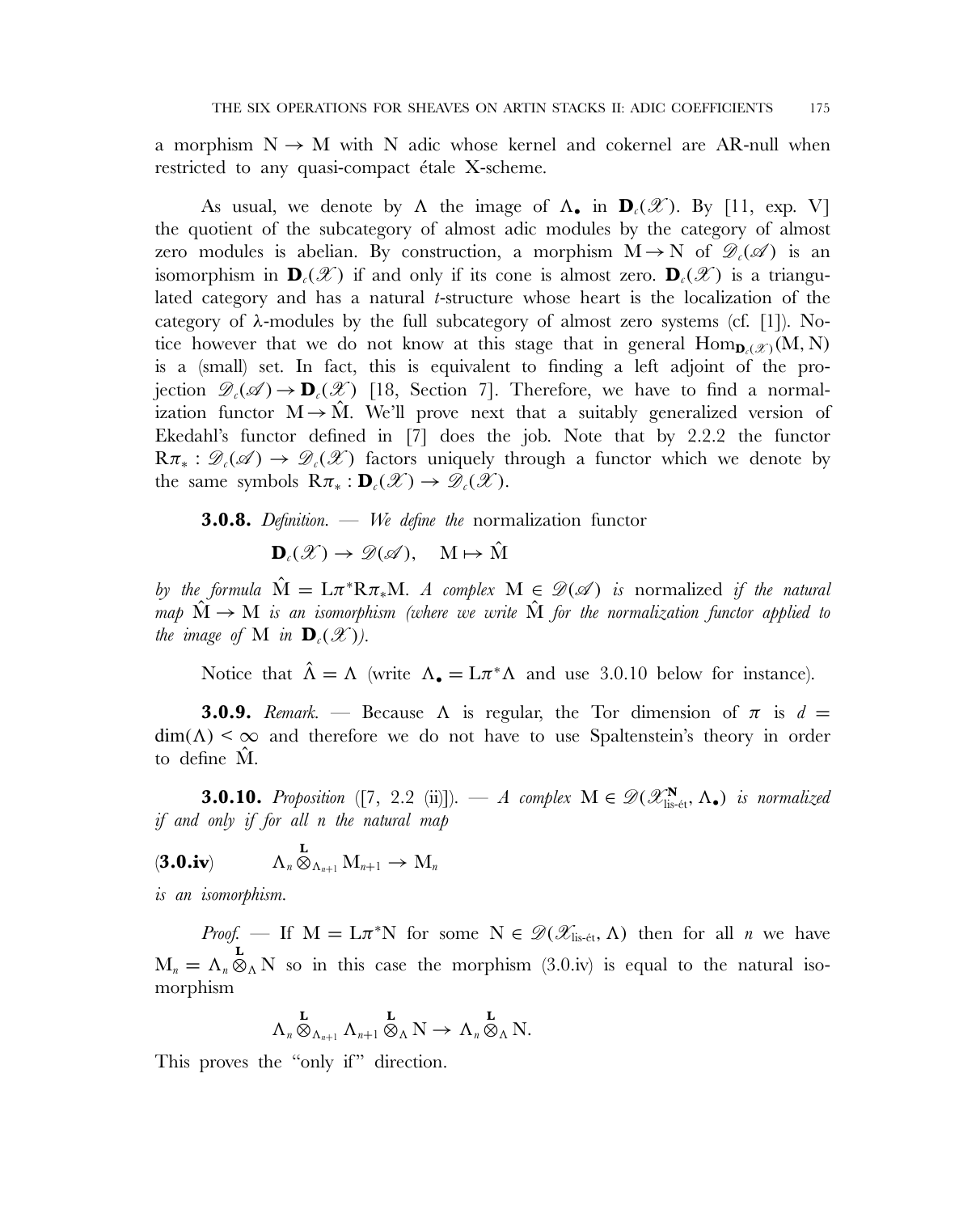For the "if" direction, note that since the functors  $e_n^*$  form a conservative set of functors, to verify that  $\hat{M} \rightarrow M$  is an isomorphism it suffices to show that for every *n* the map  $e_n^*\hat{M} \to e_n^*M$  is an isomorphism. Equivalently we must show that the natural map

$$
\Lambda_{\scriptscriptstyle n} \overset{{\bf L}}{\otimes}_{\Lambda} R\pi_*(M) \to M_{\scriptscriptstyle n}
$$

is an isomorphism. As discussed in [7, bottom of p. 198], the natural map  $L\pi^*\Lambda_n \to$  $\pi^*\Lambda_n$  has AR-null cone. In the case when  $\Lambda$  is a discrete valuation ring with uniformizing parameter  $\lambda$ , this can be seen as follows. A projective resolution of  $\Lambda_n$ is given by the complex

$$
\Lambda \xrightarrow{\times \lambda^{n+1}} \Lambda.
$$

From this it follows that  $L\pi^*(\Lambda_n)$  is represented by the complex

$$
(\Lambda_m)_m \xrightarrow{\times \lambda^{n+1}} (\Lambda_m)_m.
$$

Therefore the cone of  $L\pi^*(\Lambda_n) \to \pi^*\Lambda_n$  is up to a shift equal to  $\lambda^{m-n}\Lambda_m$  which is AR-null.

Returning to the case of general  $\Lambda$ , we obtain from the projection formula and 2.2.2

$$
\Lambda_n \overset{\mathbf{L}}{\otimes}_{\Lambda} R \pi_*(M) \simeq R \pi_*(L \pi^* \Lambda_n \overset{\mathbf{L}}{\otimes} M)
$$
  

$$
\simeq R \pi_*(\pi^* \Lambda_n \overset{\mathbf{L}}{\otimes}_{\Lambda_{\bullet}} M) = R \pi_*(\Lambda_n \overset{\mathbf{L}}{\otimes}_{\Lambda_{\bullet}} M).
$$

The proposition then follows from 2.2.5.  $\Box$ 

We have a localization result analogous to Lemma 2.2.1. Let  $M \in \mathscr{D}(\mathscr{X}_{\text{lis-\'et}},\Lambda)$ .

**3.0.11.** *Lemma.* — *One has*  $L\pi^*(M_U) = (L\pi^*M)_U$  *in*  $\mathscr{D}(U_{\text{\'et}}^N, \Lambda_{\bullet}).$ 

*Proof.* — We use the notations of the proof of Lemma 2.2.1. First,  $j^* = Lj^*$ commutes with  $L\pi^*$  due to the commutative diagram

$$
\mathscr{X}_{\text{lis-\'et}|U}^{\mathbf{N}} \xrightarrow{j} \mathscr{X}_{\text{lis-\'et}}^{\mathbf{N}} \\ \downarrow_{\pi} \\ \mathscr{X}_{\text{lis-\'et}|U} \xrightarrow{j} \mathscr{X}_{\text{lis-\'et}}^{\mathbf{N}}.
$$

One is therefore reduced to prove that  $\epsilon_* = \text{Re}_*$  commutes with  $L\pi^*$ . We have certainly, with a slight abuse of notation,

$$
\epsilon^{-1}\Lambda_{\bullet}=\Lambda_{\bullet}.
$$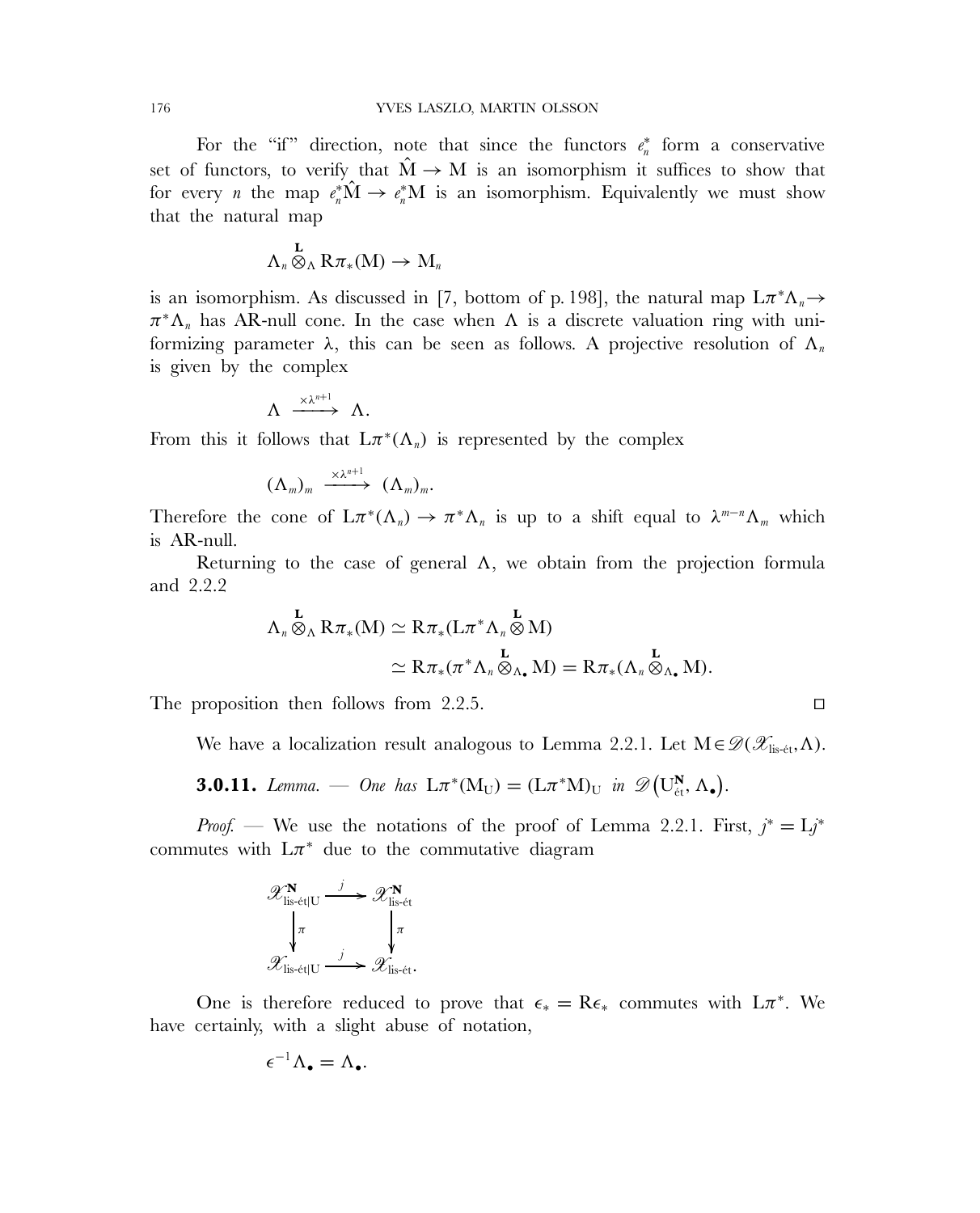Therefore, if N denotes the restriction of M to  $\mathscr{X}_{|U}$  we get

$$
\epsilon_* \mathbf{L} \pi^* \mathbf{N} = \epsilon_* \left( \Lambda_{\bullet} \mathbf{L}_{\pi^{-1} \Lambda} \pi^{-1} \mathbf{N} \right)
$$
  
\n
$$
= \epsilon_* \left( \epsilon^{-1} \Lambda_{\bullet} \mathbf{L}_{\pi^{-1} \Lambda} \pi^{-1} \mathbf{N} \right)
$$
  
\n
$$
= \Lambda_{\bullet} \mathbf{L}_{\epsilon_* \pi^{-1} \Lambda} \epsilon_* \pi^{-1} \mathbf{N} \text{ by the projection formula}
$$
  
\n
$$
= \Lambda_{\bullet} \mathbf{L}_{\pi^{-1} \Lambda} \pi^{-1} \epsilon_* \mathbf{N} \text{ because } \epsilon_* \text{ commutes with } \pi^{-1}
$$
  
\n
$$
= \mathbf{L} \pi^* \epsilon_* \mathbf{N}.
$$

**3.0.12.** *Remark.* — The same arguments used in the proof of 3.0.10 shows that if  $M \in \mathcal{D}_{\epsilon}(\mathcal{X}_{\text{lis-\'et}}, \Lambda_{\bullet})$  and  $M_U$  is bounded for  $U \in \text{Lisse-\'et}(\mathcal{X})$ , then  $M_U$  is also bounded. In particular, all  $\hat{M}_{U,n}$  are of finite tor-dimension.

**3.0.13.** *Corollary.* — *Let*  $M \in \mathscr{D}(\mathscr{X}_{\text{lis-\'et}}^N, \Lambda_{\bullet})$  *and*  $U \rightarrow \mathscr{X}$  *in* Lisse-ét( $\mathscr{X}$ )*. Then, the adjunction morphism*

$$
\hat{M} \to M
$$

*restricts on*  $U_{\text{\'et}}$  *to the adjunction morphism*  $L\pi^*R\pi_*M_U \to M_U$ .

*Proof.* — It is an immediate consequence of Lemmas 3.0.11 and 2.2.1.  $\square$ 

We assume now that  $\Lambda$  is a discrete valuation ring with uniformizing parameter λ. Let us prove the analogue of [7, Proposition 2.2].

**3.0.14.** *Theorem.* — Let M be a  $\lambda$ -complex. Then,  $\hat{M}$  is constructible and  $\hat{M} \rightarrow M$ *has an almost zero cone.*

*Proof.* — Let  $U \rightarrow \mathcal{X}$  be an object of Lisse-ét $(\mathcal{X})$  and

 $N = M_{\text{U}} \in \mathscr{D}_{c}(U_{\text{\'et}}, \Lambda_{\bullet}).$ 

Let us prove first that  $(M)_{U} \in \mathscr{D}(U_{\acute{e}t})$  is constructible and that the cone of  $(M)_U \rightarrow M_U$  is AR-null. We proceed by successive reductions.

1. Let  $d_U = \text{cd}_{\ell}(U_{\text{\'et}})$  be the  $\ell$ -cohomological dimension of  $U_{\text{\'et}}$  (which is finite by assumption). By an argument similar to the one used in the proof of 2.2.3 using (2.1.i), the cohomological dimension of  $R\pi_{*}$  is  $\leq 1 + d_{U}$ . Therefore,  $R\pi_*$  maps  $\mathscr{D}^{\pm, b}(U_{\text{\'et}}^N)$  to  $\mathscr{D}^{\pm, b}(U_{\text{\'et}})$ . Because  $L\pi^*$  is of finite cohomological dimension, the same is true for the normalization functor.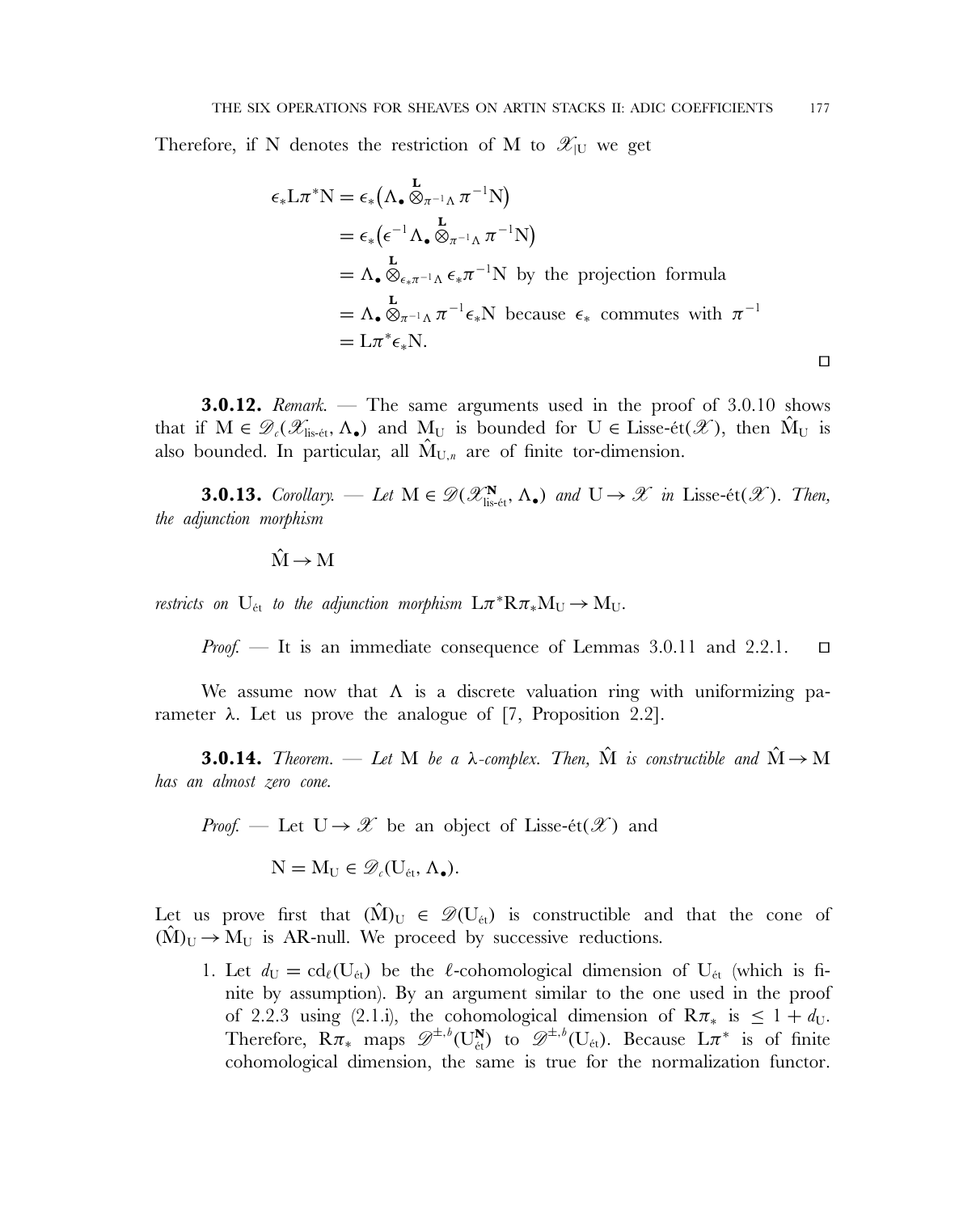More precisely, there exists an integer d (depending only on  $U \rightarrow \mathcal{X}$ and  $\Lambda$ ) such that for every a

$$
N \in \mathscr{D}^{\ge a} (U_{\text{\'et}}^{\mathbf{N}}) \Rightarrow \hat{N} \in \mathscr{D}^{\ge a-d} (U_{\text{\'et}}^{\mathbf{N}}) \text{ and }
$$
  

$$
N \in \mathscr{D}^{\le a} (U_{\text{\'et}}^{\mathbf{N}}) \Rightarrow \hat{N} \in \mathscr{D}^{\le a+d} (U_{\text{\'et}}^{\mathbf{N}}).
$$

2. One can assume  $N \in Mod(U_{\acute{e}t}, \Lambda_{\bullet})$ . Indeed, one has by the previous observations

$$
\mathscr{H}^i(\hat{N})=\mathscr{H}^i(\widehat{N}_i)
$$

where  $N_i = \tau_{\geq i-d} \tau_{\leq i+d} N$ . Therefore one can assume N bounded. By induction, one can assume N is a  $λ$ -module.

- 3. One can assume N adic. Indeed, there exists a morphism  $A \rightarrow N$  with AR-null kernel and cokernel with A adic. In particular the cone of  $A \rightarrow N$ is AR-null. It is therefore enough to observe that  $\hat{A} = \hat{N}$ , which is a consequence of 2.2.2.
- 4. We use without further comments basic facts about the abelian category of  $\lambda$ -modules (cf. [11, exp. V] and [5, Rapport sur la formule des traces]). In the category of  $\lambda$ -modules, there exists  $n_0$  such that N/ $\text{ker}(\lambda^{n_0})$  is torsion free (namely the action of  $\lambda$  has no kernel). Because  $\mathbf{D}_{c}(U_{\text{\'et}})$  is triangulated, we just have to prove that the normalization of both  $N/\text{ker}(\lambda^{n_0})$ and ker( $\lambda^{n_0}$ ) are constructible and the corresponding cone is AR-null.
- 5. The case of  $\overline{N} = N/ker(\lambda^{n_0})$ . An adic representative L of  $\overline{N}$  has flat components  $L_n$ , in other words

$$
\Lambda_n\overset{\mathbf{L}}{\otimes}_{\Lambda_{n+1}}L_{n+1}\to L_n
$$

is an isomorphism. By 3.0.10, L is normalized and therefore  $\hat{N} = \hat{L} = L$ is constructible (even adic) and the cone  $L = \hat{N} \rightarrow \bar{N}$  is AR-null because the kernel and cokernel of  $L \rightarrow \overline{N}$  are AR-null.

6. We can therefore assume  $\lambda^{n_0}N = 0$  (in the categories of  $\lambda$ -modules up to AR-isomorphisms) and even  $\lambda N = 0$  (look at the  $\lambda$ -adic filtration). The morphism

$$
(\mathbf{3.0. v}) \qquad (\mathbf{N}_n)_{n \in \mathbf{N}} \to (\mathbf{N}_n / \lambda \mathbf{N}_n)_{n \in \mathbf{N}}
$$

has AR-zero kernel and the normalization of both are therefore the same. But, N being adic, one has  $N_n/\lambda N_n = N_0$  for  $n \geq 0$ . In particular, the morphism (3.0.v) is nothing but

$$
(\mathbf{3.0.vi}) \hspace{1cm} N \rightarrow \pi^*N_0
$$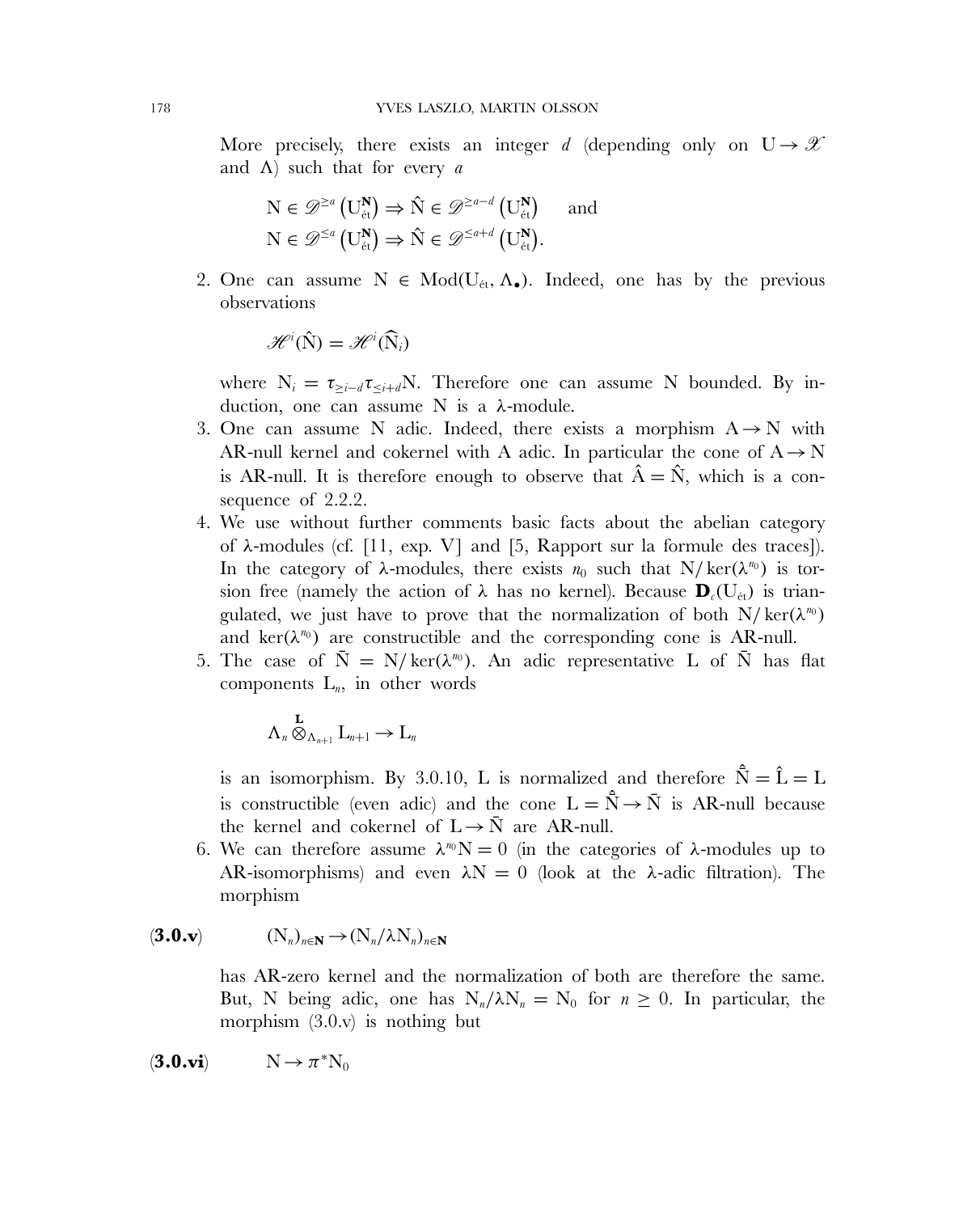and is an AR-isomorphism and

$$
\hat{N} = \widehat{\pi^*N_0} = L\pi^*N_0
$$

(2.2.3). One therefore has to show that the cone C of  $L\pi^*N_0 \to \pi^*N_0$ is almost zero. On U, there exists a *finite* stratification on which  $N_0$  is smooth. Therefore, one can even assume that  $N_0$  is constant and finally equal to  $\Lambda_0$ . In this case the cone of  $L\pi^*\Lambda_0 \to \pi^*\Lambda_0$  is AR-null by the same argument used in the proof of 3.0.10. This completes the proof that  $\widehat{\mathrm{M}}_{\mathrm{U}} \rightarrow \mathrm{M}_{\mathrm{U}}$  has AR-null cone.

We now have to prove that  $\hat{M}$  is cartesian. By 3.0.13 again, one is reduced to the following statement:

Let  $f: V \to U$  be a morphism in Lisse-ét $(\mathscr{X})$  which is smooth. Then<sup>1</sup>,

$$
f^*\widehat{M_U} = \widehat{M_V} = \widehat{f^*M_U}.
$$

The same reductions as above allows to assume that  $M_U$  is concentrated in degree 0, and that we have a distinguished triangle

$$
L\!\to\! M_U\!\to C
$$

with C AR-null and L either equal to  $\Lambda_0$  or adic with flat components. Using the exactness of  $f^*$  and the fact that M is cartesian, one gets a distinguished triangle

$$
f^*L \to M_V \to f^*C
$$

with  $f^*C$  AR-null. We get therefore  $f^*\hat{M}_U = f^*\hat{L}$  and  $\widehat{f^*M_U} = \widehat{f^*L}$ : one can assume  $M_U = L$  and  $M_V = f^*L$ . In both cases, namely L adic with flat components or  $L = \Lambda_0$ , the computations above show  $f^* \hat{L} = \hat{f}^* \hat{L}$  proving that  $\hat{M}$  is cartesian.  $\Box$ 

**3.0.15.** *Remark.* — The last part of the proof of the first point is proved in a greater generality in [7, Lemma 3.2].

**3.0.16.** *Remark.* — In general the functor  $R\pi_*$  does not take cartesian sheaves to cartesian sheaves. An example suggested by J. Riou is the following: Let  $Y = \text{Spec}(k)$  be the spectrum of an algebraically closed field and  $f : X \to Y$ a smooth k-variety. Let  $\ell$  be a prime invertible in k and let  $M = (M_n)$  be the projective system  $\mathbf{Z}/\ell^{n+1}$  on Y. Then  $\mathsf{R}\pi_*\mathsf{M}$  is the constant sheaf  $\mathbf{Z}_\ell$ , and so  $R^i \Gamma(f^* R \pi_* M)$  is the cohomology of X with values in the constant sheaf  $\mathbf{Z}_{\ell}$ . On the other hand,  $R^i\Gamma(R\pi_*(f^*M))$  is the usual  $\ell$ -adic cohomology of X which in general does not agree with the cohomology with coefficients in **Z**-.

 $1$  By 3.0.13, there is no ambiguity in the notation.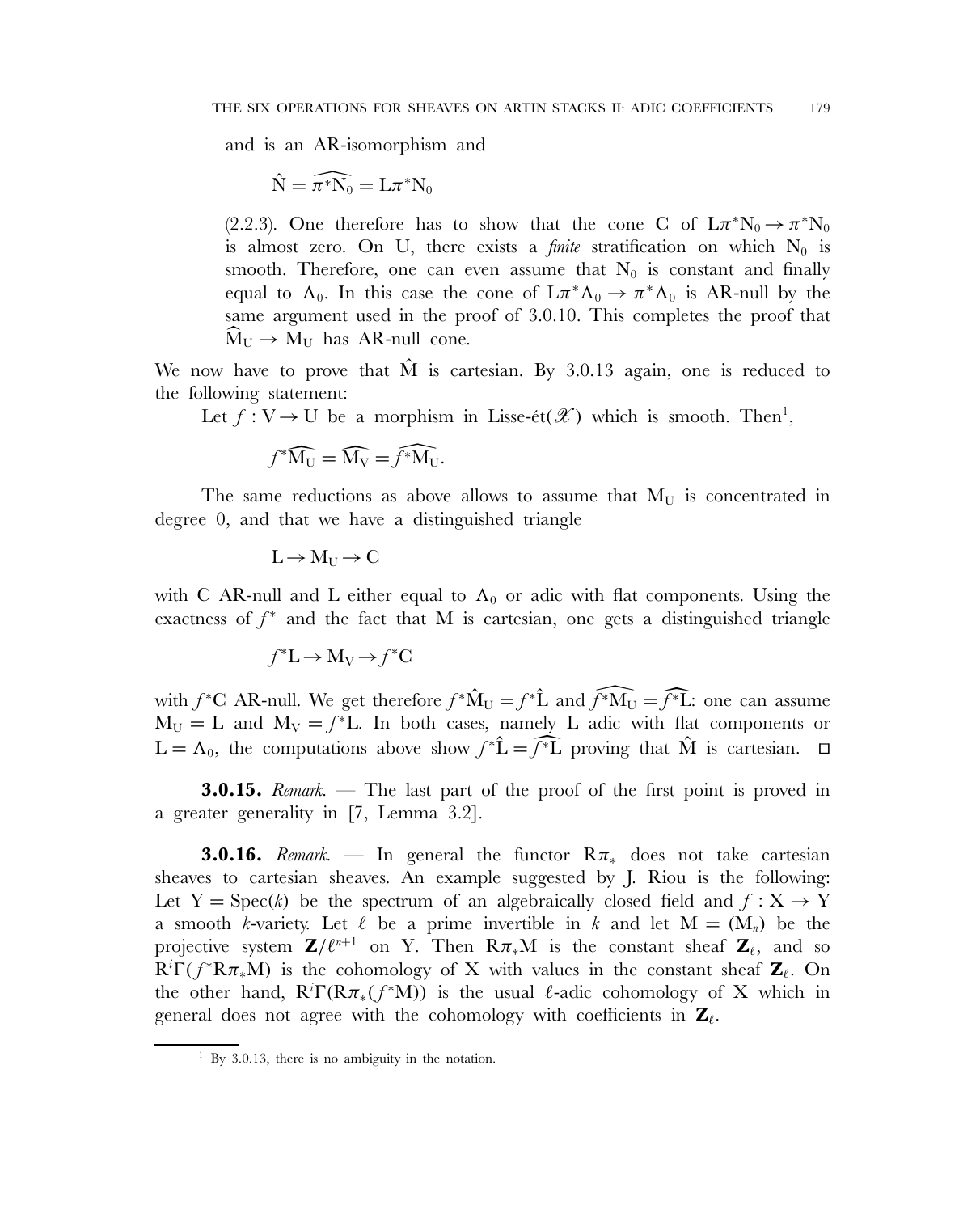**3.0.17.** *Corollary.* — *Let*  $M \in \mathbf{D}_c(\mathcal{X})$ *. Then for any*  $n \geq 0$ *, one has*  $\Lambda_n \otimes_{\Lambda} \mathbf{R} \pi_* \mathbf{M} \in \mathscr{D}_c(\mathscr{X}, \Lambda_n).$ 

*Proof.* — Indeed, one has  $e_n^{-1}\hat{M} = \Lambda_n \otimes_{\Lambda} R \pi_* M$  which is constructible by 3.0.14. 

We are now able to prove the existence of our adjoint.

**3.0.18.** *Proposition.* — *The normalization functor is a left adjoint of the projection*  $\mathscr{D}_{c}(\mathscr{X}^{\mathbf{N}}) \to \mathbf{D}_{c}(\mathscr{X})$ *. In particular,* Hom $_{\mathbf{D}_{c}(\mathscr{X})}(M, N)$  *is small for any*  $M, N \in \mathbf{D}_{c}(\mathscr{X})$ *.* 

*Proof.* — With a slight abuse of notations, this means  $\text{Hom}_{\mathscr{D}_a}(\hat{M}, N)$  = Hom<sub>p.(2)</sub>(M, N). If we start with a morphism  $\hat{M} \rightarrow N$ , we get a diagram



where  $\hat{M} \rightarrow M$  is an isomorphism in  $\mathbf{D}_{c}(\mathscr{X})$  by 3.0.13 and 3.0.14 which defines a morphism in  $Hom_{D_{\ell}(\mathcal{X})}(M, N)$ . Conversely, starting from a diagram



where  $L \rightarrow M$  is an isomorphism in  $\mathbf{D}_{\ell}(\mathscr{X})$ . Therefore one has  $\hat{M} = \hat{L}$  (2.2.2), and we get a morphism  $\hat{M} \rightarrow \hat{N}$  in  $\mathscr{D}_{c}$  and therefore, by composition, a morphism  $\hat{M} \rightarrow N$ . One checks that these constructions are inverse to each other.

**3.0.19.** *Remark.* — The *t*-structure on  $\mathbf{D}_c(\mathcal{X}, \Lambda)$  enables us to define the various bounded derived categories  $\mathbf{D}_{c}^{+}(\mathscr{X}, \Lambda)$ ,  $\mathbf{D}_{c}^{-}(\mathscr{X}, \Lambda)$ , and  $\mathbf{D}^{b}(\mathscr{X}, \Lambda)$ . We can also define the locally bounded derived categories

$$
\mathbf{D}_{c}^{(+)}(\mathscr{X},\Lambda),\ \mathbf{D}_{c}^{(-)}(\mathscr{X},\Lambda),\ \text{and}\ \mathbf{D}^{(b)}(\mathscr{X},\Lambda)
$$

consisting of objects  $K \in \mathbf{D}_{\ell}(\mathscr{X}, \Lambda)$  whose restriction to any quasi-compact open  $\mathscr{U} \subset \mathscr{X}$  lies in  $\mathbf{D}_{c}^{+}(\mathscr{U}, \Lambda)$ ,  $\mathbf{D}_{c}^{-}(\mathscr{U}, \Lambda)$ , or  $\mathbf{D}^{b}(\mathscr{U}, \Lambda)$  respectively.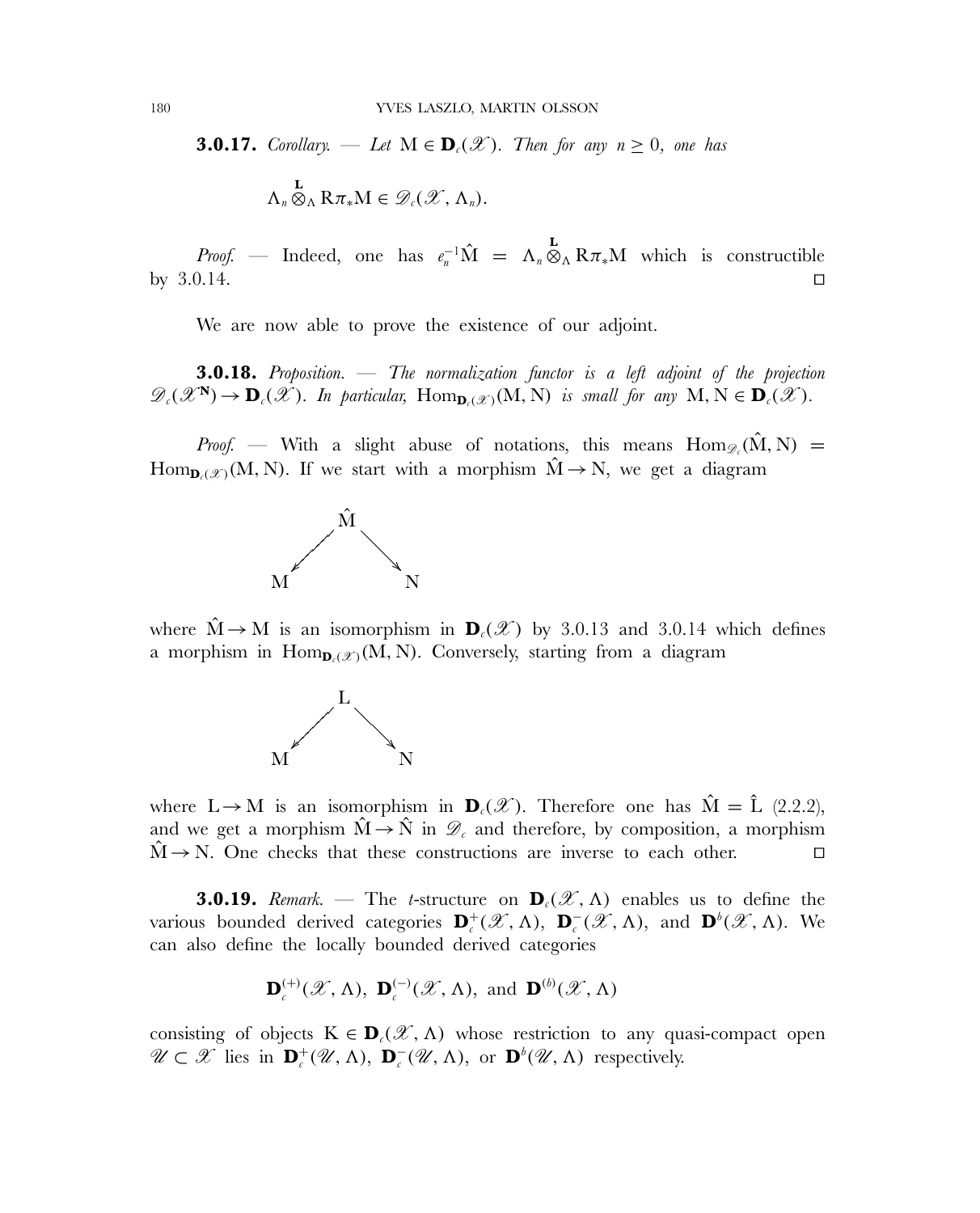**3.1.** *Comparison with Deligne's approach.* — Let  $M, N \in \mathscr{D}_{\ell}(\mathscr{X}^N, \Lambda_{\bullet})$  and assume M is normalized. Then there is a sequence of morphisms

$$
Rhom(M_n, N_n) \to Rhom(M_n, N_{n-1})
$$
  
= Rhom $(\Lambda_{n-1} \otimes_{\Lambda_n} M_n, N_{n-1})$   
= Rhom $(M_{n-1}, N_{n-1})$ .

Therefore, we get for each i a projective system  $(\text{Ext}^i(M_n, N_n))_{n \geq 0}$ .

**3.1.1.** *Proposition.* — Let  $M, N \in \mathscr{D}_{c}(\mathscr{X}^{N})$  and assume M *is normalized. Then there is an exact sequence*

$$
0 \to \lim_{n} {}^{1}Ext^{-1}(M_{n}, N_{n}) \to Hom_{\mathscr{D}_{\varepsilon}(\mathscr{X}^{\mathbf{N}})}(M, N)
$$

$$
\to \lim_{n} Hom_{\mathscr{D}(\mathscr{X}, \Lambda_{n})}(M_{n}, N_{n}) \to 0.
$$

*Proof.* — Let  $\mathscr{X}^{\leq n}_{\text{lis-\'et}}$  be the  $[0 \cdots n]$ -simplicial topos of projective systems  $(F_m)_{m\leq n}$  on  $\mathscr{X}_{\text{lis-\'et}}$ . Notice that the inclusion  $[0\cdots n] \to \mathbb{N}$  induces an open immersion of the corresponding topos and accordingly an open immersion

$$
(\mathbf{3.1. i}) \qquad j_n: \mathscr{X}_{\text{lis-\'et}}^{\leq n} \hookrightarrow \mathscr{X}_{\text{lis-\'et}}^{\mathbf{N}}.
$$

The inverse image functor is just the truncation  $F = (F_m)_{m \leq 0} \mapsto F^{\leq n} = (F_m)_{m \leq n}$ . The functor  $j_{n*}$  sends a system  $G = (G_m)_{m \leq n}$  to the system with

$$
(j_{n*}\mathcal{G})_m = \begin{cases} \mathcal{G}_n & \text{if } m > n \\ \mathcal{G}_m & \text{if } m \leq n. \end{cases}
$$

We get therefore an inductive system of open sub-topos of  $\mathscr{X}_{\text{lis-\'et}}^{\mathbf{N}}$ .

$$
\mathscr{X}_{\text{lis-\'et}}^{\leq 0} \hookrightarrow \mathscr{X}_{\text{lis-\'et}}^{\leq 1} \hookrightarrow \cdots \hookrightarrow \mathscr{X}_{\text{lis-\'et}}^{\leq n} \hookrightarrow \cdots \hookrightarrow \mathscr{X}_{\text{lis-\'et}}^{\mathbf{N}}.
$$

Fixing M, let

$$
F: C^+(\mathscr{X}^N, \Lambda_{\bullet}) \to \mathrm{Ab}^N
$$

be the functor

$$
N\mapsto (Hom(M^{\leq n},N^{\leq n}))_n.
$$

Then there is a commutative diagram

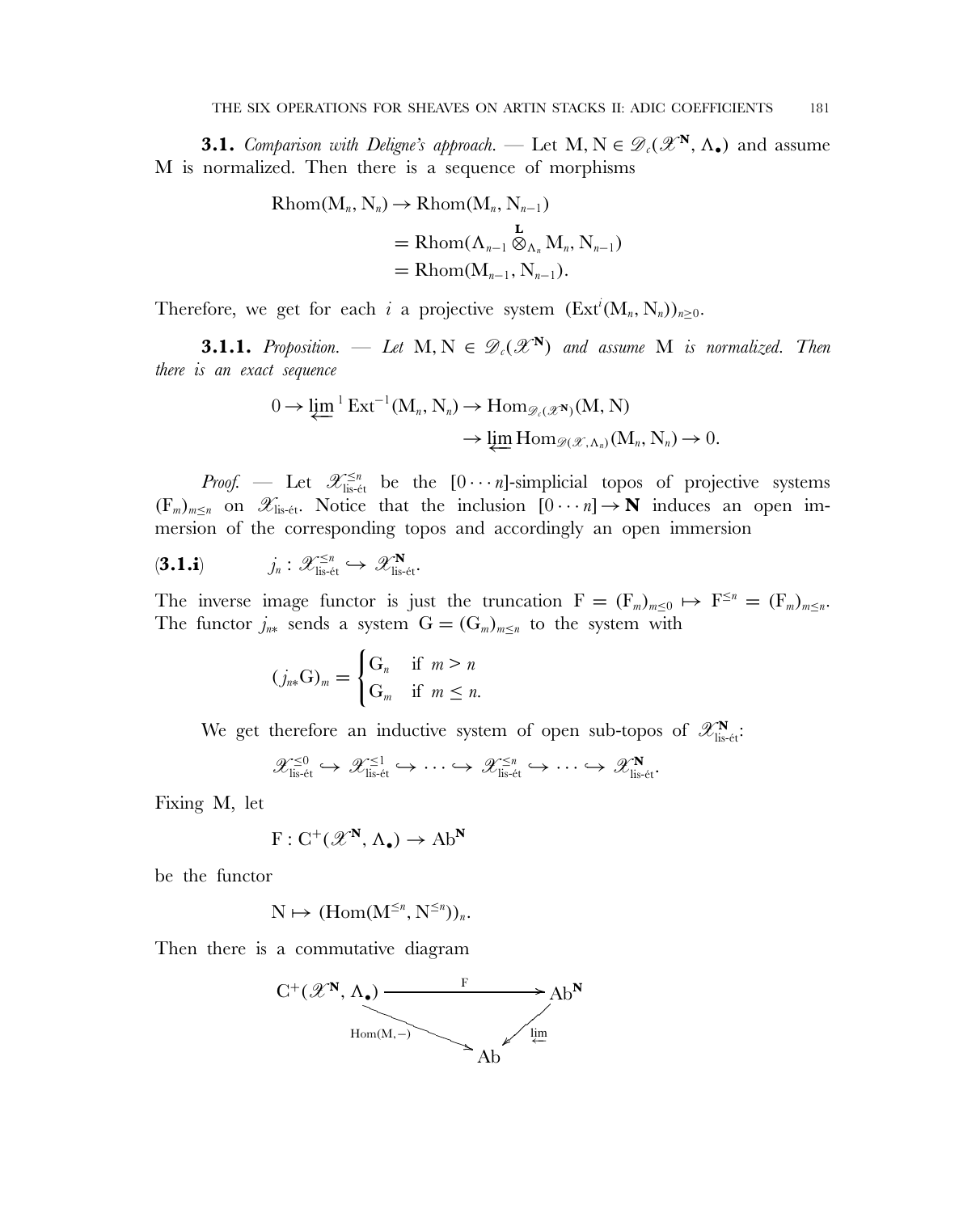which yields the equality

 $Rhom(M, N) = R \varprojlim \circ RF(N).$ 

By the definition of F we have  $R^qF(N) = (Ext^q(M^{\leq n}, N^{\leq n}))_n$ . Because  $\lim_{n \to \infty}$  is of cohomological dimension 1, there is an equality of functors  $\tau_{\geq 0}R \downarrow m = \tau_{\geq 0}R \downarrow m \tau_{\geq -1}$ .

Using the distinguished triangles

$$
(\mathcal{H}^{-d}\mathrm{RF(N)})[d] \to \tau_{\geq -d}\mathrm{RF(N)} \to \tau_{\geq -d+1}\mathrm{RF(N)}
$$

we get for  $d = 1$  an exact sequence

$$
0 \to \lim^{1} \operatorname{Ext}^{-1}(M^{\leq n}, N^{\leq n}) \to \operatorname{Hom}(M, N) \to R^{0} \varprojlim \tau_{\geq 0} \operatorname{RF}(N) \to 0,
$$

and for  $d = 0$ 

$$
\varprojlim \mathrm{Hom}(M^{\leq n}, N^{\leq n}) = R^0 \varprojlim \tau_{\geq 0} RF(N).
$$

Therefore we just have to show the formula

$$
\operatorname{Ext}^q(M^{\leq n},N^{\leq n})=\operatorname{Ext}^q(M_n,N_n)
$$

which follows from the following lemma which will also be useful below.  $\square$ 

**3.1.2.** *Lemma.* — *Let*  $M, N \in \mathscr{D}(\mathscr{X}^N)$  *and assume*  $M$  *is normalized. Then, one has*

*1*. Rhom( $M^{\leq n}$ ,  $N^{\leq n}$ ) = Rhom( $M_n$ ,  $N_n$ ). 2.  $e_n^{-1} \mathcal{R}hom(M, N) = \mathcal{R}hom(M_n, N_n)$ .

*Proof.* — Let  $\pi_n$  :  $\mathscr{X}^{\leq n}_{\text{lis-\'et}} \to \mathscr{X}_{\text{lis-\'et}}$  the restriction of  $\pi$ . It is a morphism of ringed topos (*X* is ringed by  $\Lambda_n$  and  $\mathscr{X}_{\text{lis-\'et}}^{\leq n}$  by  $j_n^{-1}(\Lambda_{\bullet}) = (\Lambda_m)_{m \leq n}$ ). The morphisms  $e_i : \mathscr{X} \to \mathscr{X}^N$ ,  $i \leq n$  can be localized in  $\tilde{e}_i : \mathscr{X} \to \mathscr{X}^{\leq n}$ , characterized by  $e_i^{-1}M^{\leq n} = M_i$  for any object  $M^{\leq n}$  of  $\mathscr{X}_{\text{lis-\'et}}^{\leq n}$ . They form a conservative sets of functors satisfying

$$
(\mathbf{3.1.ii}) \qquad \qquad e_i = j_n \circ \tilde{e}_i.
$$

One has

$$
\pi_{n*}(\mathbf{M}^{\leq n}) = \varprojlim_{m \leq n} \mathbf{M}_m = \mathbf{M}_n = \tilde{e}_n^{-1}(\mathbf{M}).
$$

It follows that  $\pi_{n*}$  is exact and therefore

$$
(\mathbf{3.1.iii}) \qquad R\pi_{n*} = \pi_{n*} = \tilde{e}_n^{-1}.
$$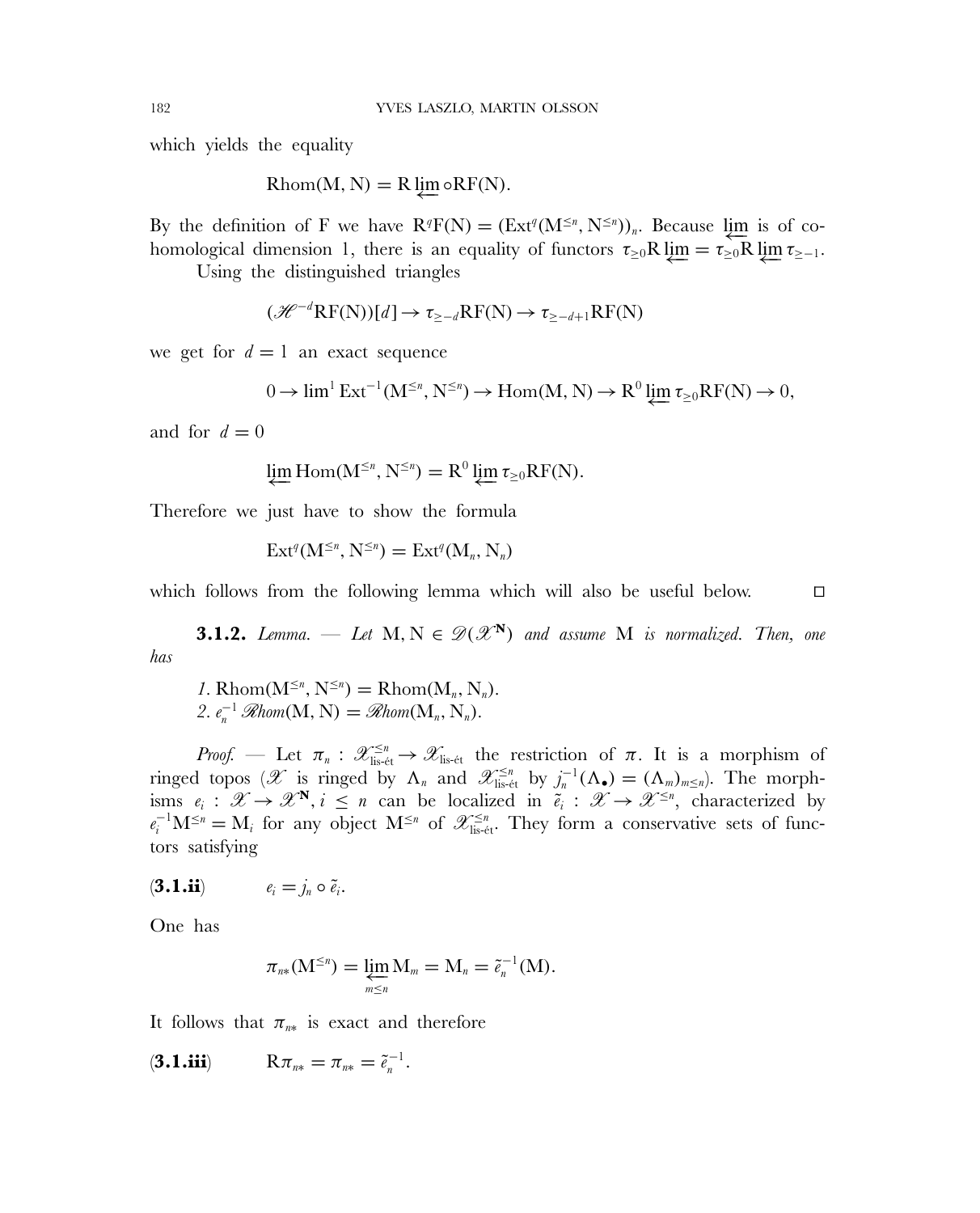The isomorphism  $M_n \to R\pi_{n*}M^{\leq n}$  defines by adjunction a morphism  $L\pi^*M_n \to M^{\leq n}$ whose pull back by  $\tilde{e}_i$  is  $\Lambda_i \otimes_{\Lambda_n} M_n \to M_i$ . Therefore, one gets

$$
(\mathbf{3.1.i}\mathbf{v}) \hspace{1cm} \mathbf{L}\pi_n^*\mathbf{M}_n = \mathbf{M}^{\leq n}
$$

because M is normalized. Let us prove the first point. One has

$$
\operatorname{Rhom}(M^{\leq n}, N^{\leq n}) \stackrel{\text{(3.1.iv)}}{=} \operatorname{Rhom}\left(L\pi_n^* M_n, N^{\leq n}\right)
$$
\n
$$
\stackrel{\text{adjunction}}{=} \operatorname{Rhom}\left(M_n, R\pi_{n*} N^{\leq n}\right)
$$
\n
$$
\stackrel{\text{(3.1.iii)}}{=} \operatorname{Rhom}(M_n, N_n)
$$

proving the first point. The second point is analogous:

$$
e_n^{-1} \mathcal{R}hom(M, N) = \tilde{e}_n^{-1} j_n^{-1} \mathcal{R}hom(M, N) \quad (3.1.ii)
$$
  
\n
$$
= \tilde{e}_n^{-1} \mathcal{R}hom(M^{\leq n}, N^{\leq n}) \quad (j_n \text{ open immersion})
$$
  
\n
$$
= R \pi_{n*} \mathcal{R}hom(M^{\leq n}, N^{\leq n}) \quad (3.1.iii)
$$
  
\n
$$
= R \pi_{n*} \mathcal{R}hom \left( L \pi_n^* M_n, N^{\leq n} \right) \quad (3.1.iv)
$$
  
\n
$$
= \mathcal{R}hom \left( M_n, R \pi_{n*} N^{\leq n} \right) \quad \text{(projection formula)}
$$
  
\n
$$
= \mathcal{R}hom(M_n, N_n) \quad (3.1.iii).
$$

**3.1.3.** *Corollary.* — Let  $M, N \in \mathcal{D}_c(\mathcal{X}^N)$  be normalized complexes. Then, one has *an exact sequence*

$$
0 \to \lim_{n \to \infty} {}^{1}Ext^{-1}(M_{n}, N_{n}) \to \text{Hom}_{\mathbf{D}_{\epsilon}(\mathscr{X})}(M, N)
$$

$$
\to \lim_{n \to \infty} \text{Hom}_{\mathscr{D}(\mathscr{X}, \Lambda_{n})}(M_{n}, N_{n}) \to 0.
$$

**3.1.4.** *Remark.* — Using similar arguments (more precisely using the Grothendieck spectral sequence of composite functors rather than truncations as above), one can show that for any adic constructible sheaf N, the cohomology group  $H^*(\mathscr{X}, N) \stackrel{\text{def}}{=} \operatorname{Ext}^*_{\mathbf{D}_c(\mathscr{X})}(\Lambda, N)$  coincides with the continuous cohomology group of [12] (defined as the derived functor of  $N \mapsto \lim_{\leftarrow} H^0(\mathscr{X}, N_n)$ ).

Now let k be either a finite field or an algebraically closed field, set  $S =$ Spec $(k)$ , and let X be a k-variety. In this case Deligne defined in [4, 1.1.2] another triangulated category which we shall denote by  $\mathscr{D}^b_{c,\text{Del}}(X,\Lambda)$ . This triangulated category is defined as follows. First let  $\mathscr{D}_{\mathrm{Del}}^-(X,\Lambda)$  be the 2-categorial projective limit of the categories  $\mathscr{D}^{-}(X, \Lambda_n)$  with respect to the transition morphisms

$$
\overset{\mathbf{L}}{\otimes}_{\Lambda_n}\Lambda_{n-1}:\mathscr{D}^-(X,\Lambda_n)\to\mathscr{D}^-(X,\Lambda_{n-1}).
$$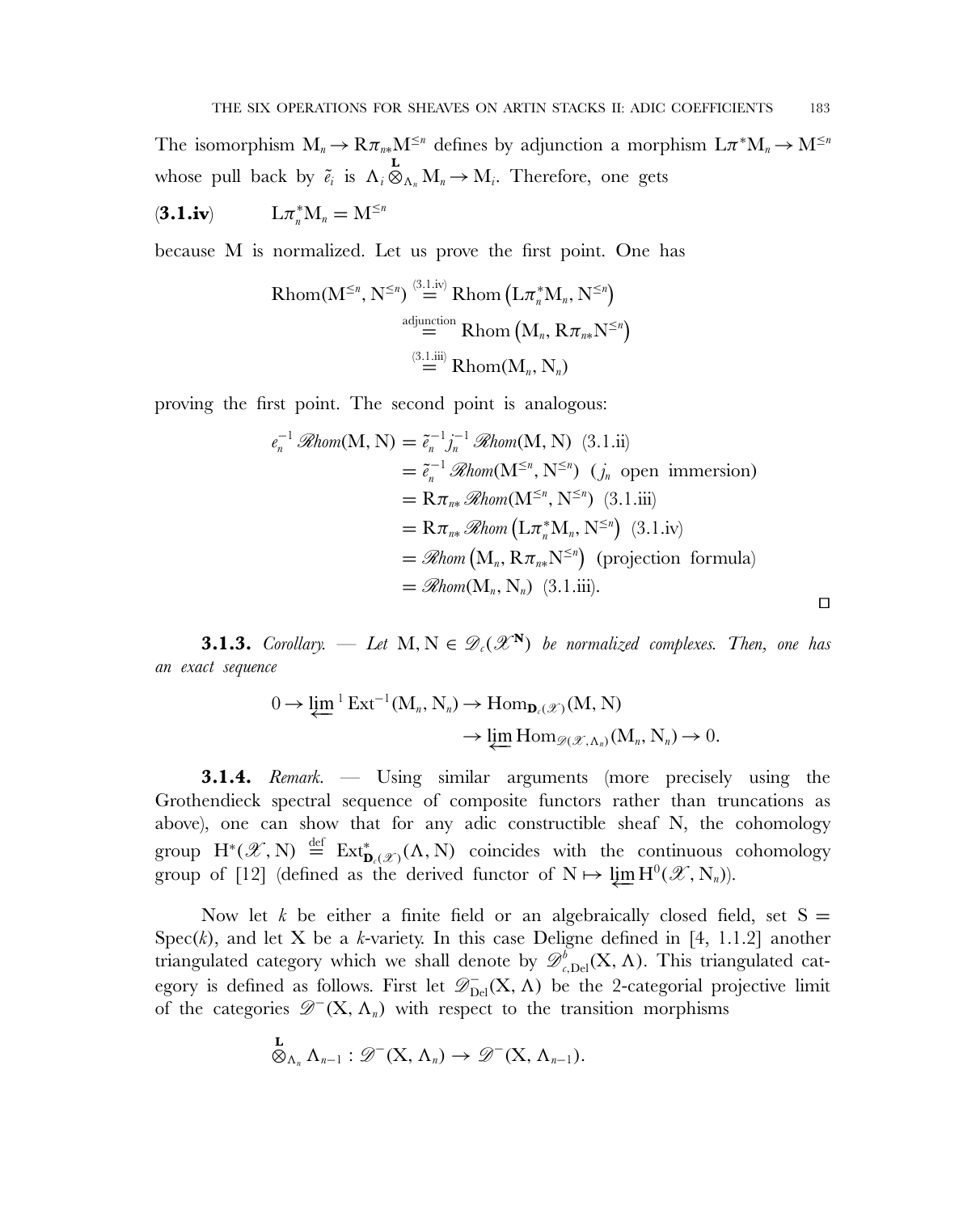So an object K of  $\mathscr{D}_{\mathrm{Del}}(X,\Lambda)$  is a projective system  $(K_n)_n$  with each  $K_n \in$ D<sup>-</sup>(X,  $\Lambda_n$ ) and isomorphisms  $K_n \otimes_{\Lambda_n} \Lambda_{n-1} \to K_{n-1}$ . The category  $\mathscr{D}^b_{c, \text{Del}}(X, \Lambda)$  is defined to be the full subcategory of  $\mathscr{D}_{\rm Del}^-(X, \Lambda)$  consisting of objects  $K = (K_n)$ with each  $K_n \in \mathscr{D}_c^b(X, \Lambda_n)$ . By [4, 1.1.2 (e)] the category  $\mathscr{D}_{c, Del}^b(X, \Lambda)$  is triangulated with distinguished triangles defined to be those triangles inducing distinguished triangles in each  $\mathscr{D}_{c}^{b}(\mathbf{X}, \Lambda_{n})$ .

By 3.0.10, there is a natural triangulated functor

$$
(\mathbf{3.1. v}) \quad \mathbf{F} : \mathbf{D}_{\iota}^{b}(\mathbf{X}, \Lambda) \to \mathscr{D}_{\iota, \mathrm{Del}}^{b}(\mathbf{X}, \Lambda), \quad \mathbf{M} \mapsto \hat{\mathbf{M}}.
$$

**3.1.5.** *Lemma.* — *Let*  $K = (K_n) \in \mathscr{D}_{c, \text{Del}}^b(X, \Lambda)$  *be an object.* (*i*) For any integer *i*, the projective system  $(\mathcal{H}^i(K_n))_n$  is almost adic. (*ii*) If  $K_0 \in \mathscr{D}_{c}^{[a,b]}(X, \Lambda_0)$ , then for  $i < a$  the system  $(\mathscr{H}^i(K_n))_n$  is AR-null.

*Proof.* — By the same argument used in [4, 1.1.2 (a)] it suffices to consider the case when  $X = \text{Spec}(k)$ . In this case, there exists by [11, XV, p. 474 Lemme 1 and following remark] a bounded above complex of finite type flat  $\Lambda$ -modules P such that K is the system obtained from the reductions  $P \otimes \Lambda_n$ . For a  $\Lambda$ -module M and an integer k let  $M[\lambda^k]$  denote the submodule of M of elements annihilated by  $\lambda^k$ . Then from the exact sequence

$$
0 \longrightarrow P \stackrel{\lambda^k}{\longrightarrow} P \longrightarrow P/\lambda^k \longrightarrow 0
$$

one obtains for every  $n$  a short exact sequence

$$
0 \to H^{i}(P) \otimes \Lambda_n \to H^{i}(K_n) \to H^{i+1}(P)[\lambda^n] \to 0.
$$

These short exact sequences fit together to form a short exact sequence of projective systems, where the transition maps

$$
H^{i+1}(P)[\lambda^{n+1}] \to H^{i+1}(P)[\lambda^n]
$$

are given by multiplication by  $\lambda$ . Since  $H^{i+1}(P)$  is of finite type and in particular has bounded  $\lambda$ -torsion, it follows that the map of projective systems

$$
H^i(P) \otimes \Lambda_n \to H^i(K_n)
$$

has AR-null kernel and cokernel. This proves (i).

For (ii), note that if  $z \in P^i$  is a closed element then modulo  $\lambda$  the element z is a boundary. Write  $z = \lambda z' + d(a)$  for some  $z' \in P^i$  and  $a \in P^{i-1}$ . Since  $P^{i+1}$  is flat over  $\Lambda$  the element  $z'$  is closed. It follows that  $H^i(P) = \lambda H^i(P)$ . Since  $H^i(P)$  is a finitely generated A-module, Nakayama's lemma implies that  $H^{i}(P) = 0$ . Thus by (i) the system  $H^{i}(K_n)$  is AR-isomorphic to 0 which implies (ii).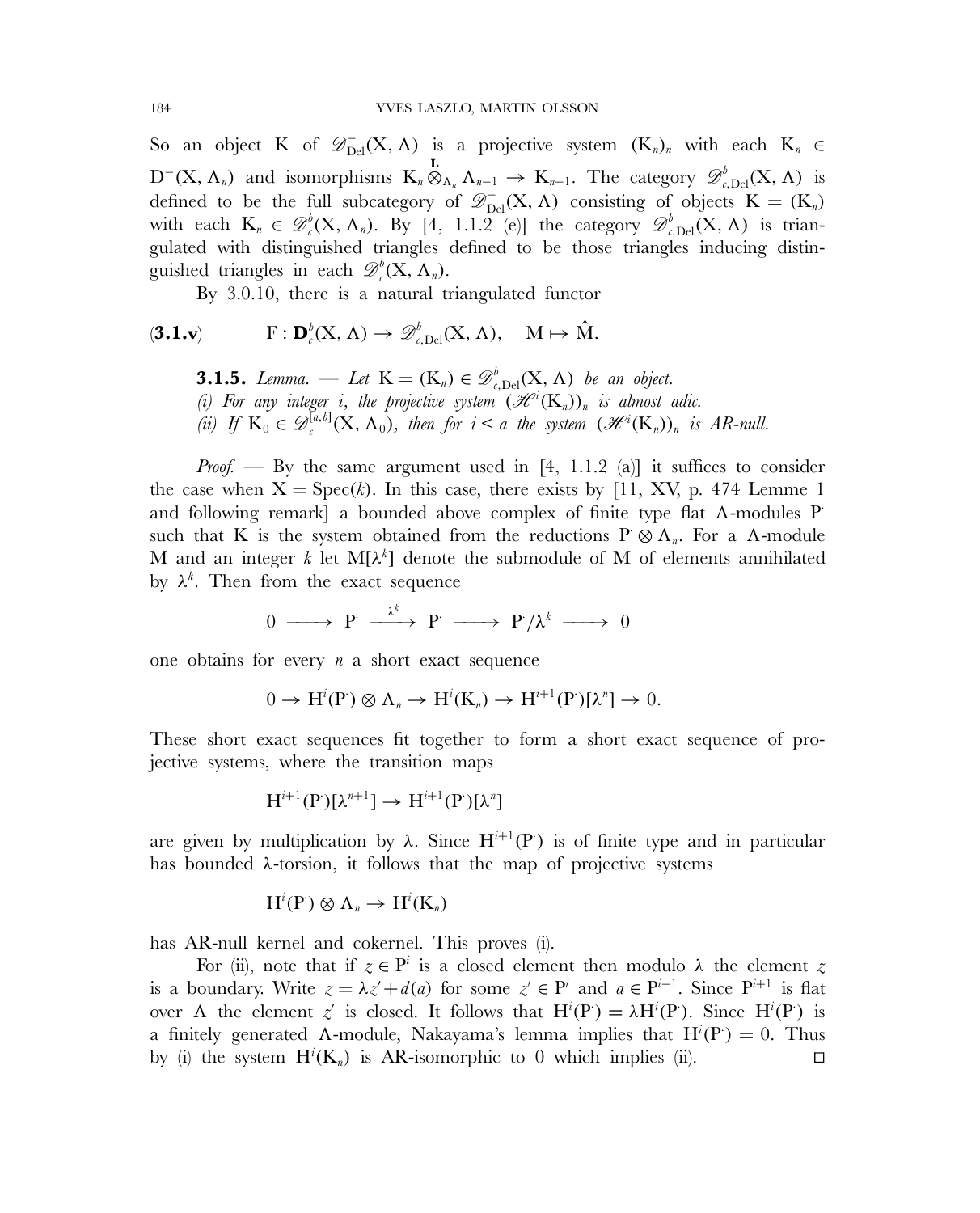**3.1.6.** *Theorem.* — *The functor* F *in* (3.1.v) *is an equivalence of triangulated categories.*

*Proof.* — Since the Ext<sup>-1</sup>'s involved in 3.1.3 are finite for bounded constructible complexes, the full faithfulness follows from 3.1.3.

For the essential surjectivity, note first that any object  $K \in \mathcal{D}_{c, Del}^{b}(X, \Lambda)$  is induced by a complex  $M \in \mathscr{D}_{\ell}(X^N, \Lambda_{\bullet})$  by restriction. For example represent each  $K_n$  by a homotopically injective complex  $I_n$  in which case the morphisms  $K_{n+1} \rightarrow K_n$  defined in the derived category can be represented by actual maps of complexes  $I_{n+1} \to I_n$ . By 3.0.10 the complex M is normalized and by the preceding lemma the corresponding object of  $\mathbf{D}_c(X, \Lambda)$  lies in  $\mathbf{D}_c^b(X, \Lambda)$ . It follows that if  $M \in \mathbf{D}_{c}^{b}(X, \Lambda)$  denotes the image of M then K is isomorphic to F(M).  $\square$ 

**3.1.7.** *Remark.* — One can also define categories  $\mathbf{D}_{\ell}(\mathscr{X}, \mathbf{Q}_{\ell})$ . There are several different possible generalizations of the classical definition of this category for bounded complexes on noetherian schemes. The most useful generalizations seems to be to consider the full subcategory  $\mathscr{T}$  of  $\mathbf{D}_c(\mathscr{X}, \mathbf{Z}_l)$  consisting of complexes K such that for every *i* there exists an integer  $n \ge 1$  such that  $\mathscr{H}^i(K)$  is annihilated by  $l^n$ . Note that if K is an unbounded complex there may not exist an integer *n* such that  $l^n$  annihilates all  $\mathscr{H}^i(K)$ . Furthermore, when  $\mathscr{X}$  is not quasi-compact the condition is *not* local on  $\mathscr X$ . Nonetheless, by [18, 2.1] we can form the quotient of  $\mathbf{D}_c(\mathscr{X}, \mathbf{Z}_l)$  by the subcategory  $\mathscr{T}$  and we denote the resulting triangulated category with *t*-structure (induced by the one on  $\mathbf{D}_c(\mathscr{X}, \mathbf{Z}_l)$ ) by  $\mathbf{D}_c(\mathscr{X}, \mathbf{Q}_l)$ . If  $\mathscr{X}$ is quasi-compact and  $F, G \in \mathbf{D}^b(\mathscr{X}, \mathbf{Z}_l)$  one has

$$
\mathrm{Hom}_{\mathbf{D}^b(\mathscr{X},\mathbf{Z}_l)}(F,G)\otimes\mathbf{Q}\simeq \mathrm{Hom}_{\mathbf{D}^b(\mathscr{X},\mathbf{Q}_l)}(F,G).
$$

Using a similar 2-categorical limit method as in [4, 1.1.3] one can also define a triangulated category  $\mathbf{D}_{\iota}(\mathscr{X}, \mathbf{Q}_{\iota})$ .

#### **4.** R*hom*

We define the bifunctor

$$
\mathscr{R}\text{hom}: \mathbf{D}_{c}(\mathscr{X})^{\text{opp}} \times \mathbf{D}_{c}(\mathscr{X}) \to \mathscr{D}(\mathscr{X})
$$

by the formula

$$
\mathscr{R}\mathbf{hom}_{\Lambda}(M, N) = \mathscr{R}\text{hom}_{\Lambda_{\bullet}}(\hat{M}, \hat{N}).
$$

Recall that  $\mathscr{D}_{\ell}(\mathscr{X}, \Lambda_n)$  denotes the usual derived category of complexes of  $\Lambda_n$ -modules with constructible cohomology.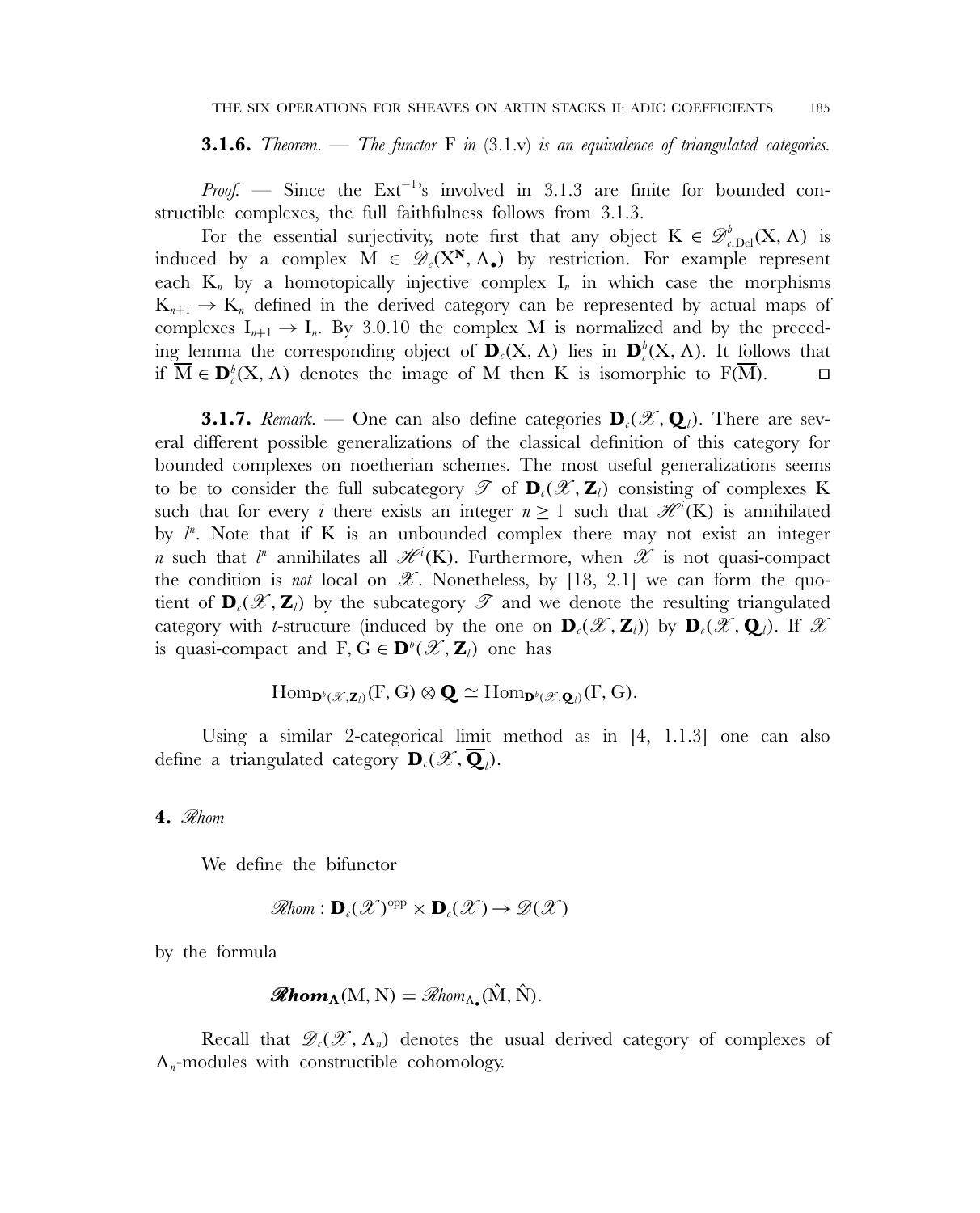**4.0.8.** *Proposition.* — *Let*  $M \in \mathbf{D}_{c}^{(-)}(\mathcal{X})$  *and*  $N \in \mathbf{D}_{c}^{(+)}(\mathcal{X})$ *, then*  $\mathcal{R}hom_{\Lambda}(M, N)$ *has constructible cohomology and is normalized. Therefore, it defines an additive functor*

$$
\mathscr{R}\mathbf{hom}_{\mathbf{\Lambda}}: \mathbf{D}_{\iota}^{(-)}(\mathscr{X})^{\mathrm{opp}} \times \mathbf{D}_{\iota}^{(+)}(\mathscr{X}) \to \mathbf{D}_{\iota}^{(+)}(\mathscr{X}).
$$

*Proof.* — One can assume M, N normalized. By 3.1.2, one has the formula

$$
\textbf{(4.0.vi)} \quad e_n^{-1} \mathcal{R}hom(M, N) = \mathcal{R}hom\left(e_n^{-1}M, e_n^{-1}N\right).
$$

From this it follows that  $\mathscr{R}\mathbf{hom}_{\Lambda}(\mathbf{M}, \mathbf{N})$  has constructible cohomology.

By  $(4.0.\text{vi})$  and 3.0.10, to prove that  $\mathscr{R}\mathbf{hom}_{\mathbf{\Lambda}}(M, N)$  is normalized we have to show that

$$
\Lambda_n \overset{\mathbf{L}}{\otimes}_{\Lambda_{n+1}} \mathcal{R}hom_{\Lambda_{n+1}}(\Lambda_{n+1} \overset{\mathbf{L}}{\otimes}_{\Lambda} R\pi_* M, \Lambda_{n+1} \overset{\mathbf{L}}{\otimes}_{\Lambda} R\pi_* N)
$$
\n
$$
\downarrow
$$
\n
$$
\mathcal{R}hom_{\Lambda_n}(\Lambda_n \overset{\mathbf{L}}{\otimes}_{\Lambda} R\pi_* M, \Lambda_n \overset{\mathbf{L}}{\otimes}_{\Lambda} R\pi_* N)
$$

is an isomorphism. For this it suffices to show that for any  $U \to \mathscr{X}$  in Lisse-ét $(\mathscr{X})$ the restriction of this map to  $U_{et}$  is an isomorphism. By 3.0.17, both  $M_{n+1}$  =  $\Lambda_{n+1} \otimes_{\Lambda} R_{\pi}M$  and  $N_{n+1} = \Lambda_{n+1} \otimes_{\Lambda} R_{\pi}N$  define constructible complexes of  $\Lambda_{n+1}$ sheaves on  $U_{\text{\'et}}$ . One is reduced to the formula

$$
\Lambda_n \overset{\mathbf{L}}{\otimes}_{\Lambda_{n+1}} \mathcal{R}hom_{\Lambda_{n+1}}(\mathbf{M}_{n+1}, \mathbf{N}_{n+1}) \longrightarrow \overset{\mathbf{L}}{\mathcal{R}hom}_{\Lambda_n}(\Lambda_n \overset{\mathbf{L}}{\otimes}_{\Lambda_{n+1}} \mathbf{M}_{n+1}, \Lambda_n \overset{\mathbf{L}}{\otimes}_{\Lambda_{n+1}} \mathbf{N}_{n+1})
$$

for our constructible complexes M, N on  $U_{\text{\'et}}$ . This assertion is well-known (and is easy to prove), cf. [11, lemma II.7.1, II.7.2].

**4.0.9.** *Remark.* — Using almost the same proof, one can define a functor

$$
\mathscr{R}\mathbf{hom}_{\Lambda}: \mathbf{D}_{c}^{(b)}(\mathscr{X})^{\mathrm{opp}} \times \mathbf{D}_{c}(\mathscr{X}) \to \mathbf{D}_{c}(\mathscr{X}).
$$

#### **5. Rhom**<sub>Λ</sub>

Let M, N in  $\mathbf{D}_{c}^{(-)}(\mathscr{X}), \mathbf{D}_{c}^{(+)}(\mathscr{X})$  respectively. We define the functor

**Rhom**<sub>$$
\Lambda
$$</sub> : **D** <sub>$c$</sub> <sup>(-)opp</sup> $(\mathscr{X}) \times$  **D** <sub>$c$</sub> <sup>(+)</sup> $(\mathscr{X}) \to$  Ab

by the formula

 $\mathbf{Rhom}_{\Lambda}(M, N) = \text{Rhom}_{\Lambda_{\bullet}}(\hat{M}, \hat{N}).$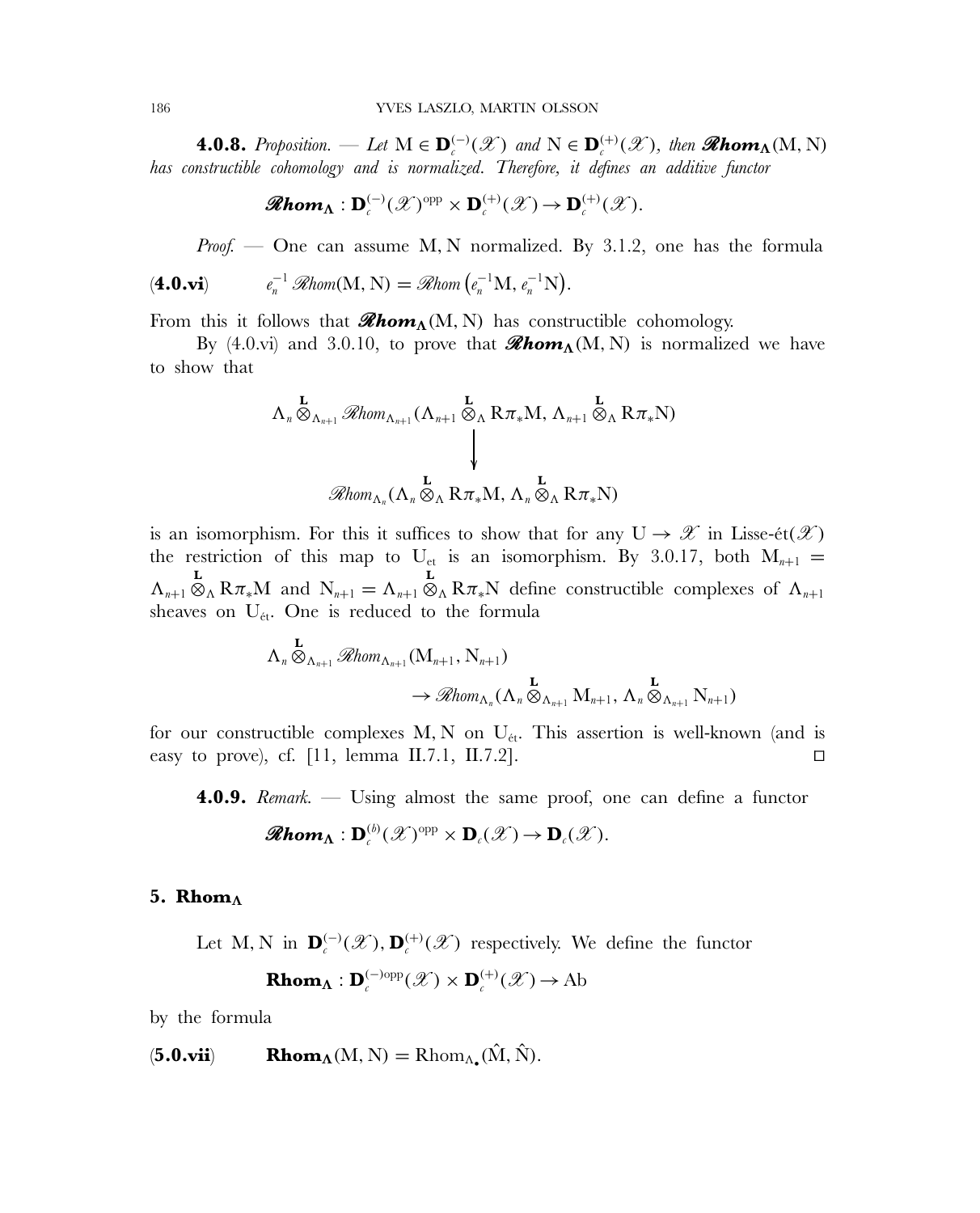By 3.0.18, one has

$$
H^0\operatorname{Rhom}_{\Lambda}(M, N) = \operatorname{Hom}_{\mathscr{D}_{\ell}(\mathscr{X}^{\mathbf{N}})}(\hat{M}, \hat{N}) = \operatorname{Hom}_{\mathbf{D}_{\ell}(\mathscr{X})}(M, N).
$$

One has

$$
\mathrm{Rhom}_{\Lambda_{\bullet}}(\hat{M}, \hat{N}) = \mathrm{Rhom}_{\Lambda_{\bullet}}(\Lambda_{\bullet}, \mathscr{Rhom}(\hat{M}, \hat{N})).
$$

By 4.0.8,  $\mathcal{R}hom(\hat{M}, \hat{N})$  is constructible and normalized. Taking H<sup>0</sup>, we get the formula

$$
\mathrm{Hom}_{\mathscr{D}_{\ell}(\mathscr{X}^{\mathbf{N}})}(\hat{M},\hat{N})=\mathrm{Hom}_{\mathscr{D}_{\ell}(\mathscr{X}^{\mathbf{N}})}(\Lambda_{\bullet},\mathscr{Rhom}(\hat{M},\hat{N})).
$$

By 3.0.18, we get therefore the formula

$$
(\mathbf{5.0. viii}) \qquad \operatorname{Hom}_{\mathbf{D}_{\ell}(\mathscr{X})}(M, N) = \operatorname{Hom}_{\mathbf{D}_{\ell}(\mathscr{X})}(\Lambda, \mathscr{Rhom}_{\Lambda}(M, N)).
$$

In summary, we have gotten the following result.

- **5.0.10.** Proposition. Let M, N in  $\mathbf{D}_{c}^{(-)}(\mathscr{X}), \mathbf{D}_{c}^{(+)}(\mathscr{X})$  respectively. One has  $\text{Hom}_{\mathbf{D}_c(\mathscr{X})}(M, N) = H^0 \text{Rhom}_{\Lambda}(M, N)$  $= \text{Hom}_{\mathbf{D}_{c}(\mathscr{X})}(\Lambda, \mathscr{Rhom}_{\Lambda}(M, N)).$
- **5.0.11.** *Remark.* Accordingly, one defines

$$
\mathbf{Ext}_{\Lambda}^*(M, N) = \mathcal{H}^*(\mathbf{Rhom}_{\Lambda}(M, N)) \quad \text{and}
$$
  

$$
\mathbf{Ext}_{\Lambda}^*(M, N) = H^*(\mathbf{Rhom}_{\Lambda}(M, N))
$$

and

$$
Hom_{\mathbf{D}_{\ell}(\mathscr{X})}(M, N) = H^{0}(\mathbf{Rhom}_{\Lambda}(M, N)).
$$

### **6. Tensor product**

Let  $M, N \in \mathbf{D}_{\ell}(\mathscr{X})$ . We define the total tensor product

$$
M\overset{\mathbf{L}}{\otimes}_{\Lambda}N=\hat{M}\overset{\mathbf{L}}{\otimes}_{\Lambda_{\bullet}}\hat{N}.
$$

It defines a bifunctor

 $\mathbf{D}_c(\mathscr{X}) \times \mathbf{D}_c(\mathscr{X}) \rightarrow \mathscr{D}_{\text{cart}}(\mathscr{X})$ .

**6.0.12.** *Proposition.* — *For any* L, N,  $M \in \mathbf{D}_c^{(-)}(\mathcal{X}, \Lambda)$  *we have* 

$$
\mathscr{R}\hspace{-0.4mm}\textit{hom}_\Lambda(\operatorname{L}^\mathbf{L}_\infty\mathbf{N},\operatorname{M})\simeq\mathscr{R}\hspace{-0.4mm}\textit{hom}_\Lambda(\operatorname{L} ,\mathscr{R}\hspace{-0.4mm}\textit{hom}_\Lambda(\mathbf{N},\mathbf{M})).
$$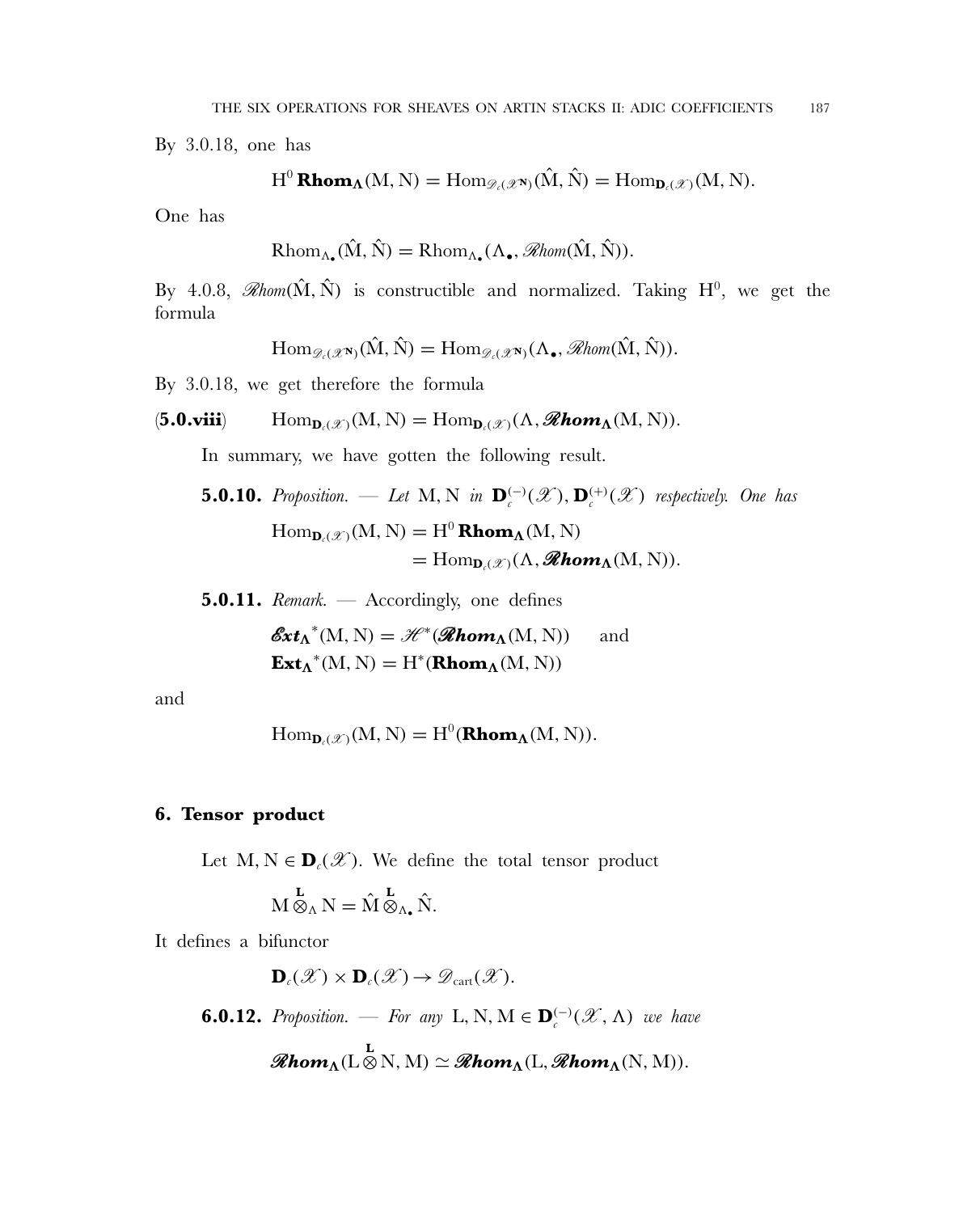*Proof.* — By definition this amounts to the usual adjunction formula

$$
\mathscr{R}\text{hom}(\hat{L}\overset{\mathbf{L}}{\otimes}\hat{N},\hat{M})\simeq \mathscr{R}\text{hom}(\hat{L},\mathscr{R}\text{hom}(\hat{N},\hat{M})),
$$

together with the fact that  $\hat{L} \otimes \hat{M}$  is normalized which follows from 3.0.10.  $\square$ 

**6.0.13.** *Corollary.* — *For any* **L**,  $M \in \mathbf{D}_{c}^{(-)}(\mathscr{X}, \Lambda)$  *there is a canonical evaluation morphism*

$$
\mathrm{ev}: \mathbf{Rhom}_{\Lambda}(L, M) \overset{\mathbf{L}}{\otimes} L \to M.
$$

*Proof.* — The morphism ev is defined to be the image of the identity map under the isomorphism

$$
\mathcal{R}hom_{\Lambda}(\mathcal{R}hom_{\Lambda}(L, M), \mathcal{R}hom_{\Lambda}(L, M))
$$
  

$$
\simeq \mathcal{R}hom_{\Lambda}(\mathcal{R}hom_{\Lambda}(L, M) \otimes L, M)
$$

provided by 6.0.12.

**7. Duality**

**7.1.** *Review: Change of rings for dualizing complex on schemes.* — Let A be a Gorenstein local ring of dimension 0 and with residue characteristic  $\ell$  invertible in S. Then A is a  $\mathbb{Z}/(\ell^n)$ -algebra for some integer  $n \geq 1$ .

Now let X be an S-scheme of finite type. Recall (cf. [20, 5.1]) that a A*-dualizing complex on* X is an object  $K \in D_c^b(X, A)$  such that the following hold:

- (i) K is of finite quasi-injective dimension.
- (ii) K is of finite tor-dimension.
- (iii) For any  $M \in D_c^b(X, A)$ , the natural map
	- $M \to D_K^2(M)$
	- is an isomorphism, where  $D_K(-) := \mathcal{R}hom(-, K)$ .

**7.1.1.** *Remark.* — In [11, Exposé I, Définition 1.7], a dualizing complex for  $A = \mathbf{Z}/(n)$  on a finite type S-scheme X is defined to be an object  $K \in D^{+}(X, A)$ satisfying (i) and (iii) and such that for  $F \in D_c^-(X, A)$  we have  $D_K(F) \in D_c^+(X, A)$ . This last condition is in fact automatic thanks to Gabber's finiteness results (see  $[11, Exy$  I, Proposition 3.3.1]). Thus our notion of dualizing complex is stronger than the one in [11].

**7.1.2.** *Proposition.* — Let  $K_0 \in D_c^b(X, \mathbf{Z}/(\ell^n))$  be a  $\mathbf{Z}/(\ell^n)$ -dualizing complex on X. *Then*  $K := A \otimes_{\mathbf{Z}/(\ell^n)} K_0$  *is a A-dualizing complex on* X*.*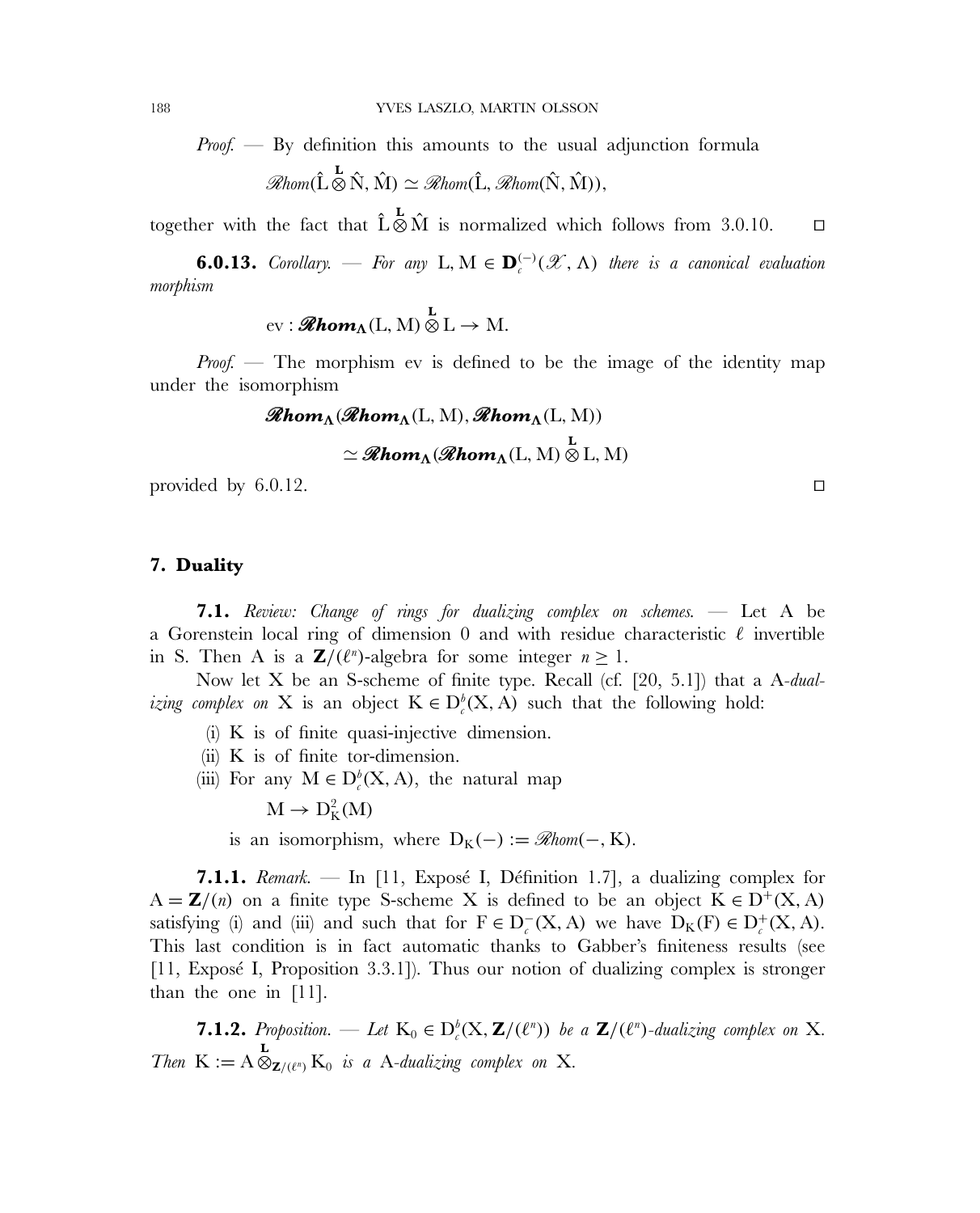*Proof.* — Since A is Gorenstein of dimension 0, A is injective as an A-module, and the functor

$$
\mathcal{R}hom_{A}(-, A): D_{c}^{b}(A) \to D_{c}^{b}(A)
$$

is an involution. The result therefore follows from  $[20,$  Théorème 6.2 and 6.3].  $\Box$ 

Now let  $\Lambda$  be a complete discrete valuation ring as in the introduction, and let  $\Lambda_n$  denote  $\Lambda/\mathfrak{m}^n$ .

**7.1.3.** Proposition. — There exists a collection  $\{\Omega_{S,n}, t_n\}_{n=1}^{\infty}$ , where  $\Omega_{S,n}$  is a  $\Lambda_n$ -dual*izing complex on* S *and*

$$
\iota_n: \Lambda_n \overset{\mathbf{L}}{\otimes}_{\Lambda_{n+1}} \Omega_{\mathrm{S},n+1} \to \Omega_{\mathrm{S},n}
$$

*is an isomorphism in*  $D_c^b(S, \Lambda_n)$ .

*Proof.* — By 7.1.2, it suffices to consider the case when  $\Lambda = \mathbb{Z}_l$ .

For a geometric point  $\bar{x} \to S$  and  $K \in D_c^+(S, \Lambda_n)$ , let  $R\Gamma_{\bar{x}}(K)$  denote  $i_{\bar{x}}$  $x_{\bar{x}}^{\dagger}(\mathbf{K}|_{\text{Spec}(\mathscr{O}_{S,\bar{x}})})$ , where  $i_{\bar{x}}$  : Spec( $k(\bar{x})$ )  $\hookrightarrow$  Spec( $\mathscr{O}_{S,\bar{x}}$ ) denotes the inclusion of the closed point. For a point  $x \in S$  we define  $R\Gamma_x(K) \in D_c^+(Spec(k(x))_{et}, \Lambda_n)$  similarly, replacing  $Spec(\mathscr{O}_{S,\bar{x}})$  by  $Spec(\mathscr{O}_{S,x})$ .

Recall [20, Définition 1.2], that an *immediate specialization*  $\bar{y} \rightarrow \bar{x}$  of geometric points of S is a commutative diagram



such that the codimension in  $Spec(\mathcal{O}_{S,\bar{x}})$  of the image of the closed point in Spec( $\mathcal{O}_{S,\bar{y}}$ ) is equal to 1. As explained in [20, §1], for an immediate specialization  $\bar{y} \to \bar{x}$  and  $K \in D_c^+(S, \Lambda_n)$  there is a canonical map

 $sp_{\bar{y}\to \bar{x}}: R\Gamma_{\bar{y}}(K) \to R\Gamma_{\bar{x}}(K)\langle 1\rangle.$ 

This map is compatible with change of rings. For this recall first that  $i_j^!$  $\bar{x}$ is independent of  $\Lambda_n$  in the following sense. Let  $f: X \to S$  be a compactifiable morphism of schemes and let  $n \geq 1$  be an integer. The functor (where we temporarily write  $f_n^!$  as opposed to  $f_i^!$  to indicate the coefficient ring)

$$
f_n^!: \mathcal{D}_{c}^{+}(\mathcal{S}, \Lambda_n) \to \mathcal{D}_{c}^{+}(\mathcal{X}, \Lambda_n)
$$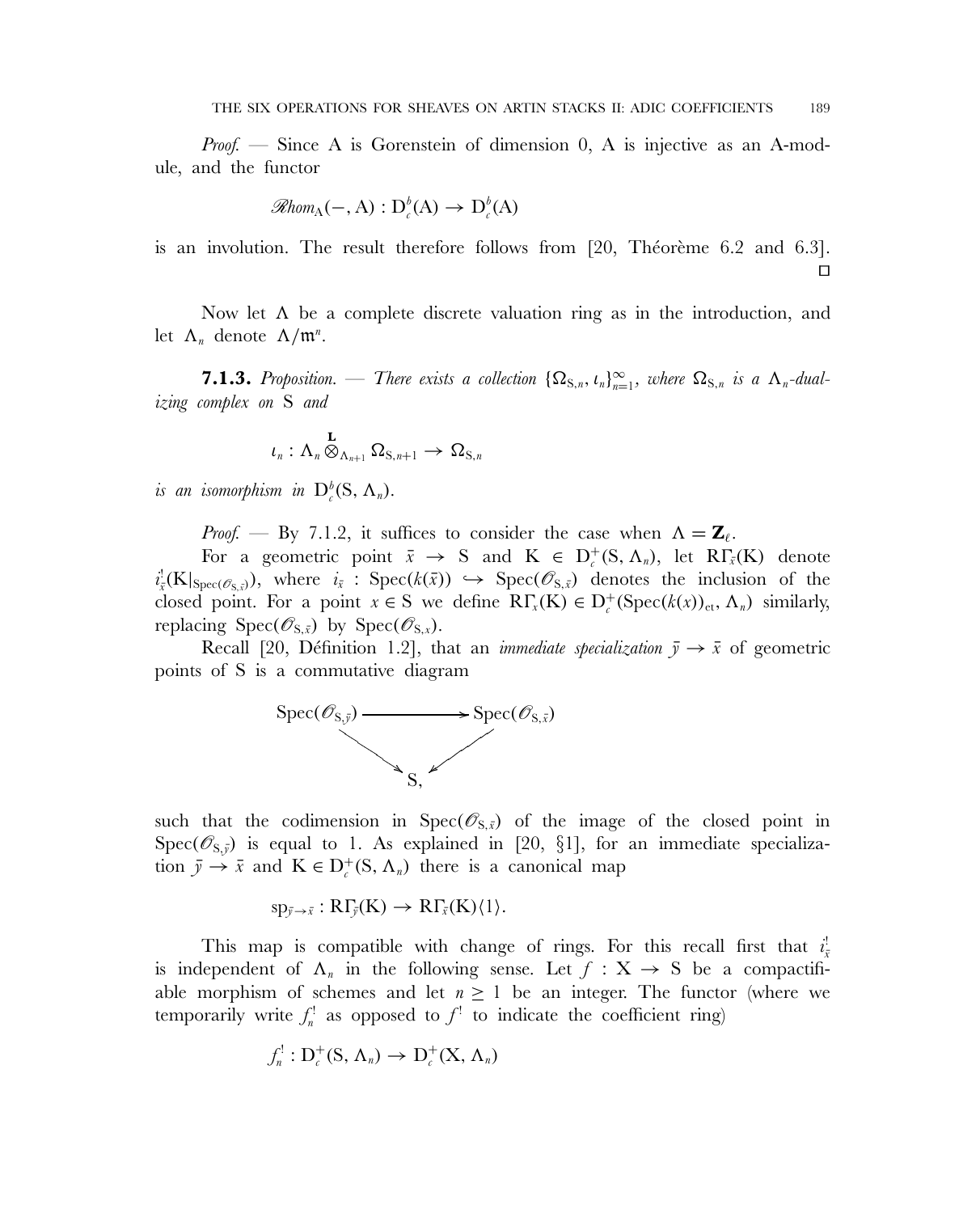is independent of the coefficient ring in the following sense. Let

$$
\rho_n: D_c^+(S, \Lambda_n) \to D_c^+(S, \Lambda_{n+1}), \quad \rho_n: D_c^+(X, \Lambda_n) \to D_c^+(X, \Lambda_{n+1})
$$

be the restriction of scalars functors. Then by [10, XVIII Corollaire 3.1.12.1], there is a natural isomorphism of functors

$$
\rho_n \circ f_n^! \simeq f_{n+1}^! \circ \rho_{n+1}.
$$

In what follows, we write simply  $f'$  for the functors  $f'_n$ .

For  $K \in D_c^+(S, \Lambda_n)$ , where  $K_{\Lambda_{n+1}}$  for the image of K in  $D_c^+(S, \Lambda_{n+1})$ . Then it follows from the above discussion that for  $K \in D_c^+(S, \Lambda_n)$  and geometric point  $\bar{x} \to S$  there is a canonical isomorphism in  $D_c^+(\Lambda_{n+1})$ 

$$
(\mathbf{7.1. i}) \t R\Gamma_{\bar{x}}(K)_{\Lambda_{n+1}} \simeq R\Gamma_{\bar{x}}(K_{\Lambda_{n+1}}).
$$

Furthermore it follows from the construction of the specialization morphisms in [20] that for any immediate specialization  $\bar{y} \to \bar{x}$  and  $K \in D_c^+(S, \Lambda_{n+1})$  the diagram

(7.1.ii)  
\n
$$
R\Gamma_{\bar{y}}(K)_{\Lambda_{n+1}} \xrightarrow{\text{sp}_{\bar{y}\to \bar{x}}^{n}} R\Gamma_{\bar{x}}(K)\langle 1 \rangle_{\Lambda_{n+1}}
$$
\n
$$
\downarrow^{\text{(7.1.ii)}} \qquad \qquad \downarrow^{\text{(7.1.ii)}} \qquad \qquad \downarrow^{\text{(7.1.ii)}}
$$
\n
$$
R\Gamma_{\bar{y}}(K_{\Lambda_{n+1}}) \xrightarrow{\text{sp}_{\bar{y}\to \bar{x}}^{n+1}} R\Gamma_{\bar{x}}(K_{\Lambda_{n+1}})\langle 1 \rangle
$$

commutes, where the superscript on  $sp_{\bar{y}\to\bar{x}}$  indicates whether we are considering  $\Lambda_n$  or  $\Lambda_{n+1}$  coefficients.

Define a *pinning*<sup>2</sup> of a  $\Lambda_n$ -dualizing complex  $\Omega_{S,n}$  to be a collection of isomorphisms

$$
\iota_x: \mathrm{R}\Gamma_x(\mathrm{K}) \to \Lambda_n \langle -\mathrm{codim}(x) \rangle
$$

for every point  $x \in S$ , such that for every immediate specialization  $\bar{y} \to \bar{x}$  the diagram

$$
\Gamma_{\bar{y}}(K) \xrightarrow{\text{sp}_{\bar{y} \to \bar{x}}} \text{R}\Gamma_{\bar{x}}(K)\langle 1 \rangle
$$
\n
$$
\downarrow \downarrow \downarrow \downarrow \downarrow
$$
\n
$$
\Lambda_n \langle -\text{codim}(y) \rangle
$$

commutes. A *pinned*  $\Lambda_n$ -dualizing complex is a  $\Lambda_n$ -dualizing complex  $\Omega_{S,n}$  together with a pinning  $\{t_x\}$ . By [20, Théorème 4.1], any two pinned  $\Lambda_n$ -dualizing complexes are uniquely isomorphic (in the obvious sense).

If  $(\Omega_{S,n+1}, \{t_{x}\})$  is a pinned  $\Lambda_{n+1}$ -dualizing complex, then the dualizing complex (by 7.1.2)  $K := \Omega_{S,n+1} \otimes_{\Lambda_{n+1}} \Lambda_n$  has a natural pinning defined as follows. Let

<sup>&</sup>lt;sup>2</sup> épinglage in french.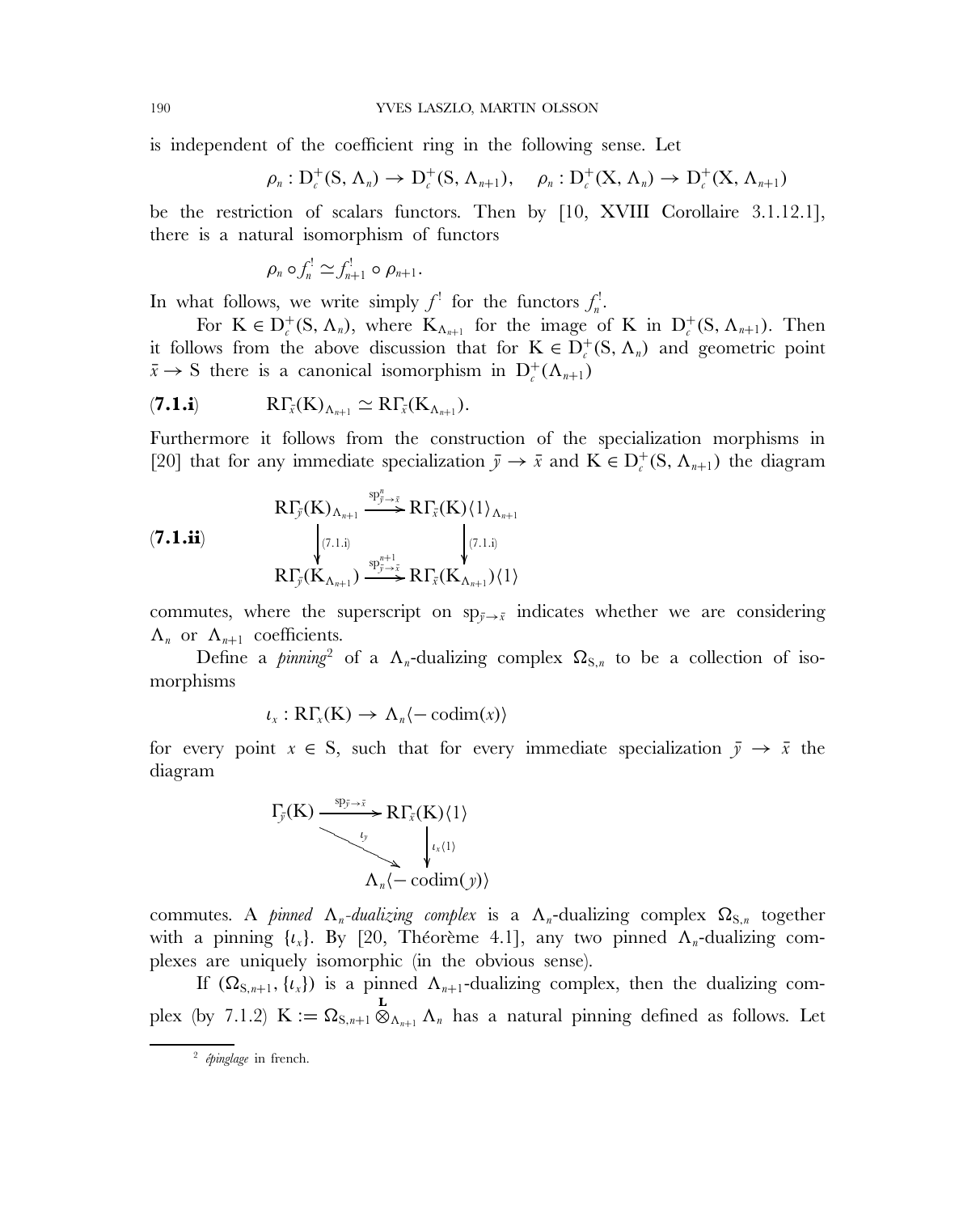$x \in S$  be a point. Using the compatibility of  $i_x^{\dagger}$  with change of rings, the natural map

$$
\Omega_{S,\textbf{n}+1}\to K_{\Lambda_{\textbf{n}+1}}
$$

in  $D_c^+(S, \Lambda_{n+1})$  induces a morphism

$$
R\Gamma_{x}(\Omega_{S,n+1})\overset{\mathbf{L}}{\otimes}_{\Lambda_{n+1}}\Lambda_{n}\to R\Gamma_{x}(K),
$$

which one verifies immediately is an isomorphism. We therefore obtain isomorphisms

$$
R\Gamma_{x}(K) \stackrel{\simeq}{\longrightarrow} R\Gamma_{x}(\Omega_{S,n+1}) \stackrel{\mathbf{L}}{\otimes}_{\Lambda_{n+1}} \Lambda_{n} \stackrel{\iota_{x}}{\longrightarrow} \Lambda_{n} \langle -\mathrm{codim}(x) \rangle.
$$

That this defines a pinning follows from the compatibility of the specialization maps with change of rings, as in the commutativity of  $(7.1 \text{.}ii)$ .

By the uniqueness of pinned dualizing complexes, to prove Proposition 7.1.3 it therefore suffices to show that for every *n* there exists a pinned  $\Lambda_n$ -dualizing complex. This is [20, Théorème 4.1].

Fix a compatible choice of dualizing complexes  $\{\Omega_{S,n}\}\$  on S as in 7.1.3. Let  $f: X \to S$  be a finite type compactifiable morphism of schemes. Then for every *n*, the complex  $\Omega_{X,n} := f^! \Omega_{S,n}$  (where as in the proof of 7.1.3 we use the compatibility of  $f'$  with change of rings) is a dualizing complex on X. Furthermore, for every n the map

$$
\Omega_{S,\text{m}+1}\to\Omega_{S,\text{m}}
$$

in  $D_c^+(S, \Lambda_{n+1})$  induces a map in  $D_c^+(X, \Lambda_{n+1})$ 

$$
\Omega_{X,n+1}\to\Omega_{X,n}
$$

which by adjunction gives a map

 $(7.1.iii) \qquad \qquad \Omega_{\mathrm{X},n+1} \overset{\mathbf{L}}{\otimes}_{\Lambda_{n+1}} \Lambda_n \to \Omega_{\mathrm{X},n}.$ 

**7.1.4.** *Lemma.* — *The map* (7.1.iii) *is an isomorphism.*

*Proof.* — To ease notation write  $\Omega'_{X,n}$  for  $\Omega_{X,n+1} \otimes_{\Lambda_{n+1}} \Lambda_n$ . Both  $\Omega_{X,n}$  and  $\Omega'_{X,n}$  are  $\Lambda_n$ -dualizing complexes on X, and therefore the sheaves

$$
\mathscr{H}\!\mathit{om}(\Omega_n', \Omega_n) \quad \text{and} \quad \mathscr{H}\!\mathit{om}(\Omega_n, \Omega_n')
$$

are locally constant sheaves on  $X$ . To prove that  $(7.1.iii)$  it suffices to show that the map of locally constant sheaves

$$
\mathscr{H}\!\mathit{om}(\Omega_n,\,\Omega'_n)\,\to\,\mathscr{H}\!\mathit{om}(\Omega'_n,\,\Omega'_n)\,\simeq\,\Lambda_n,\quad g\mapsto g\circ(7.1.\mathrm{iii})
$$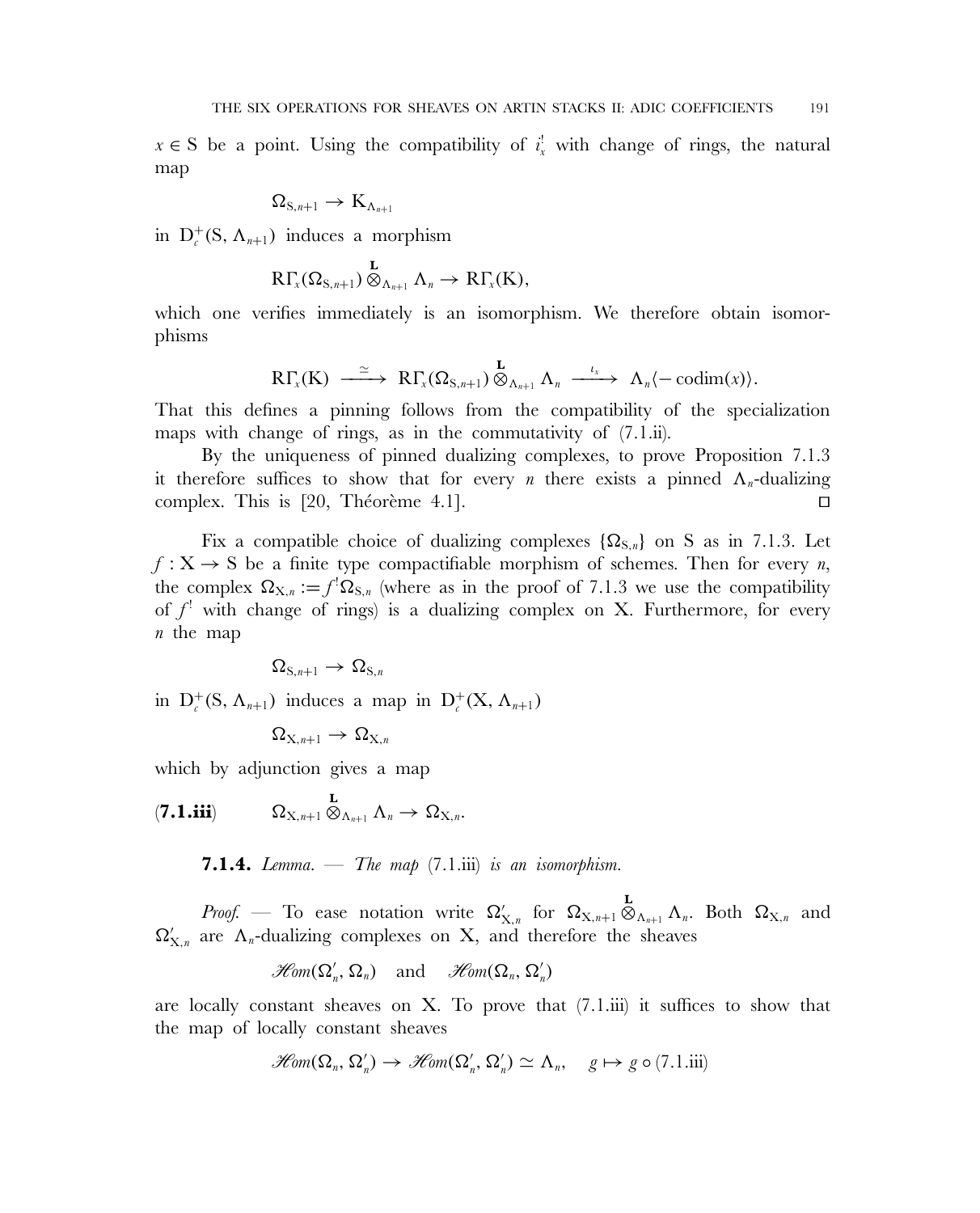is an isomorphism. To verify this we can restrict to a dense open subset of X. By shrinking on S and X, and possibly replacing them by their maximal reduced subschemes, one then reduces the proof to the case when S and X are regular, and  $f$  factors as

$$
X \xrightarrow{a} X' \xrightarrow{b} S,
$$

where  $b$  is smooth and  $a$  is radicial. After further shrinking, and possible changing our choice of  $\Omega_{S,n}$  by a shift we may further assume that  $\Omega_{S,n+1} = \Lambda_{n+1}$  (which implies that  $\Omega_{S,n} = \Lambda_n$ ). In this case the result is immediate as  $b' = b^* \langle d \rangle$  (where d is the relative dimension of X' over S) and  $a' = a^*$ .

The isomorphism (7.1.iii) is compatible with pullbacks along smooth morphisms in the following sense. Let  $g: Y \rightarrow X$  be a smooth morphism of relative dimension d of finite type S-schemes. For any  $F \in D_c(X, \Lambda_n)$  we then have  $g^*F\langle d \rangle \simeq g^!\mathbf{F}$ . In particular, we obtain for any *n* a diagram

$$
\Omega_{Y,n+1} \otimes_{\Lambda_{n+1}} \Lambda_n \xrightarrow{\qquad (7.1.iii) for Y} \Omega_{Y,n}
$$
\n
$$
\downarrow \simeq \qquad \qquad \downarrow \simeq
$$
\n
$$
g^* \Omega_{X,n+1} \otimes_{\Lambda_{n+1}} \Lambda_n \langle d \rangle \xrightarrow{\qquad (7.1.iii) for X} \Omega_{X,n} \langle d \rangle,
$$

which commutes by construction.

**7.2.** *Change of rings for dualizing complex on stacks.* — Let Λ be a discrete valuation ring, and let  $\Omega_{S,n}$  be a compatible collection of  $\Lambda_n$ -dualizing complexes as in Proposition 7.1.3.

Let  $f: \mathscr{X} \to S$  be an algebraic S-stack locally of finite type. Let  $\Omega_{\mathscr{X},n}$  denote the  $\Lambda_n$ -dualizing complex defined in [14] using the dualizing complex  $\Omega_{\text{S,n}}$  on S. For any smooth morphism  $U \rightarrow \mathcal{X}$  with  $U \rightarrow S$  of finite type, we obtain by Proposition 7.1.3 an isomorphism

$$
(\Omega_{\mathscr{X},n+1} \overset{\mathbf{L}}{\otimes}_{\Lambda_{n+1}} \Lambda_n)|_{U_{\mathrm{\acute{e}t}}}\rightarrow \Omega_{\mathscr{X},n}|_{U_{\mathrm{\acute{e}t}}}.
$$

These isomorphisms are compatible with smooth morphisms  $V \rightarrow U$ , and therefore by the gluing lemma [14, Theorem 2.3.3], we obtain:

**7.2.1.** *Proposition.* — *There is a canonical isomorphism*

$$
\Omega_{\mathscr{X},n+1} \otimes_{\Lambda_{n+1}} \Lambda_n \to \Omega_{\mathscr{X},n}.
$$

As we now explain, the system  ${\Omega}_{\mathscr{X},n}$  in fact arises from an object of  $\mathscr{D}_{c}(\mathscr{X}^{\mathbf{N}}, \Lambda_{\bullet}).$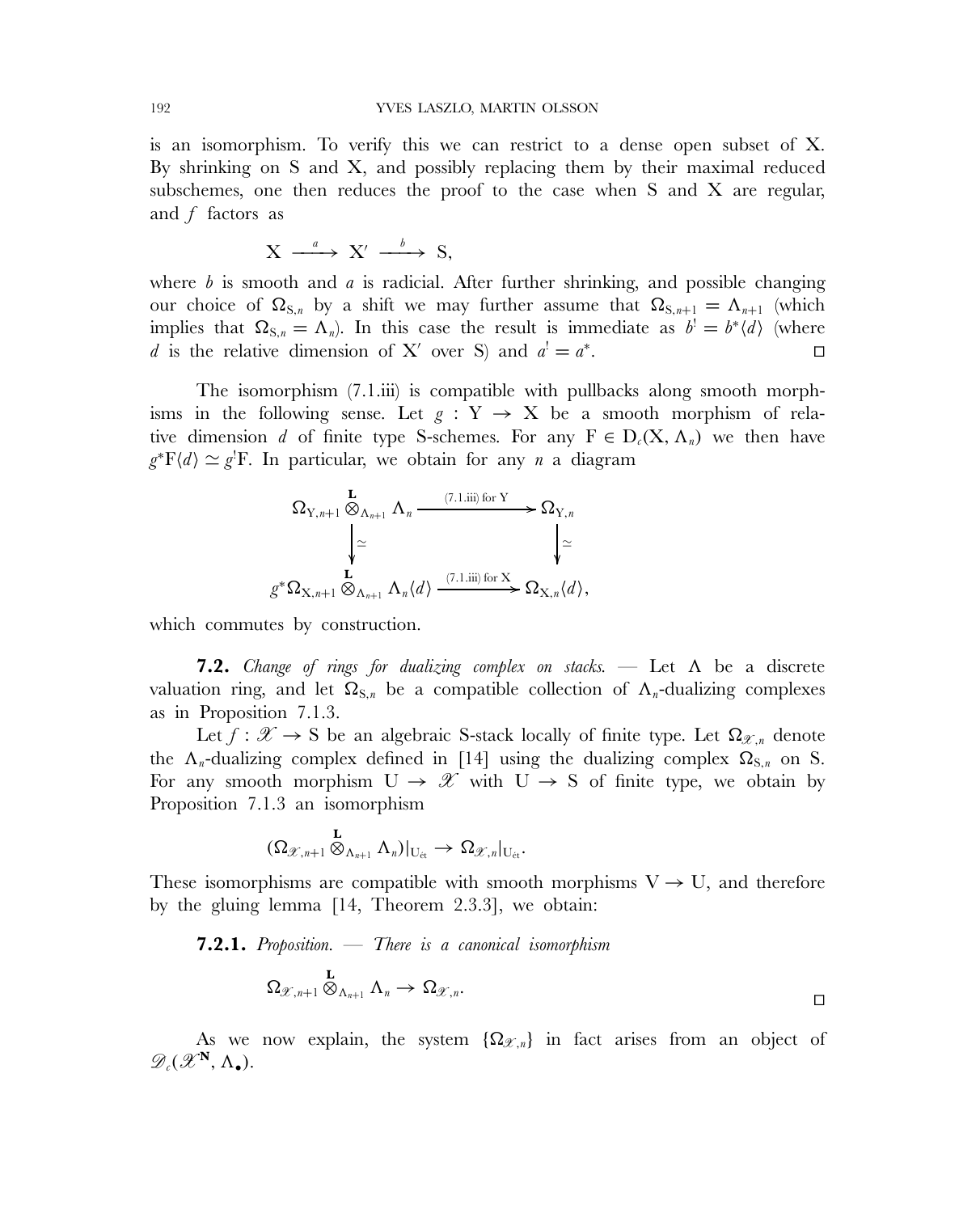**7.2.2.** — Let  $U \to \mathcal{X}$  be an object of Lisse-ét( $\mathcal{X}$ ) and let  $\epsilon : \mathcal{X}|_U \to U_{\epsilon t}$ be the natural morphism of topos. Let us describe more explicitly the morphism  $\epsilon$ . Let Lisse-ét $(\mathscr{X})_{U}$  denote the category of morphisms  $V \to U$  in Lisse-ét $(\mathscr{X})$ . The category Lisse-ét $(\mathscr{X})_{\text{U}}$  has a Grothendieck topology induced by the topology on Lisse-ét $(\mathscr{X})$ , and the resulting topos is canonically isomorphic to the localized topos  $\mathscr{X}_{\text{lis-\'et} | U}$ . Note that there is a natural inclusion Lisse-ét(U)  $\hookrightarrow$  Lisse-ét( $\mathscr{X})_{\text{IU}}$ but this is not an equivalence of categories since for an object  $(V \rightarrow U) \in$ Lisse-ét $(\mathscr{X})_{|U}$  the morphism  $V \to U$  need not be smooth. Viewing  $\mathscr{X}_{\text{lis-\'et}|U}$  in this way, the functor  $\epsilon^{-1}$  maps F on U<sub>ét</sub> to  $F_V = \pi^{-1}F \in V_{\text{\'et}}$  where  $\pi : V \to U \in$ Lisse-ét $(\mathscr{X})_{|U}$ . For a sheaf  $F \in \mathscr{X}_{\text{lis-\'et}|U}$  corresponding to a collection of sheaves  $F_V$ , the sheaf  $\epsilon_*$ F is simply the sheaf F<sub>U</sub>.

In particular, the functor  $\epsilon_*$  is exact and, accordingly  $H^*(U, F) = H^*(U_{\text{\'et}}, F_U)$ for any sheaf of  $\Lambda$  modules on  $\mathscr{X}$ .

**7.2.3.** *Theorem.* — *There exists a normalized complex*  $\Omega_{\mathscr{X},\bullet} \in \mathscr{D}_{c}(\mathscr{X}^{\mathbf{N}})$ *, unique up to canonical isomorphism, inducing the*  $\Omega_{\mathcal{X}_n}$ .

*Proof.* — The topos  $\mathscr{X}_{\text{lis-\'et}}^{\mathbf{N}}$  can be described by the site  $\mathscr{S}$  whose objects are pairs  $(n, u : U \to \mathcal{X})$  where  $u : U \to \mathcal{X} \in \text{Lisse-ét}(\mathcal{X})$  and  $n \in \mathbb{N}$ . The set of morphisms in  $\mathscr S$  from  $(m, v : V \to \mathscr X)$  to  $(n, u : U \to \mathscr X)$  is empty if  $m > n$ , and if  $m \leq n$  then the set of morphisms is equal to the set of  $\mathscr{X}$ -morphisms  $V \to U$ . A collection of maps

$$
\{(n_i, u_i: U_i \to \mathcal{X}) \to (n, u: U \to \mathcal{X})\}
$$

is a covering if  $n_i = n$  for all i and if  $\{U_i \rightarrow U\}$  is a covering in Lisse-ét( $\mathscr{X}$ ). We want to use the gluing theorem [14, 2.3.3].

– Let us describe the localization morphisms explicitly. Let  $(U, n)$  be in  $\mathscr{S}$ . An object of the localized topos  $\mathscr{X}_{|(U,n)}^{\mathbf{N}}$  is equivalent to giving for every U-scheme of finite type  $V \to U$ , such that the composite  $\alpha: V \to U \to \mathcal{X}$ is smooth of relative dimension  $d_{\alpha}$ , a projective system

$$
F_V = (F_{V,m}, m \le n)
$$

where  $F_{V,m} \in V_{\text{\'et}}$  together with morphisms  $f^{-1}F_V \to F_{V'}$  for U-morphisms  $f: V' \to V$ . The localization morphism

$$
j_n: \mathscr{X}_{|(\mathrm{U},n)}^\mathbf{N} \to \mathscr{X}^\mathbf{N}
$$

is defined by the truncation

$$
\left(j_n^{-1}\mathbf{F}_{\bullet}\right)_V = (\mathbf{F}_{m,V})_{m \leq n}.
$$

We still denote  $j_n^{-1}\Lambda_{\bullet} = (\Lambda_m)_{m \le n}$  by  $\Lambda_{\bullet}$  and we ring  $\mathscr{X}_{|\{U,n\}}^{\mathbf{N}}$  by  $\Lambda_{\bullet}$ .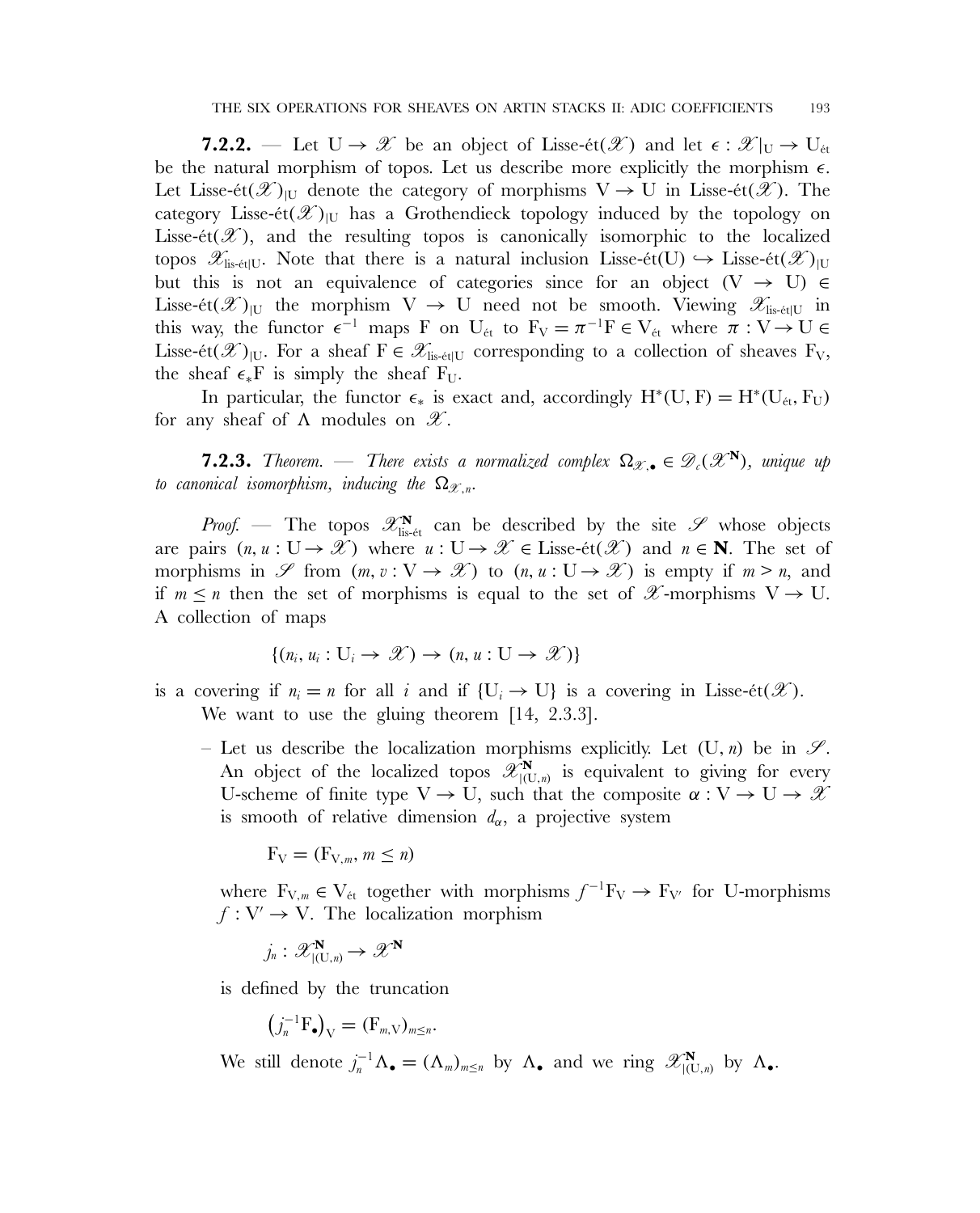– Notice that  $\pi : \mathscr{X}^{\mathbf{N}} \to \mathscr{X}$  induces

$$
\pi_n:\mathscr{X}^{\mathbf{N}}_{|(\mathrm{U},n)}\to\mathscr{X}_{|\mathrm{U}}
$$

defined by  $\pi_n^{-1}(F) = (F)_{m \leq n}$  (the constant projective system). One has

$$
\pi_{n*}(\mathbf{F}_m)_{m \leq n} = \varprojlim_{m \leq n} \mathbf{F}_m = \mathbf{F}_n.
$$

- As in the proof of 3.1.2, the morphisms  $e_i : \mathcal{X} \to \mathcal{X}^N, i \leq n$  can be localized in  $\tilde{e}_i : \mathscr{X}_{|U} \to \mathscr{X}_{|U,n}^{\mathbf{N}}$ , characterized by  $\tilde{e}_i^{-1}(\mathbf{F}_m)_{m \le n} = \mathbf{F}_i$ . They form a conservative sets of functors.
- One has a commutative diagram of topos

$$
\mathscr{X}_{|U} \xrightarrow{\tilde{e}_n} \mathscr{X}_{|U,n}^{\mathbf{N}} \xrightarrow{\tilde{f}_n} \mathscr{X}^{\mathbf{N}}
$$
  

$$
\downarrow \pi_n
$$
  

$$
\mathscr{X}_{|U}\downarrow_{p_n}
$$
  

$$
\downarrow_{\epsilon}
$$
  

$$
\downarrow_{\epsilon}
$$
  

$$
\downarrow_{\epsilon}
$$
  

$$
\downarrow_{\epsilon}
$$

One has  $\pi_n^{-1}(\Lambda_n) = (\Lambda_n)_{n \leq n}$  – the constant projective system with value  $\Lambda_n$ – which maps to  $(\Lambda_m)_{m\leq n}$ : we will ring  $\mathscr{X}_{|U}$  (and also both  $\mathscr{X}$  and  $U_{\text{\'et}}$ ) by  $\Lambda_n$  and therefore the previous diagram is a diagram of ringed topos. Notice that  $e_n^{-1} = e_n^*$  implying the exactness of  $e_n^*$ .

– Let us define

$$
(\mathbf{7.2.ii}) \hspace{1cm} \Omega_{U,n} = L \pi_n^* \Omega_{\mathscr{X},n|U} = L \beta_n^* K_{U,n} \langle -d_{\alpha} \rangle
$$

where  $K_{U,n} \in \mathscr{D}_{\ell}(U_{\text{\'et}}, \Lambda_n)$  is the dualizing complex.

– Let  $f: (V, m) \rightarrow (U, n)$  be a morphism in  $\mathscr{S}$ . It induces a commutative diagram of ringed topos

$$
\mathscr{X}_{|(\mathbf{V},m)}^{\mathbf{N}} \xrightarrow{f} \mathscr{X}_{|(\mathbf{U},n)}^{\mathbf{N}}
$$

$$
\downarrow^{p_m} \qquad \qquad \downarrow^{p_n}
$$

$$
\mathbf{V}_{\text{\'et}} \xrightarrow{f} \mathbf{U}_{\text{\'et}}.
$$

By the construction of the dualizing complex in [14] and 7.2.1, one has therefore

$$
(\mathbf{7.2.iii}) \qquad \qquad Lf^*\Omega_{U,n} = L\pi_m^*(\Lambda_m \otimes_{\Lambda_n} \Omega_{\mathscr{X},n|V}) = L\pi_m^*\Omega_{\mathscr{X},m|V} = \Omega_{V,m}.
$$

Therefore,  $\Omega_{U,n}$  defines locally an object  $\mathscr{D}_{\ell}(\mathscr{S}, \Lambda_{\bullet})$ . Let's turn to the *Ext*'s.

– The morphism of topos  $\pi_n$  :  $\mathscr{X}_{(U,n)}^N$  →  $\mathscr{X}_{(U)}$  is defined by  $\pi_n^{-1}F = (F)_{m \le n}$ . One has therefore

$$
\pi_{n*}F = F_n \text{ and } p_{n*}F = F_{n,U}.
$$

 $(7)$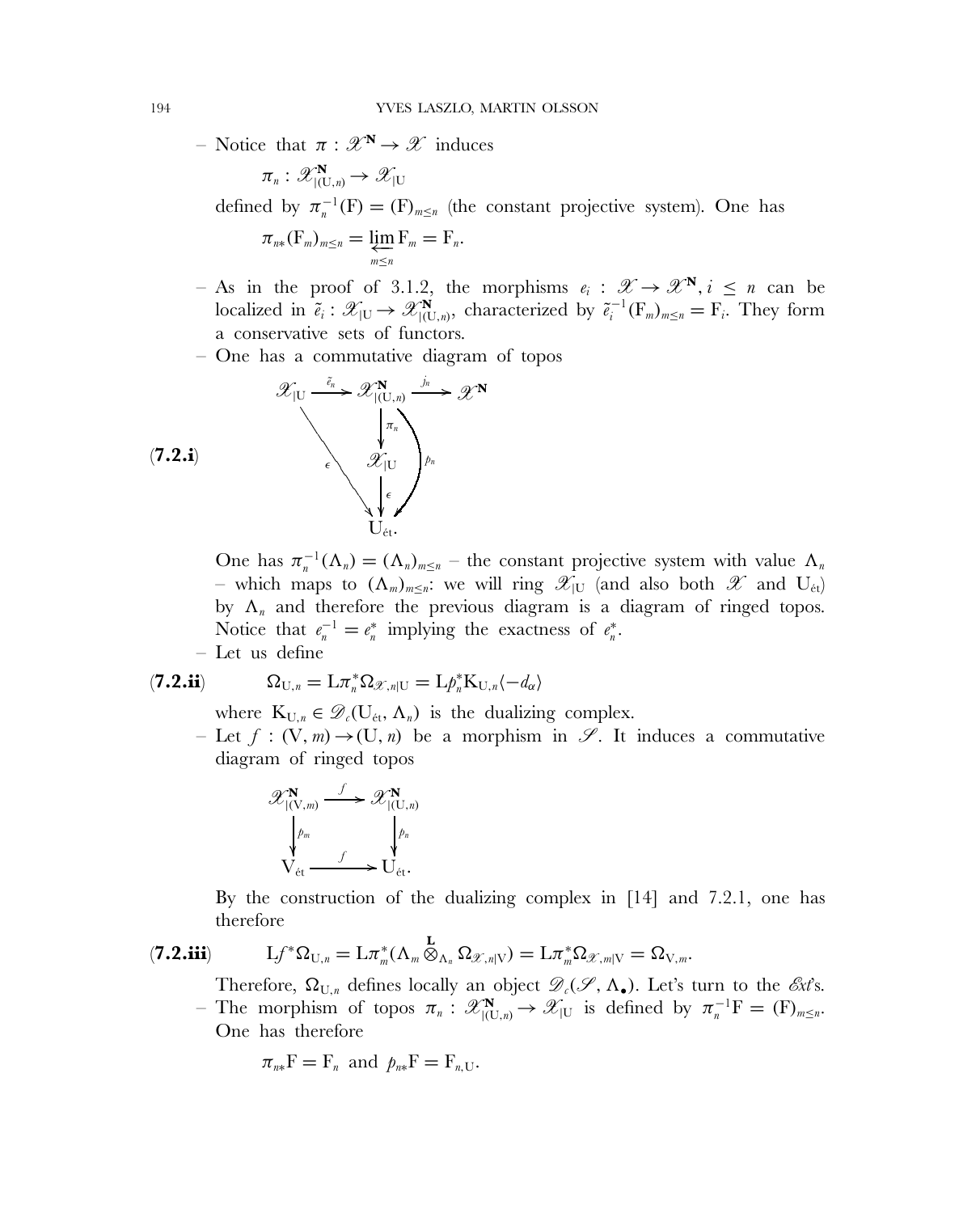In particular, one gets the exactness of  $p_{n*}$  and the formulas

$$
(\mathbf{7.2.iv}) \quad \mathbf{R} p_{n*} = p_{n*} \text{ and } \pi_{n*} = \tilde{e}_n^*.
$$

Using (7.2.i) we get the formula

$$
(\mathbf{7.2. v}) \t\t p_{n*} \mathcal{L} p_n^* = \epsilon_* \tilde{e}_n^* \mathcal{L} p_n^* = \epsilon_* \epsilon^* = \mathrm{Id}.
$$

Therefore one has

$$
\begin{aligned} \operatorname{Ext}^i(\mathcal{L}\phi_n^* \mathcal{K}_{\mathcal{U},n}, \mathcal{L}\phi_n^* \mathcal{K}_{\mathcal{U},n}) &= \operatorname{Ext}^i(\mathcal{K}_{\mathcal{U},n}, \rho_{n*} \mathcal{L}\phi_n^* \mathcal{K}_{\mathcal{U},n}) \\ &= \operatorname{Ext}^i(\mathcal{K}_{\mathcal{U},n}, \mathcal{K}_{\mathcal{U},n}) \qquad \text{by (7.2.v)} \\ &= \operatorname{H}^i(\mathcal{U}_{\text{\'et}}, \Lambda_n) \qquad \text{by duality.} \end{aligned}
$$

By sheafification, one gets

$$
\mathcal{E}xt^{i}(\mathbf{L}\rho_{n}^{*}\mathbf{K}_{\mathbf{U},n},\mathbf{L}\rho_{n}^{*}\mathbf{K}_{\mathbf{U},n})=\begin{cases}0 & i \neq 0\\ \Lambda_{n} & i=0.\end{cases}
$$

Therefore, the local data  $(\Omega_{U,n})$  has vanishing negative  $\mathscr{E}xt$ s. By [14, 2.3.3], there exists a unique  $\Omega_{\mathscr{X},\bullet} \in \mathscr{D}_{\varepsilon}(\mathscr{X},\Lambda)$  inducing  $\Omega_{U,n}$  on each  $\mathscr{X}_{\vert (U,n)}^{\mathbf{N}}$ . – Using the formula  $j_n \circ e_n = \tilde{e}_n \circ j$  (7.2.i) and (7.2.ii), one obtains

 $(e_n^* \Omega_{\mathscr{X},\bullet})_{|\mathbf{U}} = \Omega_{\mathscr{X},n|\mathbf{U}}.$ 

By [14, 2.3.3], the isomorphisms glue to define a functorial isomorphism

$$
e_n^*\Omega_{\mathscr{X},\bullet}=\Omega_{\mathscr{X},n}.
$$

By 7.2.1 and 3.0.10,  $\Omega_{\mathscr{X},\bullet}$  is normalized with constructible cohomology. – The uniqueness is a direct consequence of 3.1.1.  $\Box$ 

**7.2.4.** *Remark.* — In what follows, we write  $\Omega_{\mathcal{X}}$  for the image of  $\Omega_{\mathcal{X}}$ , in  $\mathbf{D}_{c}(\mathscr{X}, \Lambda).$ 

**7.3.** *The duality theorem.* — Let M be a normalized complex. By 3.1.2, one has

$$
(\mathbf{7.3. i}) \t e_n^{-1} \mathcal{R}hom(M, \Omega_{\mathcal{X}}) \to \mathcal{R}hom\left(e_n^{-1}M, e_n^{-1} \Omega_{\mathcal{X}}\right).
$$

The complex  $\Omega_{\mathscr{X}}$  is of locally finite quasi-injective dimension in the following sense. If  $\mathscr X$  is quasi-compact, then each  $\Omega_{\mathscr X,n}$  is of finite quasi-injective dimension, bounded by some integer N depending only on  $\mathscr X$  and  $\Lambda$ , but not *n*. Therefore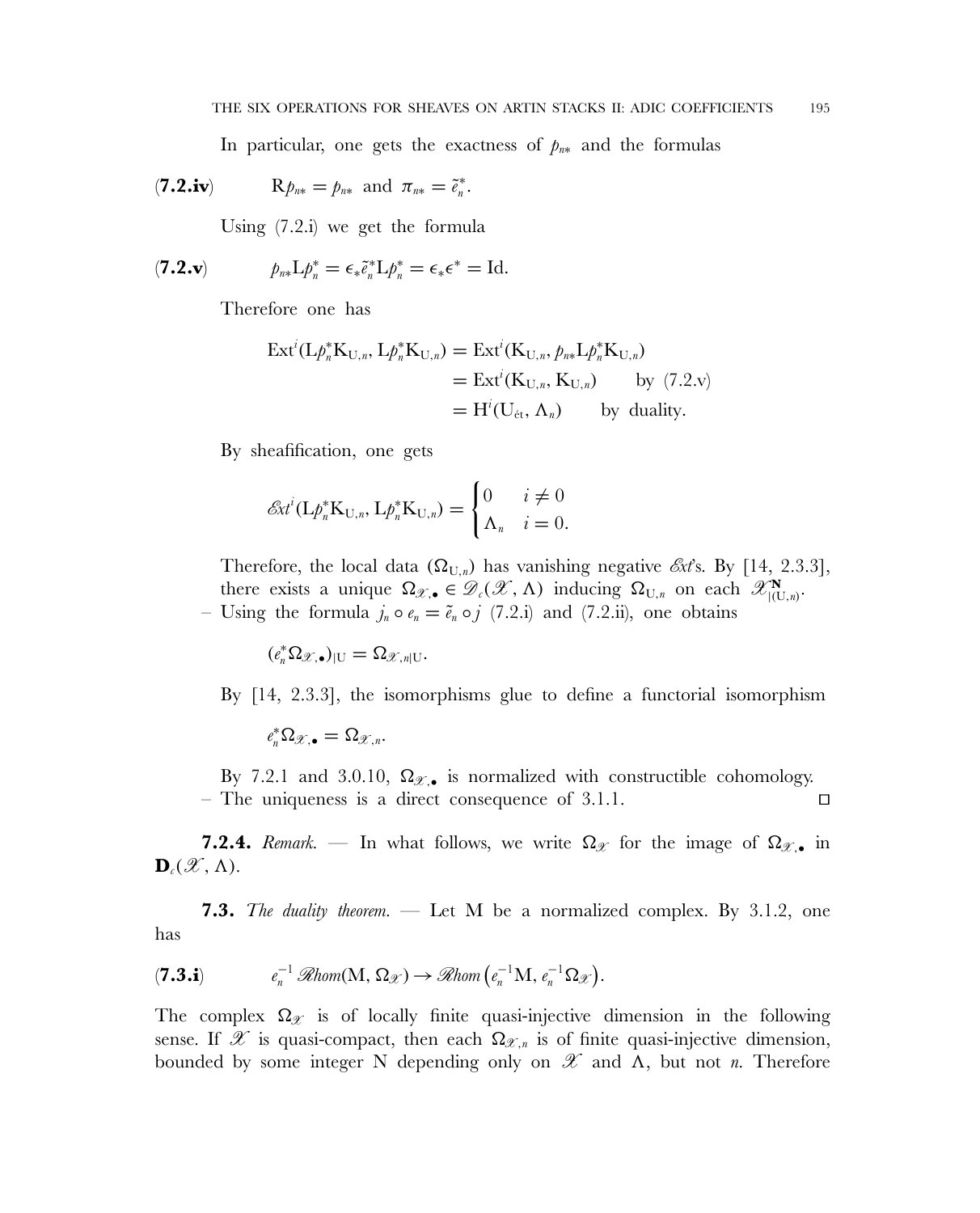in the quasi-compact case one has

$$
\mathbf{\mathscr{E}}\mathbf{\mathscr{E}}\mathbf{\mathscr{L}}_{\Lambda}(\mathbf{M}, \Omega_{\mathscr{X}}) = 0 \text{ for any } \mathbf{M} \in \mathbf{D}_{c}^{\geq 0}(\mathscr{X}) \text{ and } i \geq \mathbf{N}.
$$

Let's now prove the duality theorem.

**7.3.1.** *Theorem.* — Let  $D: D_c(\mathcal{X})^{\text{opp}} \to \mathcal{D}(\mathcal{X})$  be the functor defined by  $D(M) =$  $\mathscr{R}\mathbf{hom}_{\Lambda}(\mathbf{M}, \Omega_{\mathscr{X}}) = \mathscr{R}\mathbf{hom}_{\Lambda_{\bullet}}(\hat{\mathbf{M}}, \hat{\Omega}_{\mathscr{X}}).$ 

- 1. The essential image of D lies in  $\mathscr{D}_c(\mathscr{A})$  *(where as before*  $\mathscr A$  *denotes the category of*  $\Lambda_{\bullet}$ *-modules in*  $\mathscr{X}_{\text{lis-\'et}}^{\mathbf{N}}$ .
- 2. If  $D : D_c(\mathcal{X})^{\text{opp}} \to D_c(\mathcal{X})$  denotes the induced functor, then D is involutive and *maps*  $\mathbf{D}_{c}^{(-)}(\mathscr{X})$  *into*  $\mathbf{D}_{c}^{(+)}(\mathscr{X})$ *.*

*Proof.* — Both assertions are local on  $\mathscr X$  so we may assume that  $\mathscr X$  is quasi-compact. Because  $\Omega_{\mathscr{X}}$  is of finite quasi-injective dimension, to prove the first point it suffices to prove (1) for bounded below complexes. In this case the result follows from 4.0.8.

For the second point, one can assume M normalized (because  $\hat{M}$  is constructible (3.0.14) and normalized). Because  $\Omega_{\mathscr{X}}$  is normalized (7.2.1), the tautological biduality morphism

$$
M \to \mathcal{R}hom(\mathcal{R}hom(M, \Omega_{\mathcal{X}}), \Omega_{\mathcal{X}})
$$

defines a morphism

 $M \rightarrow DD(M)$ .

Using (7.3.i), one is reduced to the analogous formula

 $D_n D_n(e_n^{-1}M) = e_n^{-1}M$ 

where  $D_n$  is the dualizing functor on  $\mathscr{D}_{c}(\mathscr{X}_{\text{lis-\'et}}, \Lambda_n)$ , which is proven in [14].  $\square$ 

**7.3.2.** *Corollary.* — For any N,  $M \in \mathbf{D}_{c}(\mathscr{X}, \Lambda)$  there is a canonical isomorphism

 $\mathscr{R}\mathbf{hom}_{\Lambda}(\mathbf{M}, \mathbf{N}) \simeq \mathscr{R}\mathbf{hom}_{\Lambda}(\mathbf{D}(\mathbf{N}), \mathbf{D}(\mathbf{M})).$ 

*Proof. —* Indeed by 6.0.12 we have

$$
\mathscr{Rhom}_{\Lambda}(D(N), D(M)) \simeq \mathscr{Rhom}_{\Lambda}(D(N) \overset{L}{\otimes} M, \Omega_{\mathscr{X}})
$$
  
\n
$$
\simeq \mathscr{Rhom}_{\Lambda}(M, DD(N))
$$
  
\n
$$
\simeq \mathscr{Rhom}_{\Lambda}(M, N).
$$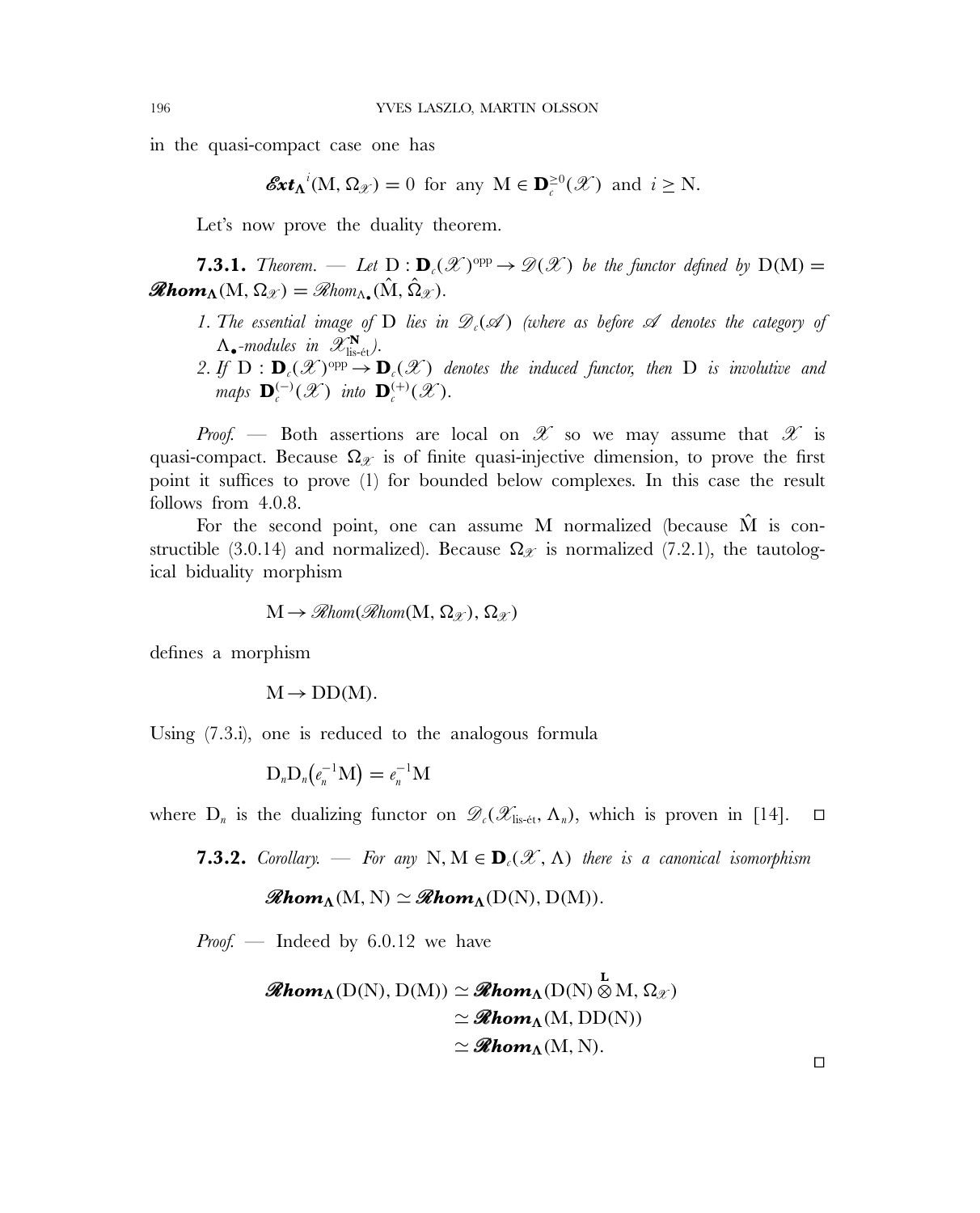#### **8. The functors** Rf<sub>∗</sub> and Lf<sup>∗</sup>

**8.0.3.** *Lemma.* — Let  $f : \mathcal{X} \to \mathcal{Y}$  be a morphism of finite type between S-stacks. *Then for any integer n* and  $M \in \mathscr{D}_{c}^{(+)}(\mathscr{X}, \Lambda_{n+1})$  *the natural map* 

$$
\operatorname{Rf}_*M\stackrel{\mathbf{L}}{\otimes}_{\Lambda_{n+1}}\Lambda_n\to \operatorname{Rf}_*(M\stackrel{\mathbf{L}}{\otimes}_{\Lambda_{n+1}}\Lambda_n)
$$

*is an isomorphism.*

*Proof.* — The assertion is clearly local in the smooth topology on  $\mathscr Y$  so we may assume that  $\mathscr Y$  is a scheme. Furthermore, if  $X_{\bullet} \to \mathscr X$  is a smooth hypercover by schemes and  $M_{\bullet} \in \mathscr{D}_{c}(X_{\bullet}, \Lambda_{n+1})$  is the complex corresponding to M under the equivalence of categories  $\mathscr{D}_{c}(X_{\bullet, \text{\text{\'et}}}, \Lambda_{n+1}) \simeq \mathscr{D}_{c}(\mathscr{X}, \Lambda_{n+1})$  then by [19, 9.8] it suffices to show the analogous statement for the morphism of topos

$$
f_{\bullet}: X_{\bullet, \text{\'et}} \to \mathscr{Y}_{\text{\'et}}.
$$

Furthermore by a standard spectral sequence argument (using the sequence defined in [19, 9.8]) it suffices to prove the analogous result for each of the morphisms  $f_n: X_{n, \text{\'et}} \to \mathscr{Y}_{\text{\'et}}$ , and hence it suffices to prove the lemma for a finite type morphism of schemes of finite type over S with the *étale topology* where it is standard.

 $\Box$ 

**8.0.4.** *Proposition.* — Let  $M = (M_n)_n$  *be a bounded below*  $\lambda$ -complex on  $\mathscr{X}$ *. Then for any integer i the system*  $R^i f_* M = (R^i f_* M_n)_n$  *is almost adic.* 

*Proof.* — The assertion is clearly local on  $\mathscr{Y}$ , and hence we may assume that both  $\mathscr X$  and  $\mathscr Y$  are quasi-compact.

By the same argument proving [19, 9.10] and [5, Th. finitude], the sheaves  $R^i f_* M_n$  are constructible. The result then follows from [11, V.5.3.1] applied to the category of constructible sheaves on  $\mathscr{X}_{\text{lis-\'et}}$ .

Now consider the morphism of topos  $f_{\bullet}: \mathscr{X}^{\mathbb{N}} \to \mathscr{Y}^{\mathbb{N}}$  induced by the morphism f. By the above, if  $M \in \mathscr{D}^+(\mathscr{X}^N)$  is a  $\lambda$ -complex then  $Rf_*M$  is a  $\lambda$ -complex on  $\mathscr Y$ . We therefore obtain a functor

$$
\mathrm Rf_*: \mathbf D_{\iota}^{(+)}(\mathscr X,\Lambda)\to \mathbf D_{\iota}^{(+)}(\mathscr Y,\Lambda), \mathrm M\mapsto \mathrm Rf_*\hat{\mathrm M}.
$$

It follows immediately from the definitions that the pullback functor  $Lf^*$ :  $\mathscr{D}_{c}(\mathscr{Y}^{\mathbf{N}},\Lambda) \rightarrow \mathscr{D}_{c}(\mathscr{X}^{\mathbf{N}},\Lambda)$  take  $\lambda$ -complexes to  $\lambda$ -complexes and AR-null complexes to AR-null complexes and therefore induces a functor

$$
Lf^*: \mathbf{D}_{\iota}(\mathscr{Y}, \Lambda) \to \mathbf{D}_{\iota}(\mathscr{X}, \Lambda).
$$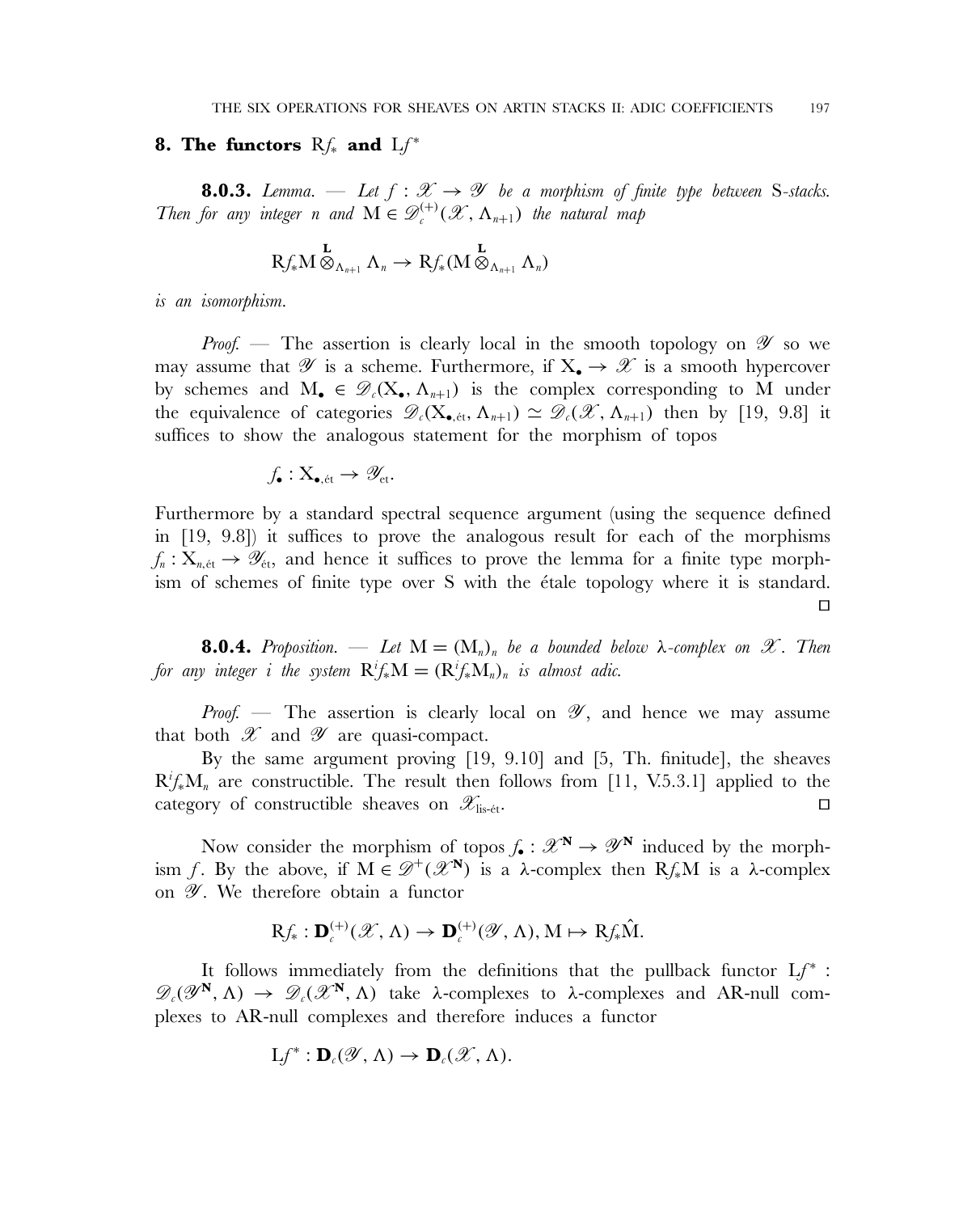**8.0.5.** *Proposition.* — Let  $M \in \mathbf{D}_{c}^{(+)}(\mathcal{X}, \Lambda)$  and  $N \in \mathbf{D}_{c}^{(-)}(\mathcal{Y}, \Lambda)$ *. Then there is a canonical isomorphism*

$$
Rf_*\mathscr{R}\mathbf{hom}_{\Lambda}(Lf^*N, M) \simeq \mathscr{R}\mathbf{hom}_{\Lambda}(N, Rf_*M).
$$

*Proof. —* We can rewrite the formula as

$$
Rf_* \mathcal{R}hom(Lf^*\hat{N}, \hat{M}) \simeq \mathcal{R}hom(\hat{N}, Rf_*\hat{M})
$$

which follows from the usual adjunction between  $Rf_*$  and  $Lf^*$ .

# **9. The functors**  $Rf_1$  and  $Rf_1$ <sup>!</sup>

**9.1.** *Definitions.* — Let  $f : \mathcal{X} \rightarrow \mathcal{Y}$  be a finite type morphism of Sstacks and let  $\Omega_{\mathscr{X}}$  (resp.  $\Omega_{\mathscr{Y}}$ ) denote the dualizing complex of  $\mathscr{X}$  (resp.  $\mathscr{Y}$ ). Let  $D_x : D_c(\mathscr{X}, \Lambda) \to D_c(\mathscr{X}, \Lambda)$  denote the functor **Abom**<sub> $\Lambda$ </sub>(-,  $\Omega_x$ ) and let  $D_{\mathscr{Y}}: \mathbf{D}_{\ell}(\mathscr{Y}, \Lambda) \to \mathbf{D}_{\ell}(\mathscr{Y}, \Lambda)$  denote **Abom**<sub> $\Lambda$ </sub>(-,  $\Omega_{\mathscr{Y}}$ ). We then define

$$
\mathrm{R}f_{\cdot} := \mathrm{D}_{\mathscr{Y}} \circ \mathrm{R}f_{*} \circ \mathrm{D}_{\mathscr{X}} : \mathbf{D}_{\cdot}^{(-)}(\mathscr{X}, \Lambda) \to \mathbf{D}_{\cdot}^{(-)}(\mathscr{Y}, \Lambda)
$$

and

$$
\mathrm{R}f':=\mathrm{D}_{\mathscr{X}}\circ\mathrm{L}f^*\circ\mathrm{D}_{\mathscr{Y}}:\mathbf{D}_{\scriptscriptstyle{\ell}}(\mathscr{Y},\Lambda)\to\mathbf{D}_{\scriptscriptstyle{\ell}}(\mathscr{X},\Lambda).
$$

**9.1.1.** *Lemma.* — For any  $N \in \mathbf{D}_{c}^{(-)}(\mathscr{X}, \Lambda)$  and  $M \in \mathbf{D}_{c}^{(+)}(\mathscr{Y}, \Lambda)$  there is *a canonical isomorphism*

$$
Rf_*\mathscr{R}\mathbf{hom}_{\mathbf{\Lambda}}(N, Lf^!\mathbf{M}) \simeq \mathscr{R}\mathbf{hom}_{\mathbf{\Lambda}}(Rf_!\mathbf{N}, M).
$$

*Proof.* — Set  $N' = D_{\mathcal{X}}(N)$  and  $M' := D_{\mathcal{Y}}(M)$ . Then by 7.3.2 the formula can be written as

$$
Rf_*\mathscr{R}\mathbf{hom}_{\Lambda}(Lf^*M',N')\simeq\mathscr{R}\mathbf{hom}_{\Lambda}(M',Rf_*N')
$$

which is 8.0.5.

**9.1.2.** *Lemma. — If* f *is a smooth morphism of relative dimension* d*, then there is a* canonical isomorphism  $\mathrm{R} f'(\mathrm{F}) \simeq f^* \mathrm{F}\langle d \rangle$ .

*Proof.* — By the construction of the dualizing complex and [14, 4.6.2], we have  $\Omega_{\mathscr{X}} \simeq f^* \Omega_{\mathscr{Y}} \langle d \rangle$ . From this and biduality 7.3.1, the lemma follows.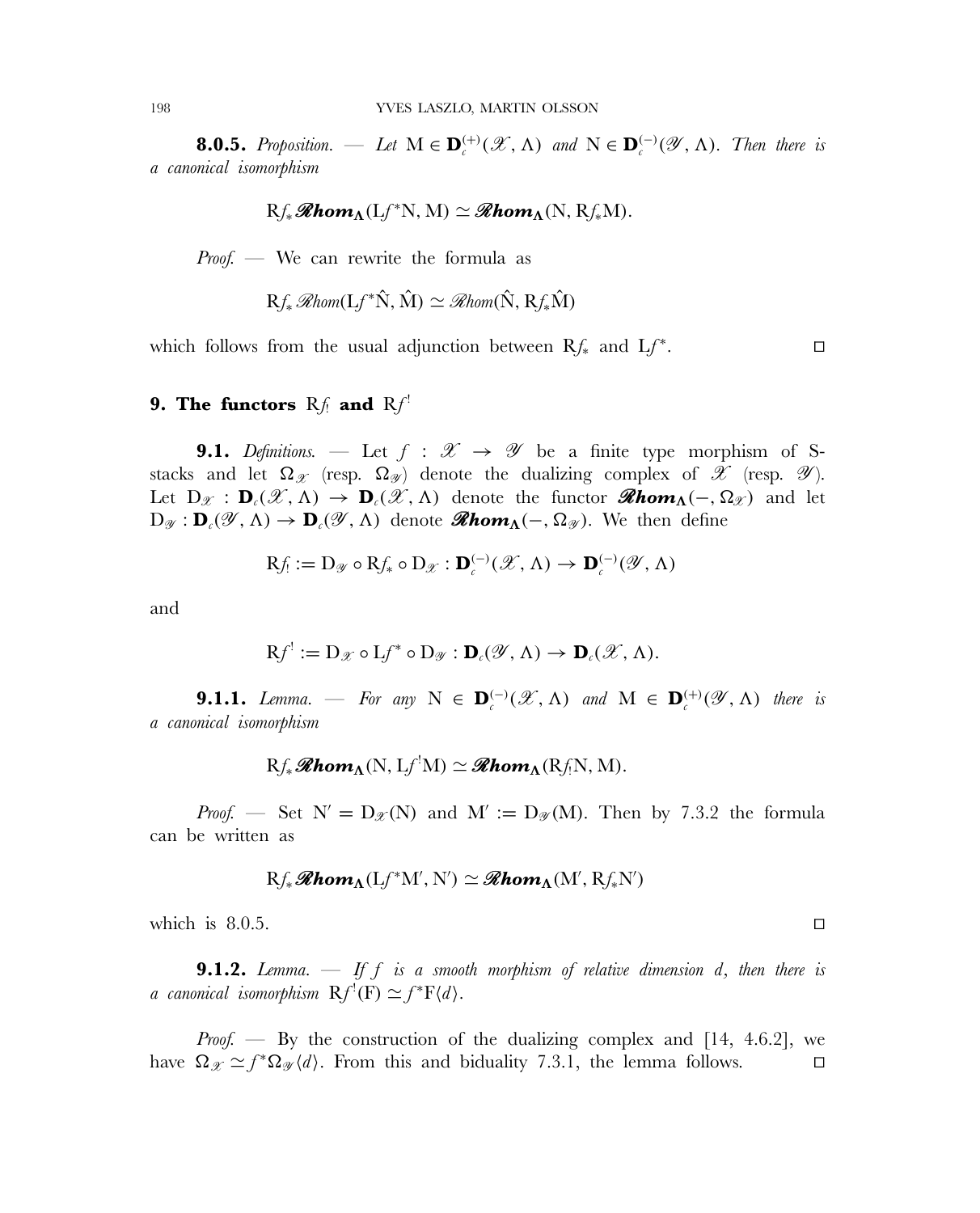If  $f$  is a closed immersion, then we can also define the functor of sections with support  $\underline{H}^0_{\mathscr{X}}$  on the category of  $\Lambda_{\bullet}$ -modules in  $\mathscr{Y}^{\mathbf{N}}$ . Taking derived functors we obtain a functor

$$
R\underline{H}^0_{\mathscr{X}}:\mathscr{D}(\mathscr{Y}^{\mathbf{N}},\Lambda_{\bullet})\to\mathscr{D}(\mathscr{Y}^{\mathbf{N}},\Lambda_{\bullet}).
$$

By the finite coefficient case this takes  $\mathscr{D}_{\ell}(\mathscr{Y}^{\mathbf{N}}, \Lambda_{\bullet})$  to itself, so we obtain a functor

$$
f^*\mathrm{R}\underline{\mathrm{H}}_{\mathscr{X}}^0:\mathscr{D}_c(\mathscr{Y}^\mathbf{N},\Lambda_\bullet)\to\mathscr{D}_c(\mathscr{X}^\mathbf{N},\Lambda_\bullet).
$$

As in the finite coefficient case this functor is right adjoint to

$$
\mathrm{R}f_*:\mathscr{D}_c(\mathscr{X}^{\mathbf{N}},\Lambda_\bullet)\to\mathscr{D}_c(\mathscr{Y}^{\mathbf{N}},\Lambda_\bullet).
$$

Both of these functors take AR-null complexes to AR-nul complexes and hence induce adjoint functors on the categories  $\mathbf{D}_c(\mathscr{Y}, \Lambda)$  and  $\mathbf{D}_c(\mathscr{X}, \Lambda)$ .

**9.1.3.** *Lemma.* — If f is a closed immersion, then  $\Omega_{\mathscr{X}} = f^*R\underline{H}^0_{\mathscr{X}}\Omega_{\mathscr{Y}}.$ 

*Proof.* — By the gluing lemma this is a local assertion in the topos  $\mathscr{X}^{\mathbf{N}}$  and hence the result follows from  $[14, 4.7.1]$ .

**9.1.4.** Proposition. — If f is a closed immersion, then  $f' = f^*R\underline{H}^0_{\mathscr{X}}$  and  $Rf_* = Rf$ .

*Proof.* — This follows from the same argument proving [14, 4.7.2]. □

Finally using the argument of [14, 4.8] one shows:

**9.1.5.** *Proposition.* — If f is a universal homeomorphism then  $f^*\Omega_x = \Omega_x$ ,  $Rf' = f^*$ *, and*  $Rf = Rf_*$ *.* 

There is also a projection formula

$$
\mathbf{P}(A \mathbf{A}) \qquad \mathbf{R} f_! (\mathbf{A} \otimes f^* \mathbf{B}) \simeq \mathbf{R} f_! \mathbf{A} \otimes \mathbf{B}
$$

for  $B \in \mathbf{D}_{c}^{(-)}(\mathscr{Y}, \Lambda)$  and  $A \in \mathbf{D}_{c}^{(-)}(\mathscr{X}, \Lambda)$ . This is shown by the same argument used to prove [14, 4.5.2].

### **10. Computing cohomology using hypercovers**

For this we first need some cohomological descent results.

Let X be a algebraic stack over S and  $X_{\bullet} \to \mathcal{X}$  a strictly simplicial smooth hypercover with the  $X_i$  also S-stacks. We can then also consider the topos of projective systems in  $X_{\bullet, \text{lis-\'et}}$  which we denote by  $X_{\bullet}^N$ .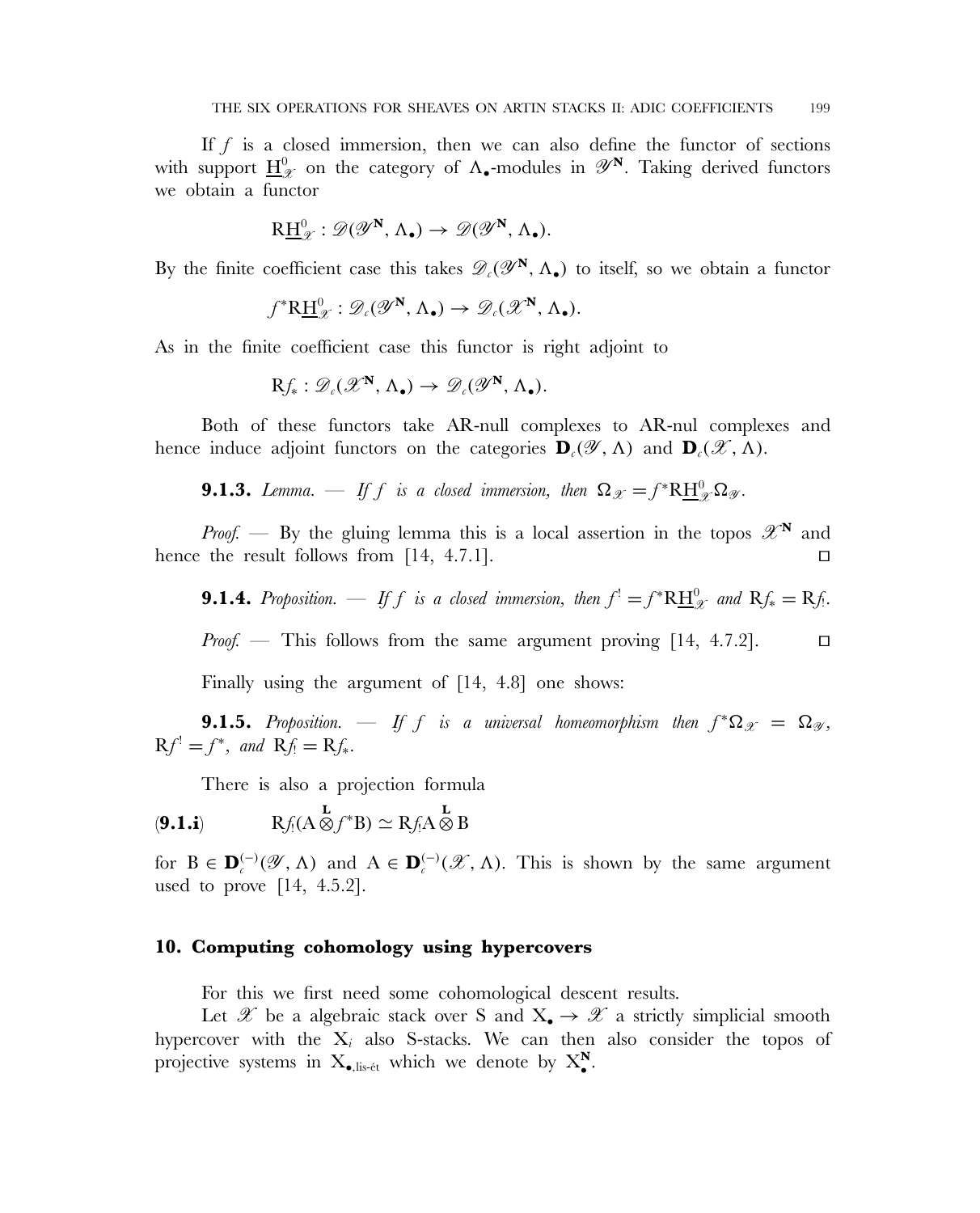- **10.0.6.** *Definition.* (i) A sheaf F of  $\Lambda$ . *modules in*  $X^N$  *is* almost adic *if it is cartesian and if for every n the restriction*  $F|_{X_n|_{x\leftrightarrow t}}$  *is almost adic.*
- *(ii)* An object  $C \in \mathscr{D}(X^N_\bullet, \Lambda_\bullet)$  *is a*  $\lambda$ -complex *if for all i the cohomology sheaf*  $\mathscr{H}^i(C)$  is almost adic.
- *(iii)* An object  $C \in \mathscr{D}(X^N, \Lambda_{\bullet})$  *is* almost zero *if for every n the restriction of* C *to*  $X_n$  *is almost zero.*
- (*iv*) Let  $\mathscr{D}_c(X^N_\bullet, \Lambda_\bullet) \subset \mathscr{D}(X^N_\bullet, \Lambda_\bullet)$  denoted the triangulated subcategory whose objects *are the*  $\lambda$ -complexes. The category  $\mathbf{D}_c(X_\bullet, \Lambda)$  is the quotient of  $\mathscr{D}_c(X_\bullet^N, \Lambda_\bullet)$  by *the full subcategory of almost zero complexes.*

As in 2.1 we have the projection morphism

$$
\pi: (\mathrm{X}^\mathbf{N}_\bullet, \, \Lambda_\bullet) \to (\mathrm{X}_{\bullet,\mathrm{lis\text{-}\acute{e}t}}, \, \Lambda)
$$

restricting for every *n* to the morphism  $(X_n^N, \Lambda_{\bullet}) \to (X_{n,\text{lis-\'et}}, \Lambda)$  discussed in 2.1. By 2.2.2 the functor  $R\pi_* : \mathscr{D}(X^N_*, \Lambda_*) \to \mathscr{D}(X_*, \Lambda)$  takes almost zero complexes to 0. By the universal property of the quotient category it follows that there is an induced functor

$$
R\pi_*: \mathbf{D}_{\iota}(X_{\bullet}, \Lambda) \to \mathscr{D}(X_{\bullet}, \Lambda).
$$

We also define a normalization functor

$$
\mathbf{D}_{\ell}(X_{\bullet}, \Lambda) \to \mathscr{D}\big(X_{\bullet}^{N}, \Lambda_{\bullet}\big), M \mapsto \hat{M}
$$

by setting  $\hat{M} := L\pi^*R\pi_*(M)$ .

**10.0.7.** *Proposition.* — Let  $M \in \mathscr{D}_c(X^N_\bullet, \Lambda_\bullet)$  be a  $\lambda$ -complex. Then  $\hat{M}$  is in  $\mathscr{D}_{c}(X_{\bullet}^{N}, \Lambda_{\bullet})$  and the canonical map  $\hat{M} \to M$  has almost zero cone.

*Proof.* — For any integer *n*, there is a canonical commutative diagram of ringed topos



where  $r_n$  denotes the restriction morphisms. Furthermore, the functors  $r_{n*}$  are exact and take injectives to injectives. It follows that for any  $M \in \mathscr{D}(X^N_\bullet, \Lambda_\bullet)$  there is a canonical isomorphism

$$
R\pi_*(r_{n*}(M)) \simeq r_{n*}R\pi_*(M).
$$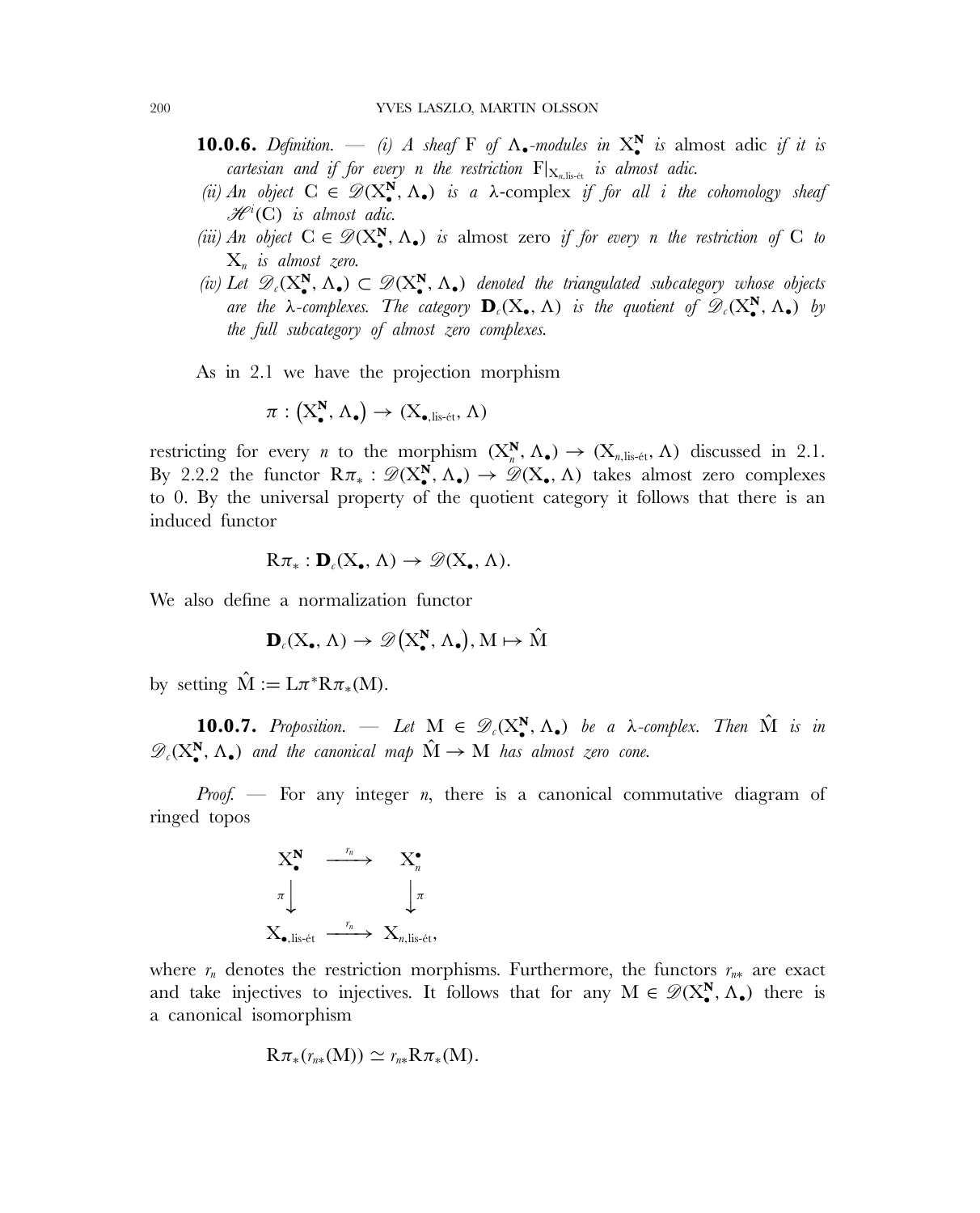From the definition of  $\pi^*$  it also follows that  $r_{n*}L\pi^* = L\pi^*r_{n*}$ , and from this it follows that the restriction of  $\hat{M}$  to  $X_n$  is simply the normalization of  $M|_{X_n}$ . From this and 3.0.14 the statement that  $\hat{M} \rightarrow M$  has almost zero cone follows.

To see that  $\hat{M} \in \mathscr{D}_{c}(X_{\bullet}^{N}, \Lambda_{\bullet}),$  note that by 3.0.14 we know that for any integers i and n the restriction  $\mathscr{H}^i(\hat{\mathrm{M}})|_{X_n}$  is a constructible (and in particular cartesian) sheaf on  $X_{n,lis-ét}$ . We also know by 2.2.1 that for any n and smooth morphism  $U \to X_n$ , the restriction of  $\mathscr{H}^i(\hat{M})$  to  $U_{\text{\'et}}$  is equal to  $\mathscr{H}^i(\widehat{M_U})$ . From this and  $3.0, 14$  it follows that the sheaves  $\mathscr{H}^i(\hat{M})$  are cartesian. In fact, this shows that if 3.0.14 it follows that the sheaves  $\mathscr{H}^i(\hat{\mathbf{M}})$  are cartesian. In fact, this shows that if  $F \in \mathscr{D}_{\ell}(\mathscr{X}^{\mathbf{N}}, \Lambda_{\bullet})$  denotes the complex obtain from the equivalence of categories (cohomological descent as in [14, 2.2.3])

$$
\mathscr{D}_{c}\left(\mathrm{X}_{\bullet}^{\mathbf{N}},\Lambda_{\bullet}\right)\simeq\mathscr{D}_{c}\left(\mathscr{X}^{\mathbf{N}},\Lambda_{\bullet}\right),
$$

then  $\mathscr{H}^i(\hat{M})$  is the restriction to  $X^N_\bullet$  of the sheaf  $\mathscr{H}^i(\hat{F})$ .

As in 3.0.18 it follows that the normalization functor induces a left adjoint to the projection  $\mathscr{D}_{c}(X^N_\bullet, \Lambda_\bullet) \to \mathbf{D}_{c}(X_\bullet, \Lambda)$ .

Let  $\epsilon : X_{\bullet,\text{lis-\'et}} \to \mathscr{X}_{\text{lis-\'et}}$  denote the projection, and write also  $\epsilon : X_{\bullet}^{\mathbf{N}} \to \mathscr{X}^{\mathbf{N}}$ for the morphism on topos of projective systems. There is a natural commutative diagram of topos

$$
\begin{array}{ccc}\nX_{\bullet}^{\mathbf{N}} & \xrightarrow{\pi} & X_{\bullet,\text{lis-\'et}} \\
\epsilon & & \downarrow \\
\mathscr{X}^{\mathbf{N}} & \xrightarrow{\pi} & \mathscr{X}_{\text{lis-\'et}}.\n\end{array}
$$

By [14, 2.2.6], the functors  $\mathbb{R}\epsilon_{*}$  and  $\epsilon^{*}$  induce an equivalence of categories  $\mathscr{D}_{c}\left(\mathrm{X}_{\bullet}^{\mathbf{N}},\,\Lambda_{\bullet}\right)\simeq\mathscr{D}_{c}\left(\mathscr{X}^{\mathbf{N}},\,\Lambda_{\bullet}\right),$ 

and the subcategories of almost zero complexes coincide under this equivalence. We therefore have obtained

**10.0.8.** Proposition. — Let  $\mathcal{X}$  be an algebraic stack over S and  $X_{\bullet} \to \mathcal{X}$  a strictly *simplicial smooth hypercover with the* Xi *also* S*-stacks. Then, the morphism*

$$
R\epsilon_* : \mathbf{D}_{\ell}(X_{\bullet}, \Lambda) \stackrel{\sim}{\to} \mathbf{D}_{\ell}(\mathscr{X}, \Lambda)
$$

*is an equivalence with inverse*  $\epsilon^*$ .

Consider next a finite type morphism of stacks  $f : \mathscr{X} \to \mathscr{Y}$ . Choose a commutative diagram

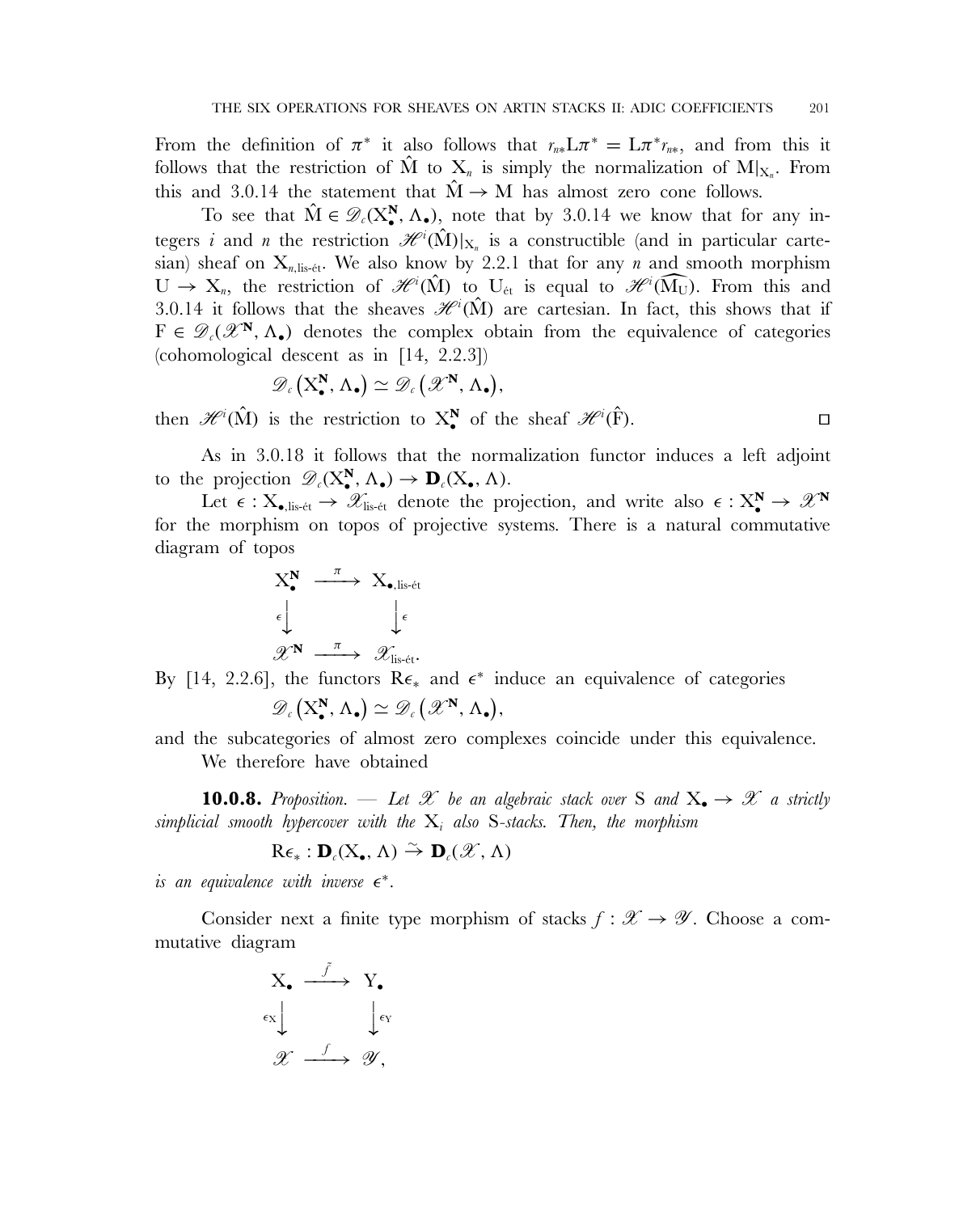where  $\epsilon_X$  and  $\epsilon_Y$  are smooth (strictly simplicial) hypercovers by S-stacks, and for every *n* the morphism  $\tilde{f}_n$  :  $X_n \to Y_n$  is of finite type. The functors  $Rf_*$  :  $\mathscr{D}_{c}(\mathscr{X}^{\mathbf{N}}, \Lambda_{\bullet}) \to \mathscr{D}_{c}(\mathscr{Y}^{\mathbf{N}}, \Lambda_{\bullet})$  and  $R\tilde{f}_{*}: \mathscr{D}_{c}(X_{\bullet}^{\mathbf{N}}, \Lambda_{\bullet}) \to \mathscr{D}_{c}(Y_{\bullet}^{\mathbf{N}}, \Lambda_{\bullet})$  evidently take almost zero complexes to almost zero complexes and therefore induce functors

 $Rf_* : \mathbf{D}_c(\mathscr{X}, \Lambda) \to \mathbf{D}_c(\mathscr{Y}, \Lambda), \quad R\tilde{f}_* : \mathbf{D}_c(X_\bullet, \Lambda) \to \mathbf{D}_c(Y_\bullet, \Lambda).$ 

It follows from the construction that the diagram

$$
\mathbf{D}_{c}(\mathscr{X}, \Lambda) \xrightarrow{10.0.8} \mathbf{D}_{c}(\mathbf{X}_{\bullet}, \Lambda)
$$
\n
$$
\mathbf{R}_{f_{*}} \downarrow \qquad \qquad \downarrow \mathbf{R}_{f_{*}}
$$
\n
$$
\mathbf{D}_{c}(\mathscr{Y}, \Lambda) \xrightarrow{10.0.8} \mathbf{D}_{c}(\mathbf{Y}_{\bullet}, \Lambda)
$$

commutes.

**10.0.9.** *Corollary.* — Let  $f : \mathcal{X} \rightarrow \mathcal{Y}$  be a finite type morphism of S-stacks, and *let*  $X_{\bullet} \rightarrow \mathcal{X}$  *be a strictly simplicial smooth hypercover by S-stacks of finite type over*  $\mathcal{Y}$ *. For every n, let*  $f_n: X_n \to \mathscr{Y}$  *be the projection. Then for any*  $F \in \mathbf{D}_{\epsilon}^{(+)}(\mathscr{X}, \Lambda)$  *there is a canonical spectral sequence in the category of* λ*-modules*

$$
E_1^{pq} = R^q f_{p*}(F|_{X_p}) \implies R^{p+q} f_*(F).
$$

*Proof.* — We take  $Y_{\bullet} \rightarrow \mathscr{Y}$  to be the constant simplicial topos associated to  $\mathscr Y$ . Let  $F_{\bullet}$  denote  $\epsilon_X^*F$ . We then have

$$
Rf_*(F) = Rf_*R\epsilon_{X*}(F_{\bullet}) = R\epsilon_{Y*}R\tilde{f}_*(F_{\bullet}).
$$

The functor  $\mathbb{R}\epsilon_{Y*}$  is just the total complex functor (which passes to  $\mathbf{D}_c$ ), and hence we obtain the corollary from the standard spectral sequence associated to a bicomplex.

**10.0.10.** *Corollary. — With notation as in the preceding corollary, let* F ∈  $\mathbf{D}_{c}^{(-)}(\mathscr{X}, \Lambda)$ . Then there is a canonical spectral sequence in the category of  $\lambda$ -modules

$$
E_1^{pq} = \mathscr{H}^q(D_{\mathscr{Y}}(Rf_{\rho!}(F))) \implies \mathscr{H}^{p+q}(D_{\mathscr{Y}}(Rf_{!}F)).
$$

*Proof.* — Apply the preceding corollary to  $D_{\mathscr{X}}(F)$ .

#### **11. Kunneth formula**

Throughout this section we assume S is regular, and that our chosen system of dualizing complexes  $\{\Omega_{S,n}\}\$  on S is the system  $\Lambda_{\bullet}$ .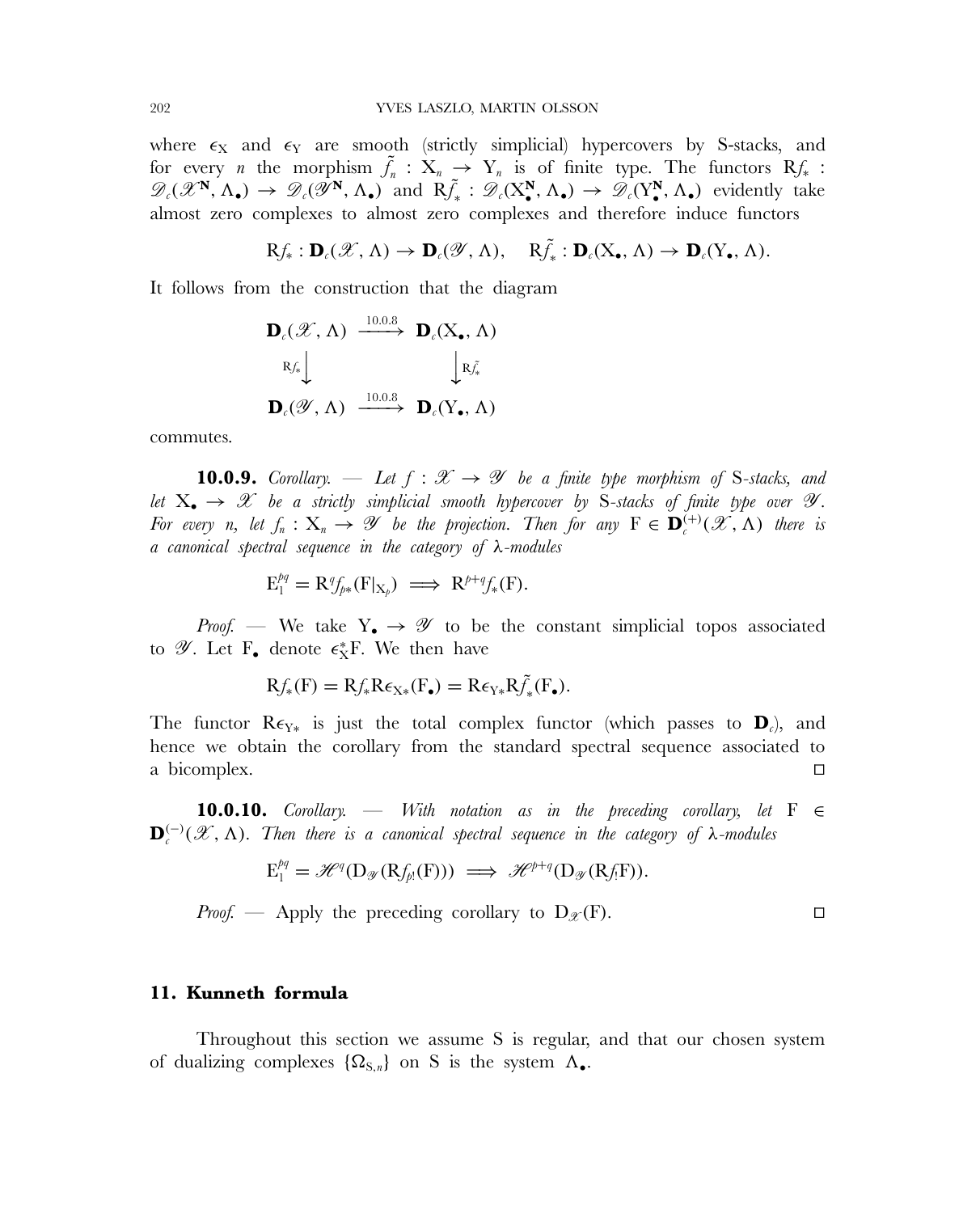We prove the Kunneth formula using the method of [14, §5.6].

**11.0.11.** *Lemma.* — For any  $P_1, P_2, M_1, M_2 \in \mathbf{D}_c(\mathcal{X}, \Lambda)$  *there is a canonical morphism*

$$
\mathscr{R}\textit{hom}_{\Lambda}(P_1, M_1) \overset{\mathbf{L}}{\otimes} \mathscr{R}\textit{hom}_{\Lambda}(P_2, M_2) \to \mathscr{R}\textit{hom}_{\Lambda}(P_1 \overset{\mathbf{L}}{\otimes} P_2, M_1 \overset{\mathbf{L}}{\otimes} M_2).
$$

*Proof. —* By 6.0.12 it suffices to exhibit a morphism

$$
\text{Rhom}_{\Lambda}(P_1,M_1)\overset{\mathbf{L}}{\otimes}\text{Rhom}_{\Lambda}(P_2,M_2)\overset{\mathbf{L}}{\otimes}P_1\overset{\mathbf{L}}{\otimes}P_2\rightarrow M_1\overset{\mathbf{L}}{\otimes}M_2
$$

which we obtain from the two evaluation morphisms

$$
\mathscr{R}\mathbf{hom}_{\mathbf{\Lambda}}(\mathbf{P}_i,\mathbf{M}_i)\otimes\mathbf{P}_i\to\mathbf{M}_i.
$$

Let  $\mathscr{Y}_1$  and  $\mathscr{Y}_2$  be S-stacks, and set  $\mathscr{Y} := \mathscr{Y}_1 \times \mathscr{Y}_2$  with projections  $p_i : \mathscr{Y} \to \mathscr{Y}_i$ . For  $L_i \in \mathbf{D}_c(\mathscr{Y}_i, \Lambda)$  let  $L_1 \otimes_S L_2 \in \mathbf{D}_c(\mathscr{Y}, \Lambda)$  denote  $p_1^*L_1 \otimes p_2^*L_2$ .

**11.0.12.** *Lemma.* — There is a natural isomorphism  $\Omega_{\mathcal{Y}} \simeq \Omega_{\mathcal{Y}_1} \otimes_S \Omega_{\mathcal{Y}_2}$  in  $\mathbf{D}_c(\mathscr{Y}, \Lambda)$ .

*Proof.* — This is reduced to [14, 5.7.1] by the same argument proving 7.2.3 using the gluing lemma.

**11.0.13.** *Lemma.* — For  $L_i \in \mathbf{D}_c^{(-)}(\mathscr{Y}_i, \Lambda)$   $(i = 1, 2)$  there is a canonical iso*morphism*

$$
(\mathbf{11.0.ii}) \qquad D_{\mathscr{Y}_1}(L_1) \overset{\mathbf{L}}{\otimes}_S D_{\mathscr{Y}_2}(L_2) \to D_{\mathscr{Y}}(L_1 \overset{\mathbf{L}}{\otimes}_S L_2).
$$

*Proof.* — Note first that there is a canonical map

$$
(11.0.iii) \t p_i^* D_{\mathscr{Y}_i}(L_i) \to \mathscr{Rhom}_{\Lambda}(p_i^* L_i, p_i^* \Omega_{\mathscr{Y}_i}).
$$

Indeed by adjunction giving such a morphism is equivalent to giving a morphism

$$
D_{\mathscr{Y}_i}(L_i) \to Rp_{i*}\mathscr{Rhom}_{\Lambda}(p_i^*L_i, p_i^*\Omega_{\mathscr{Y}_i}),
$$

and this in turn is by 8.0.5 equivalent to giving a morphism

$$
D_{\mathscr{Y}_i}(L_i) \to \mathcal{Rhom}_{\Lambda}(L_i,R\rho_{i*}\rho_i^*\Omega_{\mathscr{Y}_i}).
$$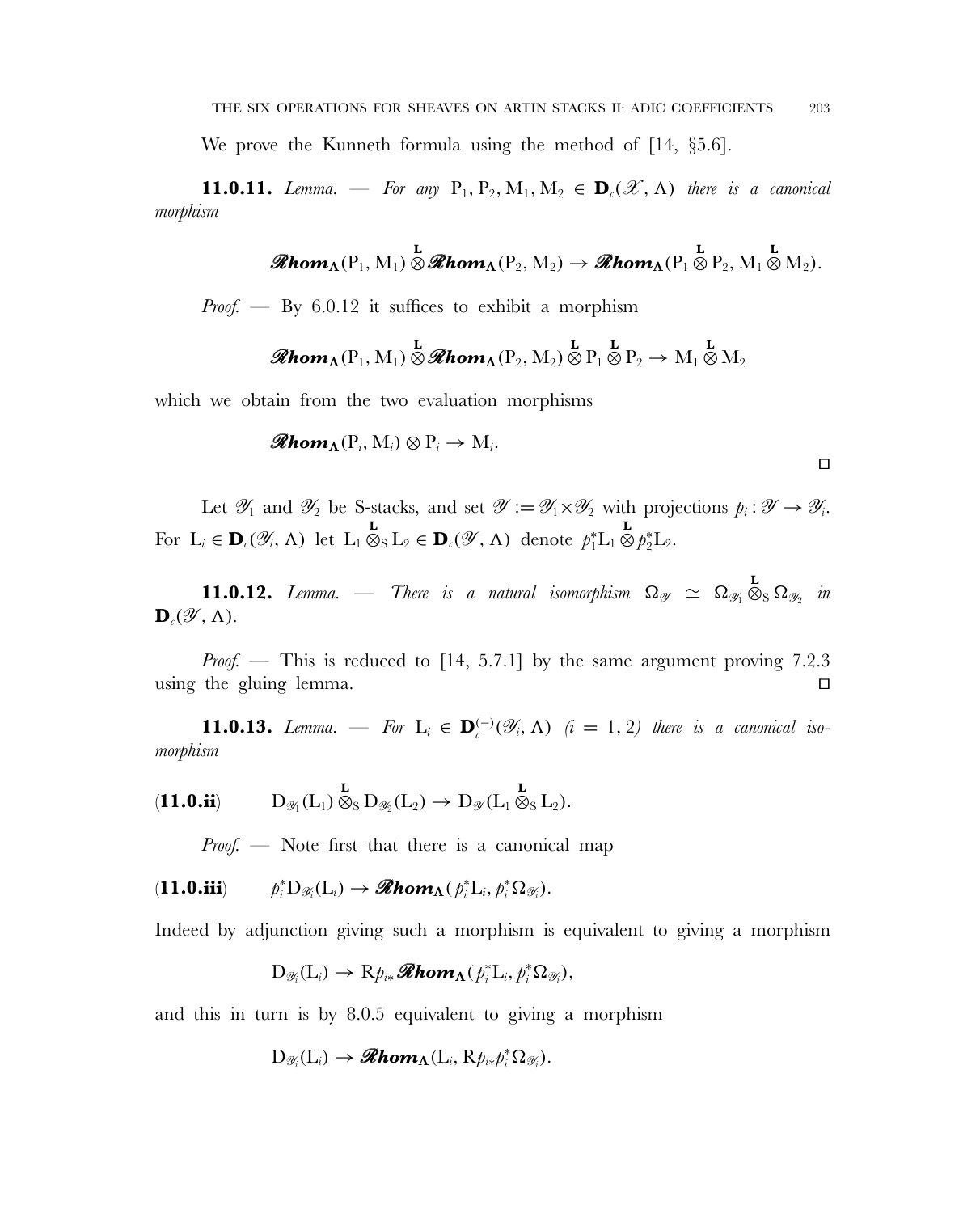We therefore obtain the map (11.0.iii) from the adjunction morphism  $\Omega_{\mathscr{Y}_i} \to$  $\mathrm{R} p_{i*} p_i^* \Omega_{\mathscr{Y}_i}.$ 

Combining this with 11.0.11 we obtain a morphism

$$
D_{\mathscr Y_1}(L_1)\overset{\mathbf{L}}{\otimes}_S D_{\mathscr Y_2}(L_2)\to \mathscr{Rhom}_{\Lambda}(L_1\overset{\mathbf{L}}{\otimes}_SL_2,\Omega_{\mathscr Y_1}\overset{\mathbf{L}}{\otimes}_S\Omega_{\mathscr Y_2}),
$$

which by 11.0.12 defines the morphism  $(11.0.iii)$ .

To see that this morphism is an isomorphism, note that by the definition this morphism is given by the natural map

$$
\mathscr{R}\text{hom}_{\Lambda_{\bullet}}(\hat{L}_1, \Omega_{\mathscr{Y}_1}) \overset{\mathbf{L}}{\otimes}_S \mathscr{R}\text{hom}_{\Lambda_{\bullet}}(\hat{L}_2, \Omega_{\mathscr{Y}_2}) \to \mathscr{R}\text{hom}_{\Lambda_{\bullet}}(\hat{L}_1 \overset{\mathbf{L}}{\otimes}_S \hat{L}_2, \Omega_{\mathscr{Y}})
$$

in the topos  $\mathscr{Y}^{\mathbf{N}}$ . That it is an isomorphism therefore follows from [14, 5.7.5].  $\Box$ 

Let  $f_i: \mathscr{X}_i \to \mathscr{Y}_i$  be finite type morphisms of S-stacks, set  $\mathscr{X} := \mathscr{X}_1 \times \mathscr{X}_2$ , and let  $f := f_1 \times f_2 : \mathscr{X}_1 \times \mathscr{X}_2 \to \mathscr{Y}_1 \times \mathscr{Y}_2$ . Let  $L_i \in \mathbf{D}_c^{(-)}(\mathscr{X}_i, \Lambda)$   $(i = 1, 2)$ .

**11.0.14.** *Theorem.* — *There is a canonical isomorphism in*  $\mathbf{D}_c(\mathscr{Y}, \Lambda)$ 

 $Rf_1(L_1 \otimes_S L_2) \rightarrow Rf_{1!}(L_1) \otimes_S Rf_{2!}(L_2).$ 

*Proof.* — As in [14, proof of 5.7.5] we define the morphism as the composite

$$
Rf_!(L_1 \otimes_S L_2) \xrightarrow{\simeq} D_{\mathscr{Y}}(f_* D_{\mathscr{X}}(L_1 \otimes_S L_2))
$$
  
\n
$$
\xrightarrow{\simeq} D_{\mathscr{Y}}(f_* (D_{\mathscr{X}_1}(L_1) \otimes_S D_{\mathscr{X}_2}(L_2)))
$$
  
\n
$$
\xrightarrow{\simeq} D_{\mathscr{Y}}(f_1_* D_{\mathscr{X}_1}(L_1) \otimes_S (f_2_* D_{\mathscr{X}_2}(L_2)))
$$
  
\n
$$
\xrightarrow{\simeq} D_{\mathscr{Y}_1}(f_1_* D_{\mathscr{X}_1}(L_1)) \otimes_S D_{\mathscr{Y}_2}(f_2_* D_{\mathscr{X}_2}(L_2))
$$
  
\n
$$
\xrightarrow{\simeq} Rf_{1!}(L_1) \otimes_S Rf_{2!}(L_2).
$$

That this morphism is an isomorphism is reduced, as in the proof of 11.0.13, to  $\Box$  loc. cit.

### **12. Base change theorem**

Let

$$
\begin{array}{ccc}\n & & \mathscr{X}' & \xrightarrow{a} & \mathscr{X} \\
(12.0. \mathbf{v}) & & & \downarrow f \\
 & & & \mathscr{Y}' & \xrightarrow{b} & \mathscr{Y}\n\end{array}
$$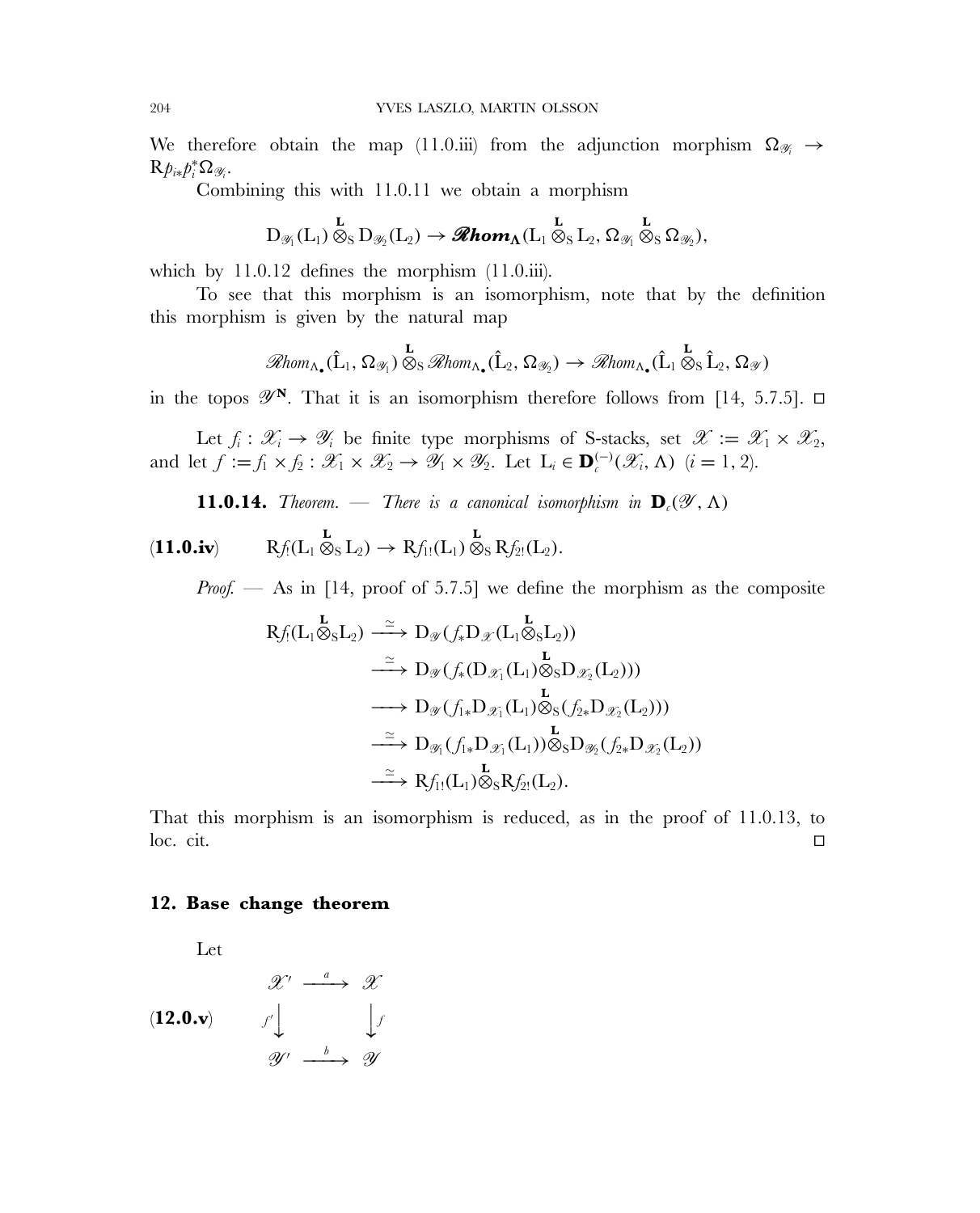be a cartesian square of S-stacks with  $f$  of finite type. We would then like an isomorphism between the two functors

$$
b^*Rf_1, Rf'_1a^*: \mathbf{D}_c^{(-)}(\mathscr{X}, \Lambda) \to \mathbf{D}_c^{(-)}(\mathscr{Y}', \Lambda).
$$

As in [14], we construct such an isomorphism in some special cases, and on the level of cohomology sheaves.

By 7.3.1 to prove the formula  $b^*Rf = Rf'_i a^*$  it suffices to prove the dual version  $b^{\dagger}Rf_{*} = Rf'_{*}a^{\dagger}$  (functors from  $D^{(+)}(\mathscr{X}, \Lambda)$  to  $D^{(+)}(\mathscr{Y}, \Lambda)$ ).

**12.1.** *Smooth base change.* — By 9.1.2 the formula  $b^{\dagger}Rf_{*} = Rf_{*}^{\dagger}a^{\dagger}$  is equivalent to the formula  $b^*Rf_* = Rf'_*a^*$ . We can therefore take the base change morphism  $b^*Rf_* \to Rf'_*a^*$  (note that the construction of this arrow uses only adjunction for  $(b<sup>*</sup>, Rb<sub>*</sub>)$  and  $(a<sup>*</sup>, Ra<sub>*</sub>)$ ). To prove that this map is an isomorphism, note that it suffices to verify that it is an isomorphism locally in the topos  $\mathscr{Y}^N$  where it follows from the case of finite coefficients [14, 5.1].

**12.2.** Base change by a universal homeomorphism. — By 9.1.5 in this case  $b' = b^*$ and  $a' = a^*$ . We then again take the base change arrow  $b^*Rf_* \to Rf'_*a^*$  which as in the case of a smooth base change is an isomorphism by reduction to the case of finite coefficients [14, 5.4].

**12.3.** *Base change by an immersion.* — In this case one can define the base change arrow using the projection formula (9.1.i) as in [14, 5.3].

Note first of all that by shrinking on  $\mathscr Y$  it suffices to consider the case of a closed immersion. Let  $A \in \mathbf{D}_{\epsilon}^{(-)}(\mathscr{X}, \Lambda)$ . Since b is a closed immersion, we have  $b<sup>*</sup>Rb<sub>*</sub> = id.$  By the projection formulas for b and f we have

$$
Rb_*b^*RfA = Rb_*(\Lambda)\overset{\mathbf{L}}{\otimes}RfA = Rf(\Lambda \overset{\mathbf{L}}{\otimes}f^*Rb_*\Lambda).
$$

Now clearly  $f^*b_* = a_* f'^*$ . We therefore have

$$
Rf_!(A \otimes f^*Rb_*\Lambda) \simeq Rf_!(A \otimes Ra_* f'^* \Lambda)
$$
  
\simeq Rf\_!(a\_\* (a^\*A \otimes f'^\* \Lambda))  
\simeq b\_\*Rf'\_!(a^\*A).

Applying  $b^*$  we obtain the base change isomorphism.

#### **12.4.** *Compatibilities*

**12.4.1.** *Proposition* ( $\Lambda$ -version of [14, Prop. 5.3.3]). — Let  $f : \mathcal{X} \rightarrow \mathcal{Y}$  be *a finite type morphism of* S*-stacks, and consider a composite*

 $\mathscr{Y}'' \stackrel{r}{\longrightarrow} \mathscr{Y}' \stackrel{p}{\longrightarrow} \mathscr{Y},$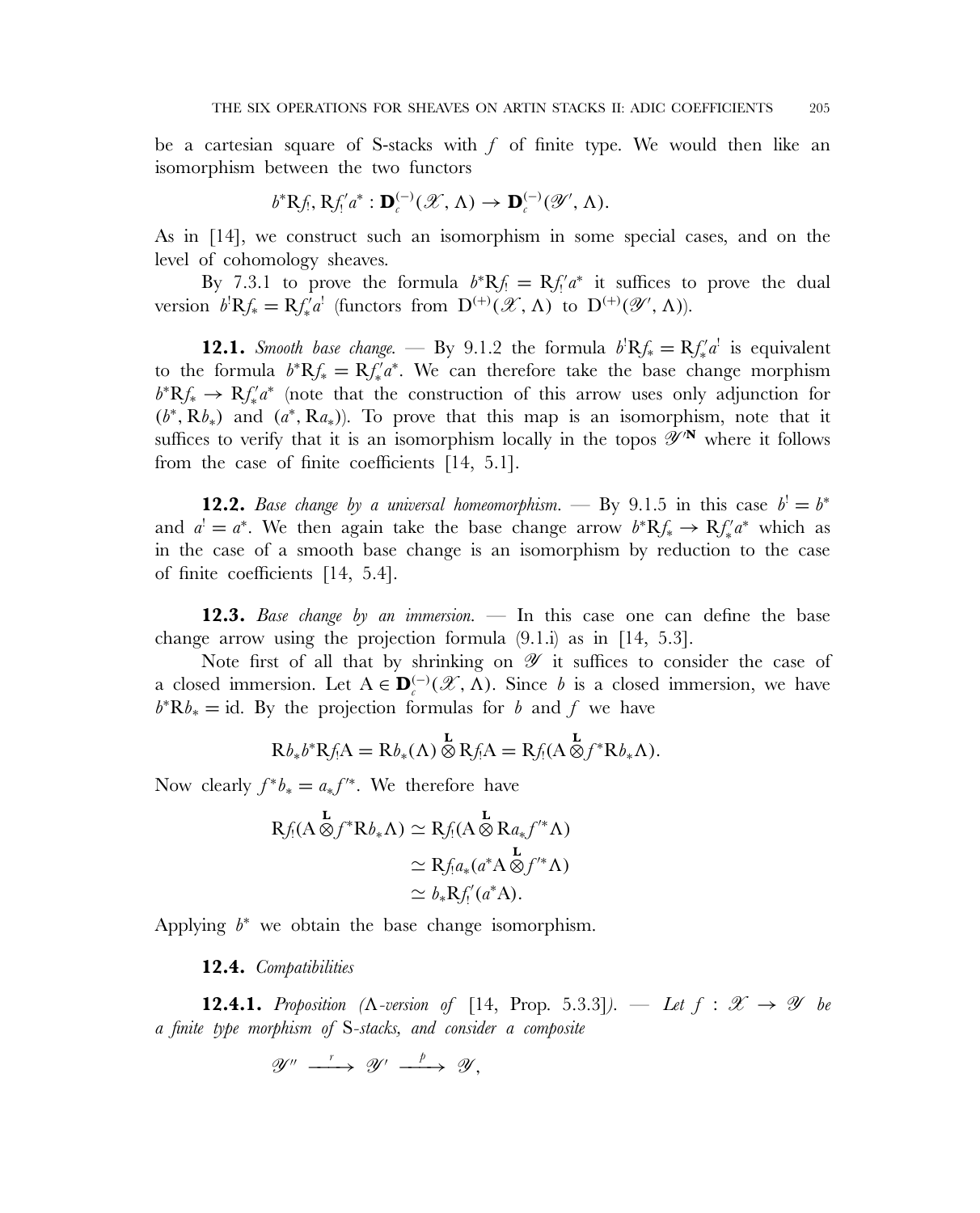*where* r *and* pr *are immersions, and* p *is smooth and representable. Let*



*be the resulting commutative diagram with cartesian squares. Let*

 $bc_p: p^*f_! \simeq \phi_!\pi^*$ 

*be the base change morphism defined in 12.1, and let*

$$
bc_r: r^*\phi_! \simeq \psi_!\rho^*, \quad bc_{pr}: (pr)^*f_! \simeq \psi_!(\pi\rho)^*
$$

*be the base change isomorphisms defined in 12.3. Then for*  $F \in \mathbf{D}_{c}^{(-)}(\mathscr{X}, \Lambda)$  *the diagram* 

$$
r^*p^*f_!F \xrightarrow{bc_p} r^*\phi_! \pi^*F \xrightarrow{bc_r} \psi_! \rho^* \pi^*F
$$
  
\n
$$
\downarrow \simeq \qquad \qquad \downarrow \simeq
$$
  
\n
$$
(pr)^*f_!F \xrightarrow{bc_{pr}} \psi_! (\pi \rho)^*F
$$

*commutes.*

*Proof.* — This is essentially the same as the proof of [14, Proposition 5.3.3]. Let us sketch the argument in the case when  $\mathscr{Y}$ , and hence also  $\mathscr{Y}'$  and  $\mathscr{Y}''$ . is a quasi-compact algebraic space. To indicate this assumption we write Y (resp. Y', Y'') for  $\mathscr Y$  (resp.  $\mathscr Y',$   $\mathscr Y'')$  for the rest of the proof.

Let

$$
\widehat{bc}_{\rho}: p^!f_* \simeq \phi_*\pi^!, \quad \widehat{bc}_r: r^!\phi_* \simeq \psi_*\rho^!, \quad \widehat{bc}_{\rho r}: (pr)^!f_* \simeq \psi_* (\pi \rho)^!
$$

be the duals of the base change isomorphisms. Then it suffices to show that for  $G \in \mathbf{D}_{c}^{+}(\mathscr{X}, \Lambda)$  the diagram in  $\mathbf{D}_{c}(Y''_{\text{\text{\'et}}}, \Lambda)$ 



commutes. Let

$$
\alpha : (pr)_{\mathscr{F}}^! G \to (pr)_{\mathscr{F}}^! G
$$

be the automorphism obtained by going around the diagram.

Choose a smooth surjection  $X \to \mathscr{X}$  with X a quasi-compact algebraic space, and let X. be the associated simplicial space. Let X' (resp. X'') denote the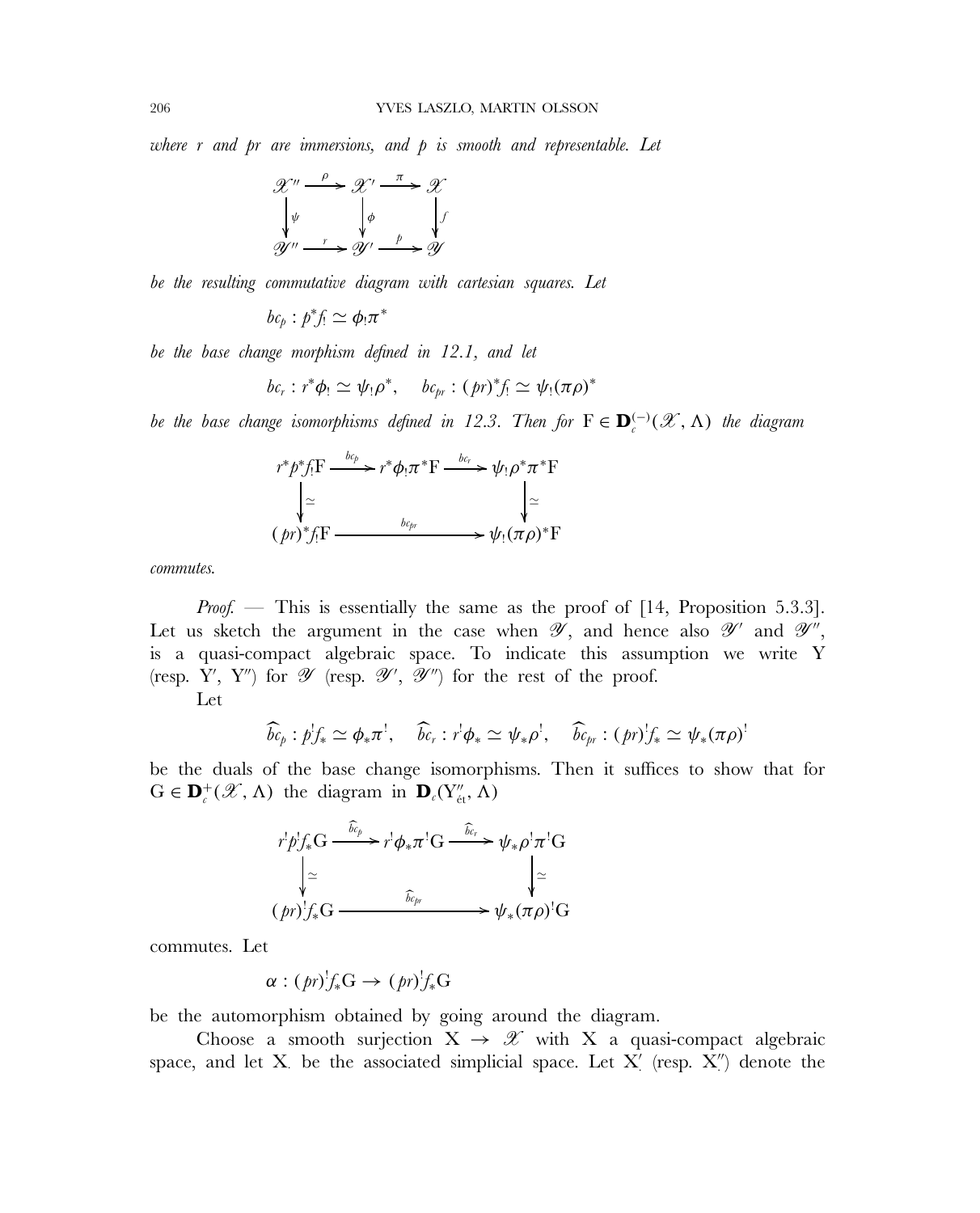base change of X to Y' (resp.  $Y''$ ) so we have a commutative diagram of topos



By the classical theory we have functors

$$
r': \mathscr{D}(Y^N, \Lambda_{\bullet}) \to \mathscr{D}(Y''^N, \Lambda_{\bullet}),
$$
  

$$
p': \mathscr{D}(Y^N, \Lambda_{\bullet}) \to \mathscr{D}(Y'^N, \Lambda_{\bullet}),
$$

and

$$
(\mathit{pr})^! : \mathscr{D}(Y^N, \Lambda_{\bullet}) \to \mathscr{D}(Y''^N, \Lambda_{\bullet})
$$

lifting and extending the previously defined functors on  $\mathbf{D}_c(Y'_{\text{\'et}}, \Lambda)$  and  $\mathbf{D}_c(Y_{\text{\'et}}, \Lambda)$ .

By the same argument used in the proof of [14, Proposition 5.3.3], one constructs an automorphism  $\tilde{\alpha}$  of the functor

$$
(\mathit{pr})^! f_* : D^+ \big( X^{\mathbf{N}}_{\cdot,\text{\'et}}, \Lambda_{\bullet} \big) \to D^+ \big( Y^{\prime\prime \mathbf{N}}_{\cdot,\text{\'et}}, \Lambda_{\bullet} \big)
$$

such that the induced automorphism of the composite functor

$$
\mathbf{D}_{c}^{+}(\mathscr{X},\Lambda)\xrightarrow{10.0.8}\mathbf{D}_{c}^{+}(\mathrm{X}_{\cdot,\mathrm{\acute{e}t}},\Lambda)\xrightarrow{(\mathit{pr})_{\mathit{J}\ast}^{!}}\mathbf{D}_{c}(\mathrm{Y}_{\mathrm{\acute{e}t}}'',\Lambda)
$$

is equal to the earlier defined automorphism  $\alpha$ .

Now  $(pr)!f_{*}$  is the derived functor of the functor

$$
(pr)^*\underline{H}^0_{Y''}R^0f_*: (\Lambda_{\bullet}\text{-modules in } X^N_{\bullet,\text{\'et}}) \to (\Lambda_{\bullet}\text{-modules in } Y''_{\text{\'et}}),
$$

so to prove that  $\tilde{\alpha}$  is the identity it suffices to show that for any sheaf of  $\Lambda_{\bullet}$ modules F on X., the induced automorphism of  $(pr)^* \underline{H}_{Y}^0 R^0 f_* F$  is the identity. This is shown as in the proof of  $[14,$  Proposition 5.3.3].

**12.4.2.** *Proposition* ( $\Lambda$ -version of [14, Prop. 5.3.4]). — Let  $f : \mathcal{X} \rightarrow \mathcal{Y}$  be *a finite type morphism of* S*-stacks, and consider a composite*

$$
\mathscr{Y}'' \xrightarrow{r} \mathscr{Y}' \xrightarrow{\quad p} \mathscr{Y},
$$

*where* r *and* p *are immersions. Let*

$$
\mathcal{X}'' \xrightarrow{\rho} \mathcal{X}' \xrightarrow{\pi} \mathcal{X}
$$
\n
$$
\downarrow \psi \qquad \qquad \downarrow \phi \qquad \qquad \downarrow f
$$
\n
$$
\mathcal{Y}'' \xrightarrow{\ r} \mathcal{Y}' \xrightarrow{\ \rho \qquad \downarrow f}
$$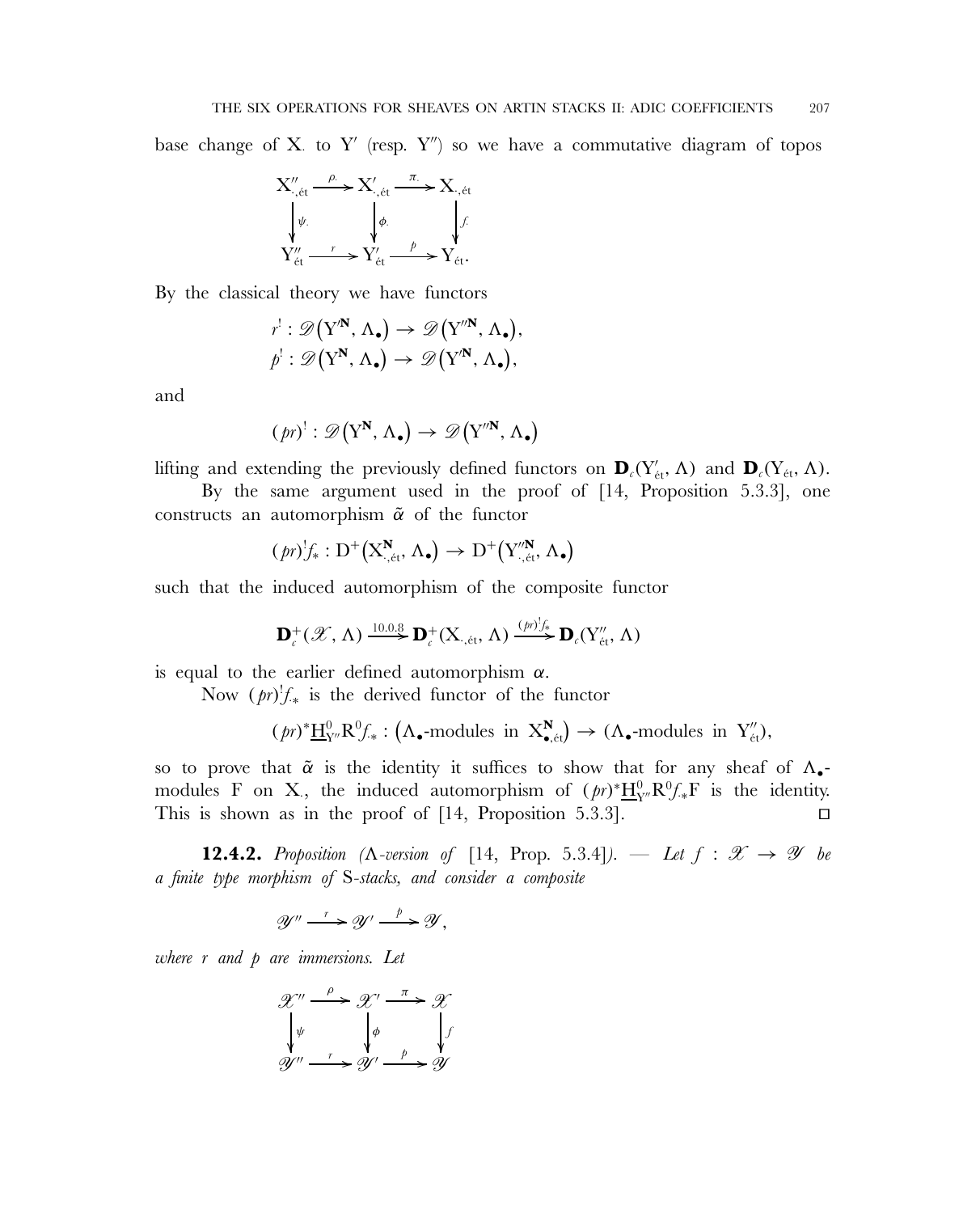*be the resulting commutative diagram with cartesian squares. Let*

$$
bc_p: p^*f_! \simeq \phi_! \pi^*, \quad bc_r: r^*\phi_! \simeq \psi_! \rho^*, \quad bc_{pr}: (pr)^*f_! \simeq \psi_! (\pi \rho)^*
$$

*be the base change isomorphisms defined in 12.3. Then for*  $F \in \mathbf{D}^{(-)}(\mathscr{X}, \Lambda)$  *the diagram* 

$$
r^*p^*\mathbf{f}:\mathbf{F} \xrightarrow{bc_p} r^*\phi_!\pi^*\mathbf{F} \xrightarrow{bc_r} \psi_!\rho^*\pi^*\mathbf{F}
$$
  
\n
$$
\downarrow \simeq \qquad \qquad \downarrow \simeq
$$
  
\n
$$
(pr)^*f_!\mathbf{F} \xrightarrow{bc_{pr}} \psi_!\pi \mathbf{F}
$$

*commutes.*

*Proof.* — This follows from a similar argument to the one proving 12.4.1  $\Box$  (and [14, Proposition 5.3.3]).

**12.5.** *Base change for smoothable morphisms.* — Recall [14, Definition 5.5.1], that a morphism of S-stacks  $b : \mathscr{Y} \to \mathscr{Y}$  is *smoothable* if there exists a factorization

$$
(12.5.i) \t\t\t\t\mathscr{Y}' \xrightarrow{i} \t\t\t\mathscr{Y} \xrightarrow{q} \t\t\t\mathscr{Y},
$$

where i is an immersion and  $q$  is smooth and representable. Any such factorization induces a commutative diagram

$$
\mathcal{X}' \xrightarrow{i} \mathcal{X}_{\mathcal{Y}} \xrightarrow{k} \mathcal{X}
$$
\n
$$
\downarrow f'
$$
\n
$$
\downarrow g'
$$
\n
$$
\mathcal{Y}' \xrightarrow{i} \mathcal{Y} \xrightarrow{q} \mathcal{Y}.
$$

Let  $F \in \mathbf{D}_{c}^{(-)}(\mathscr{X}, \Lambda)$ . In the case when the morphism b in (12.0.v) is smoothable, we obtain an isomorphism

$$
bc_b : b^* f_! F \to f'_! a^* F
$$

as follows. Choose a factorization (12.5.i) if b, and define  $bc_b$  to be the composite morphism

$$
b^*f_!F \xrightarrow{\simeq} i^*q^*f_!F \xrightarrow{bc_q} i^*g_! \kappa^*F \xrightarrow{bc_i} f'_!i^* \kappa^*F \xrightarrow{\simeq} f'_!a^*F,
$$

where  $bc_q$  (resp.  $bc_i$ ) denotes the base change morphism defined for the smooth morphism  $q$  (resp. immersion  $i$ ).

**12.5.1.** Proposition. — The isomorphism  $bc_b$  is independent of the choice of the fac*torization* (12.0.v)*.*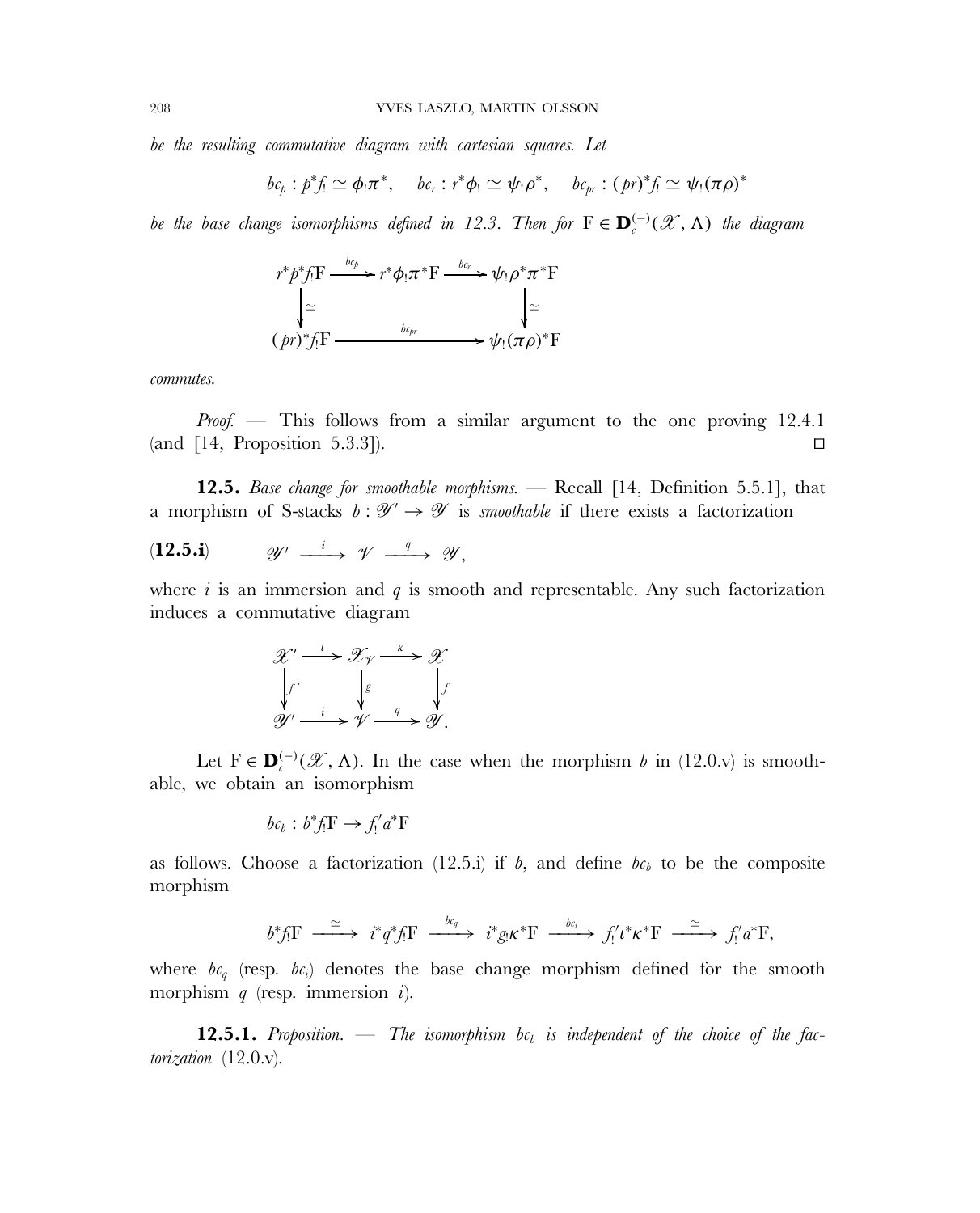*Proof.* — This follows from the same argument proving [14, 5.5.3], using  $12.4.1.$ 

**12.5.2.** *Proposition (* $\Lambda$ *-version of* [14, Prop. 5.5.4]*). — Let*  $f : \mathcal{X} \rightarrow \mathcal{Y}$  be *a finite type morphism of* S*-stacks. Consider a diagram of algebraic stacks*

 $\mathscr{Y}'' \stackrel{h}{\longrightarrow} \mathscr{Y}' \stackrel{p}{\longrightarrow} \mathscr{Y}$ 

*with* h*,* p*, and* ph *smoothable, and let*

$$
\mathcal{X}'' \xrightarrow{n} \mathcal{X}' \xrightarrow{\pi} \mathcal{X}
$$
\n
$$
\downarrow \psi \qquad \qquad \downarrow \phi \qquad \qquad \downarrow f
$$
\n
$$
\mathcal{Y}'' \xrightarrow{h} \mathcal{Y}' \xrightarrow{p} \mathcal{Y}
$$

*be the resulting commutative diagram with cartesian squares. Let*

$$
bc_p: p^*f_! \to \phi_! \pi^*, \quad bc_h: h^*\phi_! \to \psi_! \eta^*, \quad bc_{ph}: (\rho h)^*f_! \to \psi_! (\pi \eta)^*
$$

*be the base change isomorphisms. Then for any*  $F \in \mathbf{D}_{\epsilon}^{(-)}(\mathscr{X}, \Lambda)$  *the diagram* 

$$
h^*p^*f_!F \xrightarrow{bc_p} h^*\phi_! \pi^*F \xrightarrow{bc_h} \psi_! \eta^* \pi^*F
$$
  
\n
$$
\downarrow \simeq \qquad \qquad \downarrow \simeq
$$
  
\n
$$
(ph)^*f_!F \xrightarrow{bc_{ph}} \psi_! (\pi \eta)^*F
$$

*commutes.*

*Proof. —* This follows from the same argument proving [14, Proposition 5.5.4], using 12.4.2. 

**12.5.3.** *Corollary. — For any commutative diagram* (12.0.v) *of algebraic* S*-stacks with* f of finite type,  $F \in \mathbf{D}_{c}^{(-)}(\mathscr{X}, \Lambda)$ , and  $q \in \mathbf{Z}$  there is a canonical isomorphism (in the quotient *of the category of* λ*-modules by the subcategory of almost zero systems)*

$$
b^*R^q f_!(F) \simeq R^q \phi_! a^* F.
$$

*Proof.* — This follows from the same argument proving [14, Corollary 5.5.6].  $\Box$ 

#### REFERENCES

- 1. K. A. BEHREND, *Derived* l*-Adic Categories for Algebraic Stacks*, Mem. Amer. Math. Soc., vol. 163, no. 774, Amer. Math. Soc., Providence, RI, 2003.
- 2. A. A. BE˘ıLINSON, J. BERNSTEIN, and P. DELIGNE, Faisceaux pervers, in *Analysis and Topology on Singular Spaces, I (Luminy, 1981)*, Astérisque, vol. 100, pp. 5–171, Soc. Math. France, Paris, 1982.
- 3. M. BOKSTEDT and A. NEEMAN, Homotopy limits in triangulated categories, *Compos. Math.*, **86** (1993), 209–234.
- 4. P. DELIGNE, La conjecture de Weil II, *Publ. Math., Inst. Hautes Étud. Sci.*, **52** (1980), 137–252.
- 5. P. DELIGNE, Cohomologie étale, in *Séminaire de Géométrie Algébrique du Bois-Marie (SGA* 4<sup>1</sup><sub>2</sub>), Lect. Notes Math., vol. 569, Springer, Berlin, 1977.